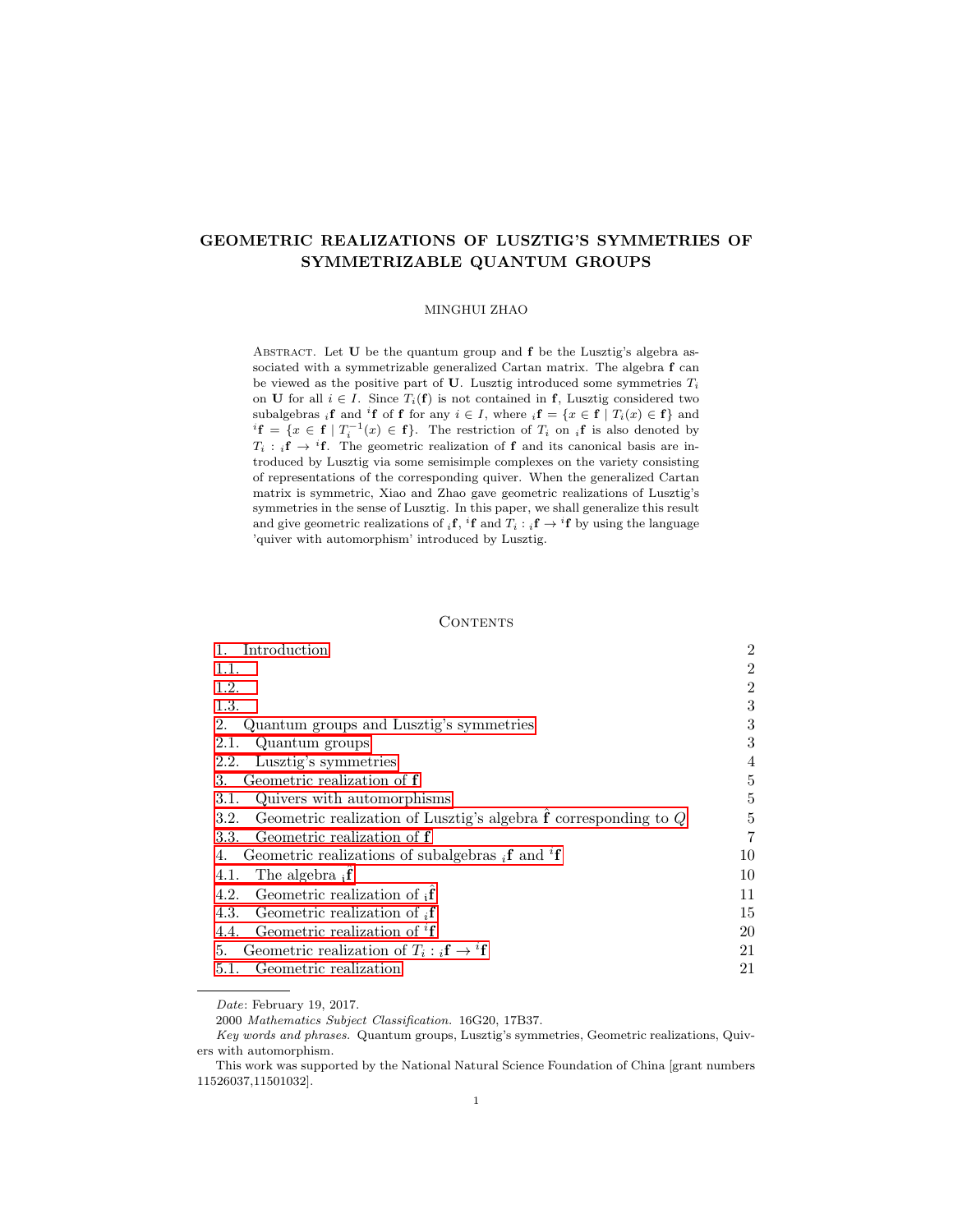[5.2. The proof of Proposition 5.3](#page-24-0) 25 [References](#page-26-0) 27

## 1. INTRODUCTION

<span id="page-1-1"></span><span id="page-1-0"></span>1.1. Let U be the quantum group and f be the Lusztig's algebra associated with a symmetrizable generalized Cartan matrix. There are two well-defined  $\mathbb{Q}(v)$ -algebra embeddings <sup>+</sup> :  $f \rightarrow U$  and <sup>-</sup> :  $f \rightarrow U$  with images  $U^+$  and  $U^-$ , where  $U^+$  and U<sup>−</sup> are the positive part and the negative part of U respectively.

When the generalized Cartan matrix is symmetric, Lusztig introduced the geometric realization of  $f$  and the canonical basis of it in [\[9,](#page-26-1) [11\]](#page-26-2). In [\[14\]](#page-26-3), Lusztig generalized the geometric realization to f associated with a symmetrizable generalized Cartan matrix.

Let  $Q = (Q, a)$  be a quiver with automorphism corresponding to f, where  $Q =$  $(I, H)$ . Let V be an I-graded vector space with an isomorphism  $a: V \to V$  such that  $\underline{\dim} \mathbf{V} = \nu \in \mathbb{N}$ <sup>a</sup>. Consider the variety  $E_{\mathbf{V}}$  consisting of representations of Q with dimension vector  $\nu$  and a category  $\mathcal{Q}_{\mathbf{V}}$  of some semisimple complexes ([\[1,](#page-26-4) [2,](#page-26-5) [6\]](#page-26-6)) on  $E_V$ .

The isomorphism  $a: V \to V$  induces a functor  $a^*: \mathcal{Q}_V \to \mathcal{Q}_V$ . Lusztig defined a new category  $\tilde{Q}_V$  consisting of objects  $(L, \phi)$ , where  $\mathcal L$  is an object in  $\mathcal{Q}_{\mathbf{V}}$  and  $\phi: a^*\mathcal{L} \to \mathcal{L}$  is an isomorphism. Lusztig considered a submodule  $\mathbf{k}_{\nu}$  of  $K(Q_V)$ , whose definition is given by Lusztig and similar to that of a Grothendieck group ([\[14\]](#page-26-3)). Considering all dimension vectors, he proved that  $\mathbf{k} = \bigoplus_{\nu \in \mathbb{N}} \mathbf{k}_{\nu}$  is isomorphic to f.

Lusztig also introduced some symmetries  $T_i$  on U for all  $i \in I$  in [\[8,](#page-26-7) [10\]](#page-26-8). Since  $T_i(\mathbf{U}^+)$  is not contained in  $\mathbf{U}^+$ , Lusztig introduced two subalgebras <sub>i</sub>f and <sup>i</sup>f of f for any  $i \in I$ , where  ${}_{i}f = \{x \in f \mid T_{i}(x^{+}) \in U^{+}\}\$  and  ${}^{i}f = \{x \in f \mid T_{i}^{-1}(x^{+}) \in U^{+}\}.$ Let  $T_i : {}_i\mathbf{f} \to {}^i\mathbf{f}$  be the unique map satisfying  $T_i(x^+) = T_i(x)^+$ . For any  $i \in I$ , if and <sup>i</sup>f are the subalgebras of f generated by  $f(i, j; m)$  and  $f'(i, j; m)$  for all  $i \neq j \in I$  and  $-a_{ij} \geq m \in \mathbb{N}$  respectively. The definitions of  $f(i, j; m)$  and  $f'(i, j; m)$  will be given in Section [2.2.](#page-3-0) At the same time, Lusztig pointed that  $i\mathbf{f} = \{x \in \mathbf{f} \mid i r(x) = 0\}$  and  $i\mathbf{f} = \{x \in \mathbf{f} \mid r_i(x) = 0\}$ . The definition of  $i r$ will be given in Section [4.1](#page-9-1) and the definition of  $r_i$  is similar to that of  $_i r$ . These descriptions of  $_i$ **f** and  $^i$ **f** are closely relevant to the geometric interpretation of them.

Associated to a finite dimensional hereditary algebra, Ringel introduced the Hall algebra and its composition subalgebra in [\[15\]](#page-26-9), which gives a realization of  $U^+$ . Via the Hall algebra approach, one can apply BGP-reflection functors to quantum groups to give precise constructions of Lusztig's symmetries ([\[16,](#page-26-10) [13,](#page-26-11) [17,](#page-26-12) [18,](#page-26-13) [3,](#page-26-14) [19\]](#page-26-15)).

<span id="page-1-2"></span>1.2. Assume that the Cartan matrix is symmetric and let  $Q = (I, H)$  be a quiver corresponding to f. Let  $i \in I$  be a sink (resp. source) of Q. Similarly to the geometric realization of **f**, consider a subvariety  $iE_V$  (resp.  $iE_V$ ) of  $E_V$  and a category  $i\mathcal{Q}_V$  (resp.  ${}^i\mathcal{Q}_V$ ) of some semisimple complexes on  ${}_iE_V$  (resp.  ${}^iE_V$ ). In [\[20\]](#page-26-16), it was showed that  $\bigoplus_{\nu \in \mathbb{N}} K(i\mathcal{Q}_{\mathbf{V}})$  (resp.  $\bigoplus_{\nu \in \mathbb{N}} K(i\mathcal{Q}_{\mathbf{V}})$ ) realizes  $_i \mathbf{f}$  (resp.  $i \mathbf{f}$ ).

Let  $i \in I$  be a sink of  $Q$  and  $Q' = \sigma_i Q$  be the quiver by reversing the directions of all arrows in  $Q$  containing i. Hence, i is a source of  $Q'$ . Consider two I-graded vector spaces **V** and **V'** such that  $\underline{\dim}V' = s_i(\underline{\dim}V)$ . In the case of finite type, Kato introduced an equivalence  $\tilde{\omega}_i : {}_i \mathcal{Q}_{V,Q} \to {}^i \mathcal{Q}_{V',Q'}$  and studied the properties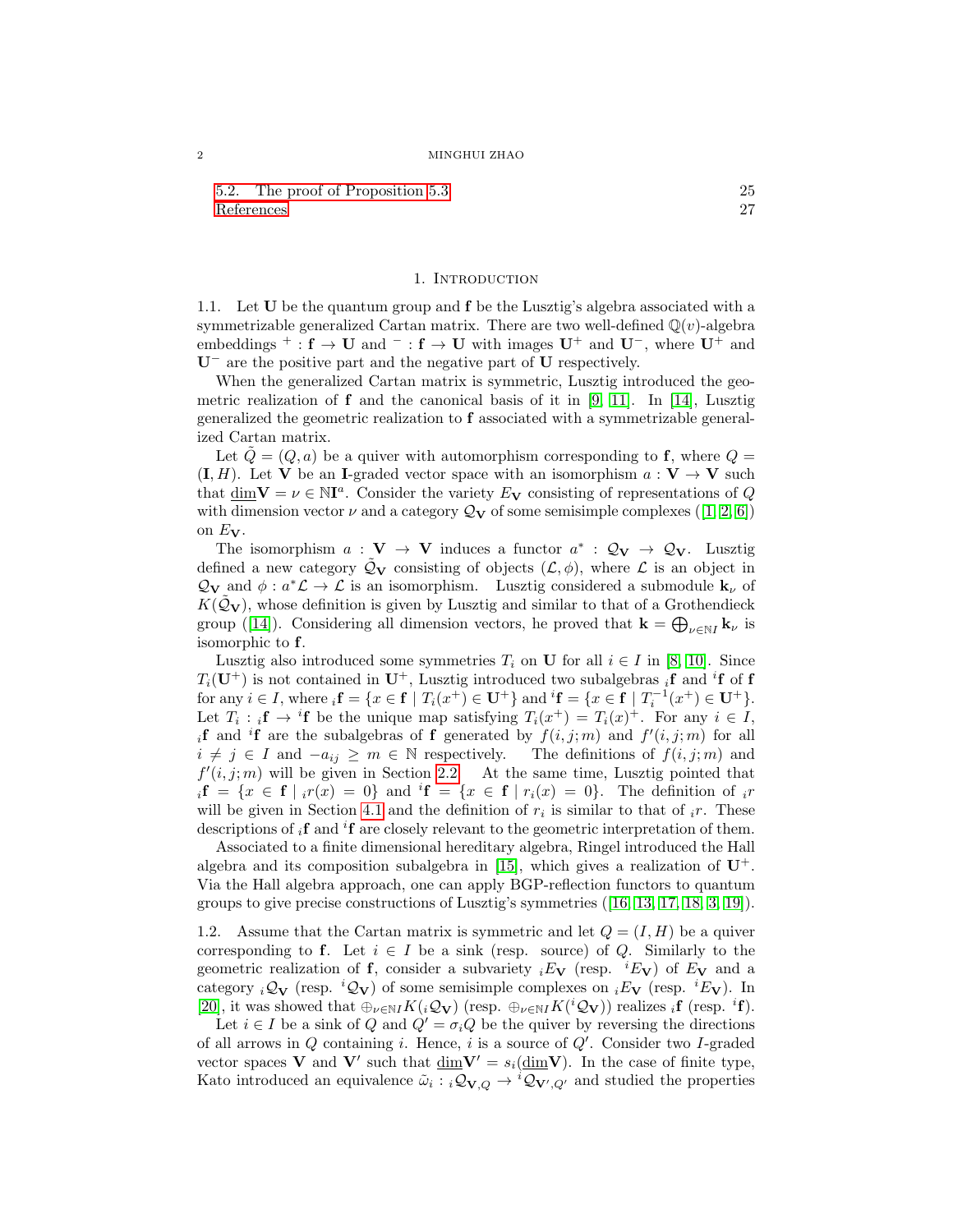of this equivalence in [\[5\]](#page-26-17), building on the technical tools he established in [\[4\]](#page-26-18). In [\[20\]](#page-26-16), his construction was generalized to all symmetric cases. It was proved that the map induced by  $\tilde{\omega}_i$  realizes the Lusztig's symmetry  $T_i : {}_i\mathbf{f} \to {}^i\mathbf{f}$  by using the relations between  $\tilde{\omega}_i$  and the Hall algebra approach to  $T_i$  in [\[13\]](#page-26-11).

In [\[12\]](#page-26-19), Lusztig showed that Lusztig's symmetries and canonical bases are compatible. The main result in [\[20\]](#page-26-16) gives a geometric interpretation of Lusztig's result in [\[12\]](#page-26-19).

<span id="page-2-0"></span>1.3. In this paper, we shall generalize the construction in [\[20\]](#page-26-16) and give geometric realizations of Lusztig's symmetries of symmetrizable quantum groups.

Let  $\tilde{Q} = (Q, a)$  be a quiver with automorphism. Fix  $i \in I = I^a$  and assume that i is a sink (resp. source) for any  $i \in i$ . Similarly to the category  $\mathcal{Q}_V$ , we can define  $i\tilde{Q}_V$  (resp.  $i\tilde{Q}_V$ ). Consider a submodule  $i\mathbf{k}_{\nu}$  (resp.  $i\mathbf{k}_{\nu}$ ) of  $K(i\tilde{Q}_V)$  (resp.  $K({}^{i}\tilde{Q}_{\mathbf{V}})$ ). We verify that  $\oplus_{\nu \in \mathbb{N}I} i_{\mathbf{k}_{\nu}}$  (resp.  $\oplus_{\nu \in \mathbb{N}I} i_{\mathbf{k}_{\nu}}$ ) realizes  ${}_{i}$ **f** (resp. <sup>*i*</sup>**f**) by using the result in [\[20\]](#page-26-16) and the relation between  $\tilde{Q}_V$  and  $Q_V$ .

Let  $i \in I = I^a$  such that **i** is a sink, for any  $i \in i$ . Let  $Q' = \sigma_i Q$  be the quiver by reversing the directions of all arrows in Q containing  $\mathbf{i} \in i$ . So for any  $\mathbf{i} \in i$ , i is a source of  $Q'$ .

Consider two I-graded vector spaces V and V' with isomorphisms  $a: V \to V$ and  $a: V' \to V'$  such that  $\underline{\dim}V' = s_i(\underline{\dim}V)$ . In this paper, it is proved that the equivalence  $\tilde{\omega}_i : {}_i \mathcal{Q}_{V,Q} \to {}^i \mathcal{Q}_{V',Q'}$  is compatible with  $a^*$ . Hence we get a functor  $\tilde{\omega}_i : i\tilde{\mathcal{Q}}_{\mathbf{V},Q} \to {}^i\tilde{\mathcal{Q}}_{\mathbf{V}',Q'}$  and a map  $\tilde{\omega}_i : i\mathbf{k} \to {}^i\mathbf{k}$ . We also prove  $\tilde{\omega}_i : i\mathbf{k} \to {}^i\mathbf{k}$  is an isomorphism of algebras.

Assume that  $\underline{\dim} \mathbf{V} = m\gamma_i + \gamma_j$ , where  $\gamma_i = \sum_{\mathbf{i} \in i} \mathbf{i}$  and  $\gamma_j = \sum_{\mathbf{i} \in j} \mathbf{i}$ . We construct a series of distinguished triangles in  $\mathcal{D}_{G_{\mathbf{V},Q}}(E_{\mathbf{V},Q})$ , which represent the constant sheaf  $\mathbf{1}_{iE_{\mathbf{V},Q}}$  in terms of some semisimple complexes  $I_p \in \mathcal{D}_{G_{\mathbf{V},Q}}(E_{\mathbf{V},Q})$  geometrically. Applying to the Grothendieck group,  $\mathbf{1}_{iE_{\mathbf{V},Q}}$  corresponds to  $f(i,j;m)$ . Assume that  $\underline{\dim}V' = s_i(\underline{\dim}V) = m'\gamma_i + \gamma_j$ . Applying to the Grothendieck group,  $\mathbf{1}_{i_{E_V,Q'}}$ corresponds to  $f'(i, j; m')$  similarly. The properties of BGP-reflection functors imply  $\tilde{\omega}_i(v^{-mN}\mathbf{1}_{iE_{\mathbf{V},Q}}) = v^{-m'N}\mathbf{1}_{iE_{\mathbf{V}',Q'}}$ . Since  $_i\mathbf{f}$  (resp.  ${}^{i}\mathbf{f}$ ) is generated by  $f(i,j;m)$ (resp.  $f'(i, j; m)$ ), we have the following commutative diagram



That is,  $\tilde{\omega}_i$  gives a geometric realization of Lusztig's symmetry  $T_i$  for any  $i \in I$ .

### 2. Quantum groups and Lusztig's symmetries

<span id="page-2-2"></span><span id="page-2-1"></span>2.1. Quantum groups. Fix a finite index set I with  $|I| = n$ . Let  $A = (a_{ij})_{i,j \in I}$ be a symmetrizable generalized Cartan matrix and  $D = \text{diag}(\varepsilon_i \mid i \in I)$  be a diagonal matrix such that DA is symmetric. Let  $(A, \Pi, \Pi^{\vee}, P, P^{\vee})$  be a Cartan datum associated with A, where

- (1)  $\Pi = {\alpha_i \mid i \in I}$  is the set of simple roots;
- (2)  $\Pi^{\vee} = \{h_i \mid i \in I\}$  is the set of simple coroots;
- $(3)$  P is the weight lattice;
- (4)  $P^{\vee}$  is the dual weight lattice.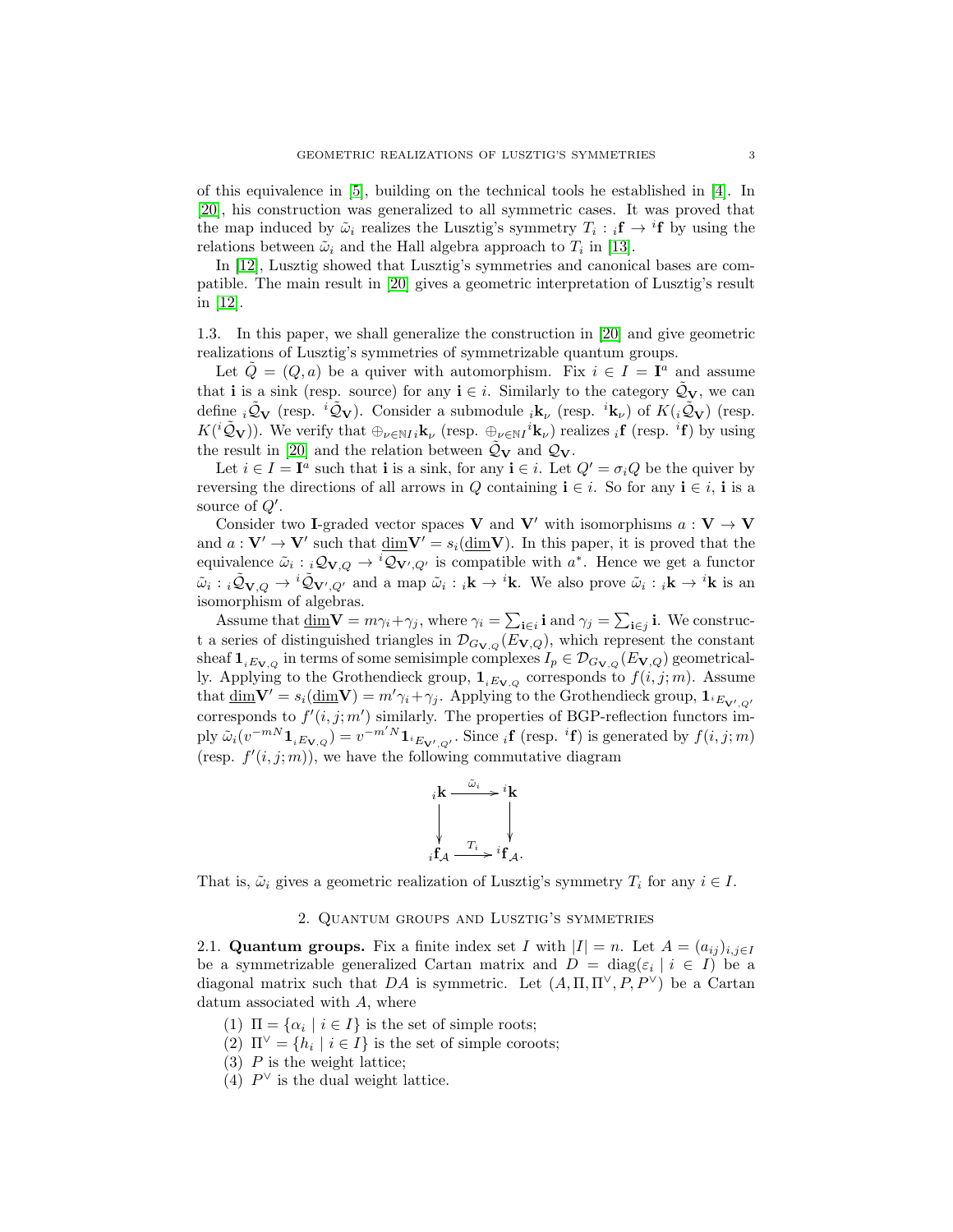Let  $\mathfrak{h} = \mathbb{Q} \otimes_{\mathbb{Z}} P^{\vee}$  and there exist a symmetric bilinear form  $(-,-)$  on  $\mathfrak{h}^*$  such that  $(\alpha_i, \alpha_j) = \varepsilon_i a_{ij}$  for any  $i, j \in I$  and  $\lambda(h_i) = 2 \frac{(\alpha_i, \lambda)}{(\alpha_i, \alpha_i)}$  for any  $\lambda \in \mathfrak{h}^*$  and  $i \in I$ .

Fix an indeterminate v. Let  $v_i = v^{\varepsilon_i}$ . For any  $n \in \mathbb{Z}$ , set

$$
[n]_{v_i} = \frac{v_i^n - v_i^{-n}}{v_i - v_i^{-1}} \in \mathbb{Q}(v).
$$

Let  $[0]_{v_i}! = 1$  and  $[n]_{v_i}! = [n]_{v_i} [n-1]_{v_i} \cdots [1]_{v_i}$  for any  $n \in \mathbb{Z}_{>0}$ .

Let U be the quantum group corresponding to  $(A, \Pi, \Pi^{\vee}, P, P^{\vee})$  generated by the elements  $E_i, F_i (i \in I)$  and  $K_\mu (\mu \in P^{\vee})$ . Let  $\mathbf{U}^+$  (resp.  $\mathbf{U}^-$ ) be the positive (resp. negative) part of U generated by  $E_i$  (resp.  $F_i$ ) for all  $i \in I$ , and  $\mathbf{U}^0$  be the Cartan part of U generated by  $K_{\mu}$  for all  $\mu \in P^{\vee}$ . The quantum group U has the following triangular decomposition

$$
U\cong U^-\otimes U^0\otimes U^+.
$$

Let  $f$  be the associative algebra defined by Lusztig in [\[14\]](#page-26-3). The algebra  $f$  is generated by  $\theta_i (i \in I)$  subject to the quantum Serre relations. Let  $\mathcal{A} = \mathbb{Z}[v, v^{-1}]$ and  $f_A$  be the integral form of f. There are two well-defined  $\mathbb{Q}(v)$ -algebra homomorphisms <sup>+</sup>: **f**  $\rightarrow$  **U** and <sup>-</sup>: **f**  $\rightarrow$  **U** satisfying  $E_i = \theta_i^+$  and  $F_i = \theta_i^-$  for all  $i \in I$ . The images of  $+$  and  $-$  are  $U^+$  and  $U^-$  respectively.

<span id="page-3-0"></span>2.2. Lusztig's symmetries. Corresponding to  $i \in I$ , Lusztig introduced the Lusztig's symmetry  $T_i: U \to U$  ([\[8,](#page-26-7) [10,](#page-26-8) [14\]](#page-26-3)). The formulas of  $T_i$  on the generators are:

$$
T_i(E_i) = -F_i \tilde{K}_i, \ T_i(F_i) = -\tilde{K}_{-i} E_i;
$$
  
\n
$$
T_i(E_j) = \sum_{r+s=-a_{ij}} (-1)^r v_i^{-r} E_i^{(s)} E_j E_i^{(r)} \text{ for any } i \neq j \in I;
$$
  
\n
$$
T_i(F_j) = \sum_{r+s=-a_{ij}} (-1)^r v_i^r F_i^{(r)} F_j F_i^{(s)} \text{ for any } i \neq j \in I;
$$
  
\n
$$
T_i(K_\mu) = K_{\mu-\alpha_i(\mu)h_i} \text{ for any } \mu \in P^\vee,
$$

where  $E_i^{(n)} = E_i^n / [n]_{v_i}!$ ,  $F_i^{(n)} = F_i^n / [n]_{v_i}!$  and  $\tilde{K}_{\pm i} = K_{\pm \varepsilon_i h_i}$ . Let  ${}_{i}f = \{x \in f \mid T_{i}(x^{+}) \in U^{+}\}\$  and  ${}^{i}f = \{x \in f \mid T_{i}^{-1}(x^{+}) \in U^{+}\}\$ . Lusztig

symmetry  $T_i$  induces a unique map  $T_i : {}_i\mathbf{f} \to {}^i\mathbf{f}$  such that  $T_i(x^+) = T_i(x)^+$ . For any  $i \neq j \in I$  and  $m \in \mathbb{N}$ , let

$$
f(i,j;m) = \sum_{r+s=m} (-1)^r v_i^{-r(-a_{ij}-m+1)} \theta_i^{(r)} \theta_j \theta_i^{(s)} \in \mathbf{f},
$$

and

$$
f'(i, j; m) = \sum_{r+s=m} (-1)^r v_i^{-r(-a_{ij} - m + 1)} \theta_i^{(s)} \theta_j \theta_i^{(r)} \in \mathbf{f},
$$

where  $\theta_i^{(n)} = \theta_i^n / [n]_{v_i}!$ .

**Proposition 2.1** ( Proposition 38.1.6 in [\[14\]](#page-26-3)). For any  $i \in I$ , (1) if (resp. <sup>i</sup>f) is the subalgebra of f generated by  $f(i, j; m)$  (resp.  $f'(i, j; m)$ ) for all  $i \neq j \in I$  and  $-a_{ij} \geq m \in \mathbb{N}$ ; (2)  $T_i : {}_i\mathbf{f} \to {}^i\mathbf{f}$  is an isomorphism of algebras and

$$
T_i(f(i, j; m)) = f'(i, j; -a_{ij} - m)
$$

for all  $i \neq j \in I$  and  $-a_{ij} \geq m \in \mathbb{N}$ .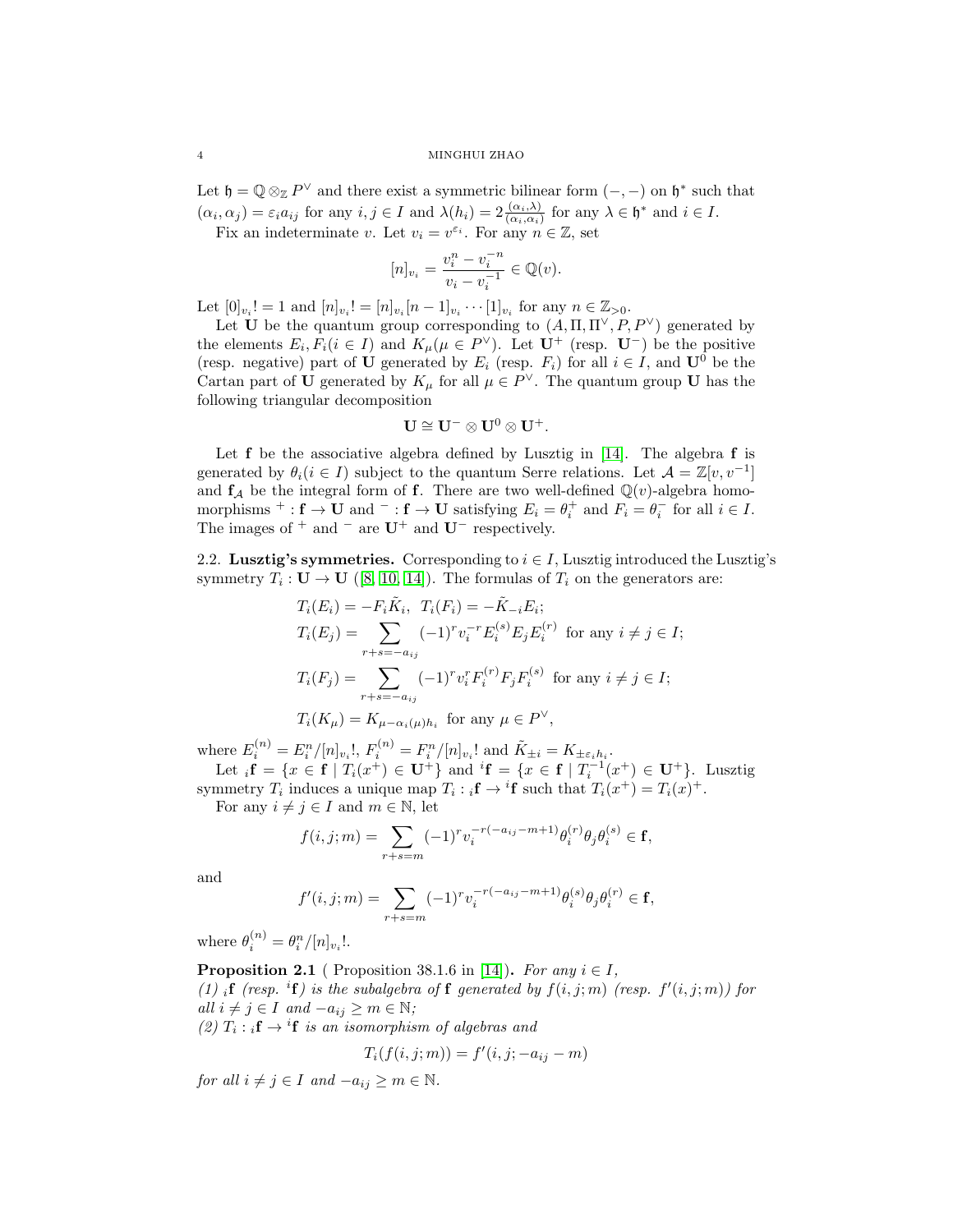Lusztig also showed that f has the following direct sum decompositions

$$
\mathbf{f}={}_i\mathbf{f}\oplus\theta_i\mathbf{f}={}^i\mathbf{f}\oplus\mathbf{f}\theta_i.
$$

Denote by  $_i \pi : \mathbf{f} \to i\mathbf{f}$  and  $i\pi : \mathbf{f} \to i\mathbf{f}$  the natural projections.

## 3. GEOMETRIC REALIZATION OF  $f$

<span id="page-4-0"></span>In this section, we shall review the geometric realization of f given by Lusztig in [\[9,](#page-26-1) [11,](#page-26-2) [14,](#page-26-3) [13,](#page-26-11) [7\]](#page-26-20).

<span id="page-4-1"></span>3.1. Quivers with automorphisms. Let  $Q = (\mathbf{I}, H, s, t)$  be a quiver, where I is the set of vertices, H is the set of arrows, and  $s, t : H \to I$  are two maps such that an arrow  $\rho \in H$  starts at  $s(\rho)$  and terminates at  $t(\rho)$ . From now on, assume that  $s(\rho) \neq t(\rho)$  for any  $\rho \in H$ .

An admissible automorphism a of Q consists of permutations  $a: I \rightarrow I$  and  $a: H \to H$  satisfying the following conditions:

(1) for any  $h \in H$ ,  $s(a(h)) = a(s(h))$  and  $t(a(h)) = a(t(h))$ ;

(2) there are no arrows between two vertices in the same a-orbit.

From now on,  $Q = (Q, a)$  is called a quiver with automorphism. Assume that  $a<sup>n</sup>$  = id for a given positive integer **n**.

Let  $I = I^a$  be the set of *a*-orbits in **I**. For any  $i, j \in I$ , let

$$
a_{ij} = \left\{ \begin{array}{c} -|\{\mathbf{i} \rightarrow \mathbf{j} \mid \mathbf{i} \in i, \mathbf{j} \in j\}| - |\{\mathbf{j} \rightarrow \mathbf{i} \mid \mathbf{i} \in i, \mathbf{j} \in j\}|, & \text{if } i \neq j; \\ 2|i|, & \text{if } i = j. \end{array} \right.
$$

The matrix  $A = (a_{ij})_{i,j \in I}$  is a symmetrizable generalized Cartan matrix.

**Proposition 3.1** ( Proposition 14.1.2 in [\[14\]](#page-26-3)). For any symmetrizable generalized Cartan matrix A, there exists a quiver with automorphism  $\tilde{Q}$ , such that the generalized Cartan matrix correspongding to  $\tilde{Q}$  is A.

<span id="page-4-2"></span>3.2. Geometric realization of Lusztig's algebra  $\hat{f}$  corresponding to  $Q$ . Let p be a prime and  $q = p^e$ . Denote by  $\mathbb{F}_q$  the finite field with q elements and  $\mathbb{K} = \overline{\mathbb{F}}_q$ .

Let  $Q = (\mathbf{I}, H, s, t)$  be a quiver. Consider the category  $\mathcal{C}'$ , whose objects are finite dimensional I-graded K-vector spaces  $\mathbf{V} = \bigoplus_{i \in I} V_i$ , and morphisms are graded linear maps. For any  $\nu \in \mathbb{N}$ , let  $\mathcal{C}'_{\nu}$  be the subcategory of  $\mathcal{C}'$  consisting of the objects  $\mathbf{V} = \bigoplus_{i \in I} V_i$  such that the dimension vector  $\underline{\dim}_{\mathbf{V}} = \sum_{i \in I} (\dim_{\mathbb{K}} V_i)i = \nu$ .

For any  $\mathbf{V} \in \overline{\mathcal{C}}'$ , define

$$
E_{\mathbf{V}} = \bigoplus_{\rho \in H} \mathrm{Hom}_{\mathbb{K}}(V_{s(\rho)}, V_{t(\rho)}).
$$

The algebraic group  $G_{\mathbf{V}} = \prod_{i \in I} GL_{\mathbb{K}}(V_i)$  acts on  $E_{\mathbf{V}}$  naturally.

For any  $\nu = \nu_i$ **i**  $\in$  NI,  $\nu$  is called discrete if there is no  $h \in H$  such that  $\{s(h), t(h)\}\in \{\mathbf{i}\in \mathbf{I} \mid \nu_{\mathbf{i}}\neq 0\}$ . Fix a nonzero element  $\nu \in \mathbb{N}\mathbf{I}$ . Let

$$
Y_{\nu} = \{ \mathbf{y} = (\nu^1, \nu^2, \dots, \nu^k) \mid \nu^l \in \mathbb{N} \mathbf{I} \text{ is discrete and } \sum_{l=1}^k \nu^l = \nu \}.
$$

Fix  $\mathbf{V} \in \mathcal{C}'_{\nu}$ . For any element  $\mathbf{y} \in Y_{\nu}$ , a flag of type  $\mathbf{y}$  in  $\mathbf{V}$  is a sequence

$$
\phi = (\mathbf{V} = \mathbf{V}^k \supset \mathbf{V}^{k-1} \supset \cdots \supset \mathbf{V}^0 = 0),
$$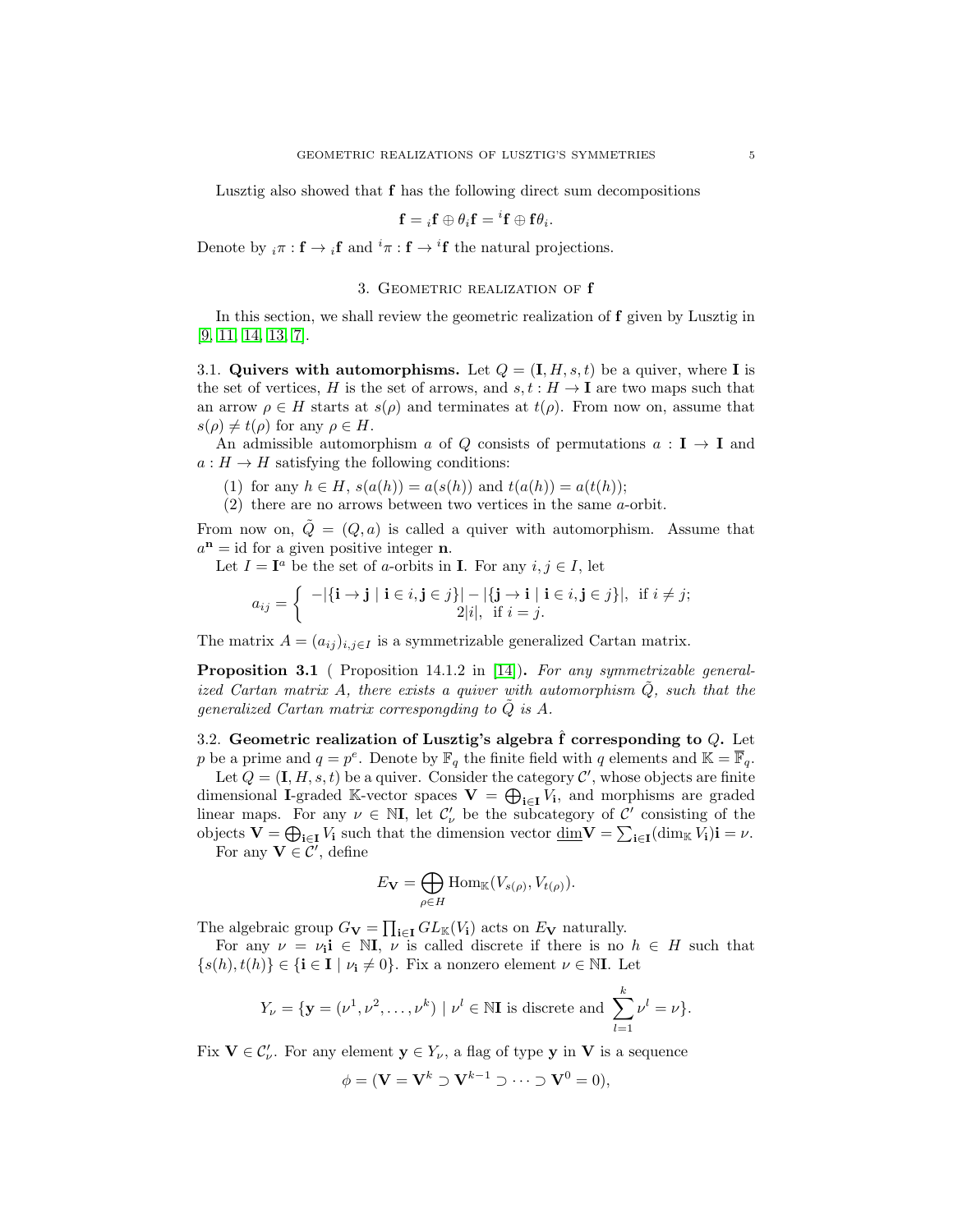where  $V^l \in \mathcal{C}'$  such that  $\underline{\dim}V^l/V^{l-1} = \nu^l$ . Let  $F_{\mathbf{y}}$  be the variety of all flags of type **y** in **V**. For any  $x \in E_V$ , a flag  $\phi$  is called x-stable if  $x_{\rho}(V_{s(\rho)}^l) \subset V_{t(\rho)}^l$  for all l and all  $\rho \in H$ . Let

$$
\tilde{F}_y = \{(x, \phi) \in E_V \times F_y \mid \phi \text{ is } x\text{-stable}\}
$$

and  $\pi_{\mathbf{y}} : \tilde{F}_{\mathbf{y}} \to E_{\mathbf{V}}$  be the projection to  $E_{\mathbf{V}}$ .

Let  $\bar{\mathbb{Q}}_l$  be the *l*-adic field and  $\mathcal{D}_{G_V}(E_V)$  be the bounded  $G_V$ -equivariant derived category of complexes of *l*-adic sheaves on  $E_V$ . For each  $y \in Y_{\nu}$ ,

$$
\mathcal{L}_{\mathbf{y}} = \pi_{\mathbf{y}!} \mathbf{1}_{\tilde{F}_{\mathbf{y}}}[d_{\mathbf{y}}](\frac{d_{\mathbf{y}}}{2}) \in \mathcal{D}_{G_{\mathbf{V}}}(E_{\mathbf{V}})
$$

is a semisimple complex, where  $d_{\mathbf{y}} = \dim \tilde{F}_{\mathbf{y}}, [-]$  is the shift functor and  $(-)$  is the Tate twist. Let  $\mathcal{P}_V$  be the set of isomorphism classes of simple perverse sheaves  $\mathcal L$  on  $E_{\mathbf{V}}$  such that  $\mathcal{L}[r](\frac{r}{2})$  appears as a direct summand of  $\mathcal{L}_{\mathbf{y}}$  for some  $\mathbf{y} \in Y_{\nu}$  and  $r \in \mathbb{Z}$ . Let  $\mathcal{Q}_V$  be the full subcategory of  $\mathcal{D}_{G_V}(E_V)$  consisting of all complexes which are isomorphic to finite direct sums of complexes in the set  $\{\mathcal{L}[r](\frac{r}{2}) \mid \mathcal{L} \in \mathcal{P}_v, r \in \mathbb{Z}\}.$ 

Let  $K(Q_V)$  be the Grothendieck group of  $Q_V$ . Define

$$
v^{\pm}[\mathcal{L}] = [\mathcal{L}[\pm 1](\pm \frac{1}{2})].
$$

Then,  $K(Q_V)$  is a free A-module. Define

$$
K(\mathcal{Q}) = \bigoplus_{\nu \in \mathbb{N}I} K(\mathcal{Q}_{\mathbf{V}}).
$$

For any  $\nu, \nu', \nu'' \in \mathbb{N}$ I such that  $\nu = \nu' + \nu''$ , fix  $\mathbf{V} \in \mathcal{C}'_{\nu}$ ,  $\mathbf{V}' \in \mathcal{C}'_{\nu'}$ ,  $\mathbf{V}'' \in \mathcal{C}'_{\nu''}$ . Consider the following diagram

$$
E_{\mathbf{V}'} \times E_{\mathbf{V}''} \xleftarrow{p_1} E' \xrightarrow{p_2} E'' \xrightarrow{p_3} E_{\mathbf{V}} ,
$$

where

- (1)  $E'' = \{(x, \mathbf{W})\}\$ , where  $x \in E_{\mathbf{V}}$  and  $\mathbf{W} \in C'_{\nu}$  is an *x*-stable subspace of **V**;
- (2)  $E' = \{(x, \mathbf{W}, R'', R')\}$ , where  $(x, \mathbf{W}) \in E'', R'' : \mathbf{V}'' \simeq \mathbf{W}$  and  $R' : \mathbf{V}' \simeq \mathbf{W}$  $V/W;$
- (3)  $p_1(x, \mathbf{W}, R'', R') = (x', x'')$ , where x' and x'' are induced through the following commutative diagrams

$$
\mathbf{V}_{s(\rho)}' \xrightarrow{\begin{array}{c} x_{\rho}'} \mathbf{V}_{t(\rho)}'\\ \downarrow R_{s(\rho)}'\\ (\mathbf{V}/\mathbf{W})_{s(\rho)} \xrightarrow{\begin{array}{c} x_{\rho} \\ \downarrow \end{array}} (\mathbf{V}/\mathbf{W})_{t(\rho)}
$$

and

$$
\begin{aligned}\n\mathbf{V}''_{s(\rho)} & \xrightarrow{x''_{\rho}} \mathbf{V}''_{t(\rho)}\\
\downarrow R''_{s(\rho)} & \downarrow R''_{t(\rho)}\\
\mathbf{W}_{s(\rho)} & \xrightarrow{x_{\rho}} \mathbf{W}_{t(\rho)};\n\end{aligned}
$$

(4)  $p_2(x, \mathbf{W}, R'', R') = (x, \mathbf{W});$ 

$$
(5) p_3(x, \mathbf{W}) = x.
$$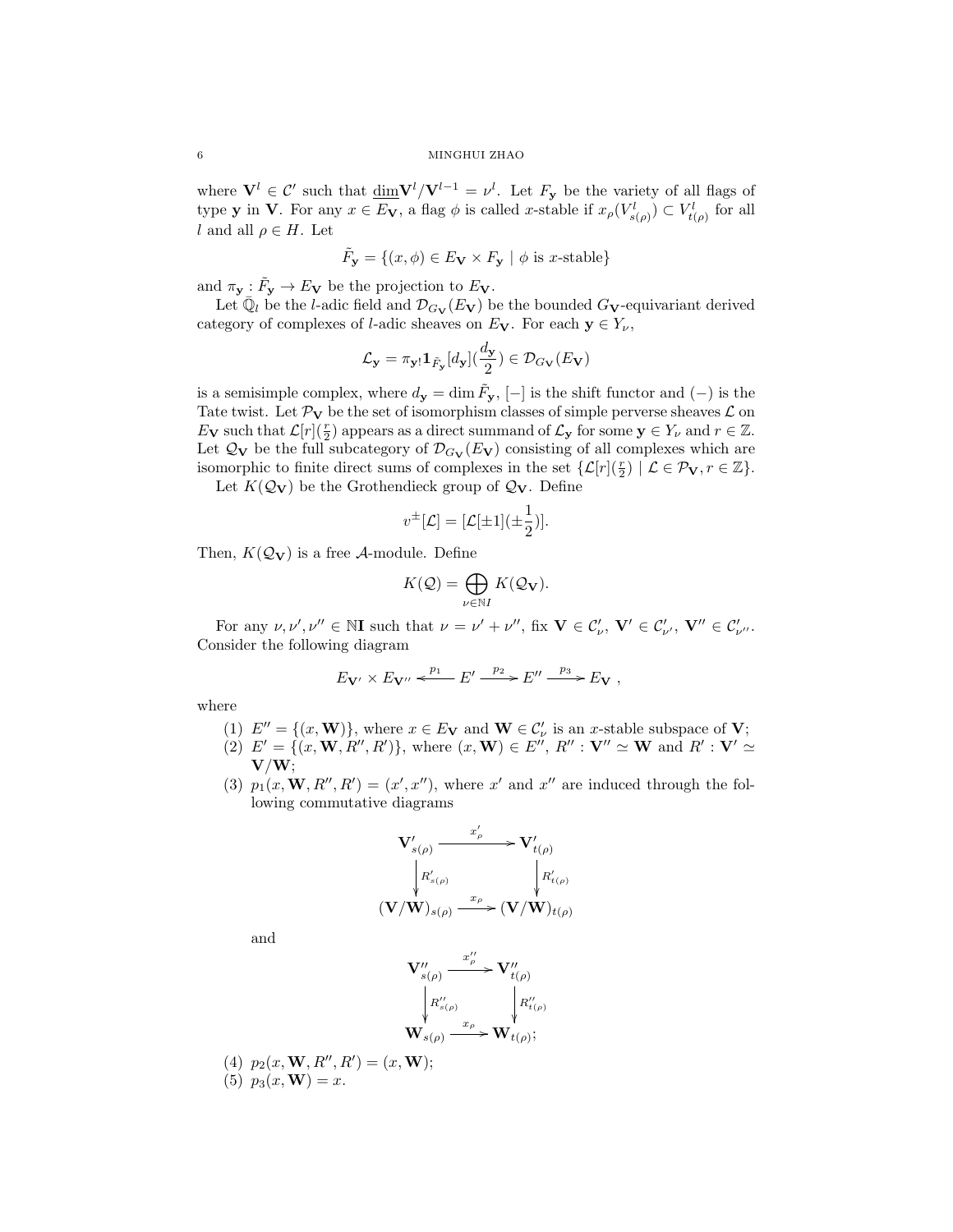For any two complexes  $\mathcal{L}' \in \mathcal{D}_{G_{\mathbf{V}'}}(E_{\mathbf{V}'})$  and  $\mathcal{L}'' \in \mathcal{D}_{G_{\mathbf{V}''}}(E_{\mathbf{V}''})$ ,  $\mathcal{L} = \mathcal{L}' * \mathcal{L}''$  is defined as follows.

Let  $\mathcal{L}_1 = \mathcal{L}' \otimes \mathcal{L}''$  and  $\mathcal{L}_2 = p_1^* \mathcal{L}_1$ . Since  $p_1$  is smooth with connected fibres and  $p_2$  is a  $G_{\mathbf{V'}} \times G_{\mathbf{V'}}$ -principal bundle, there exists a complex  $\mathcal{L}_3$  on  $E'$  such that  $p_2^*(\mathcal{L}_3) = \mathcal{L}_2$ . The complex  $\mathcal L$  is defined as  $(p_3)$ .  $\mathcal{L}_3$ .

**Lemma 3.2** ( Lemma 3.2 in [\[11\]](#page-26-2), Lemma 9.2.3 in [\[14\]](#page-26-3)). For any  $\mathcal{L}' \in \mathcal{Q}_{V'}$  and  $\mathcal{L}'' \in \mathcal{Q}_{\mathbf{V}''}, \ \mathcal{L}' * \mathcal{L}'' \in \mathcal{Q}_{\mathbf{V}}.$ 

Hence, we get a functor

$$
*:\mathcal{Q}_{\mathbf{V}'}\times\mathcal{Q}_{\mathbf{V}''}\rightarrow\mathcal{Q}_{\mathbf{V}}.
$$

This functor induces an associative A-bilinear multiplication

$$
\circledast: K(\mathcal{Q}_{\mathbf{V}'}) \times K(\mathcal{Q}_{\mathbf{V}''}) \rightarrow K(\mathcal{Q}_{\mathbf{V}})
$$
  

$$
([\mathcal{L}'], [\mathcal{L}'']) \rightarrow [\mathcal{L}'] \circledast [\mathcal{L}''] = [\mathcal{L}' \circledast \mathcal{L}''],
$$

where  $\mathcal{L}' \otimes \mathcal{L}'' = (\mathcal{L}' * \mathcal{L}'') [m_{\nu'\nu''}] (\frac{m_{\nu'\nu''}}{2})$  and  $m_{\nu'\nu''} = \sum_{\rho \in H} \nu'_{s(\rho)} \nu''_{t(\rho)} - \sum_{i \in I} \nu'_i \nu''_i$ . Then  $K(\mathcal{Q})$  becomes an associative A-algebra and the set  $\{[\mathcal{L}] \mid \mathcal{L} \in \mathcal{P}_V\}$  is a basis of  $K(Q_V)$ .

Let A be the generalized Cartan matrix corresponding to Q and  $\hat{\mathbf{f}}$  be the Lusztig's algebra corresponding to A. For any

$$
\mathbf{y} = (a_1 \mathbf{i}_1, a_2 \mathbf{i}_2, \dots, a_k \mathbf{i}_k) \in Y_\nu,
$$

let  $\theta_{\mathbf{y}} = \theta_{\mathbf{i}_1}^{(a_1)}$  $\overset{(a_1)}{\mathbf{i}_1}\theta^{(a_2)}_{\mathbf{i}_2}$  $\overset{(a_2)}{\mathbf{i}_2}\cdots\overset{(a_k)}{\mathbf{i}_k}$  $\frac{(a_k)}{\mathbf{i}_k}$ .

**Theorem 3.3** ( Theorem 10.17 in [\[11\]](#page-26-2), Theorem 13.2.11 in [\[14\]](#page-26-3)). There is a unique A-algebra isomorphism

$$
\hat{\lambda}_{\mathcal{A}}:K(\mathcal{Q})\to \hat{\mathbf{f}}_{\mathcal{A}}
$$

such that  $\hat{\lambda}_{\mathcal{A}}([\mathcal{L}_{\mathbf{v}}]) = \theta_{\mathbf{v}}$  for all  $\mathbf{y} = (a_1 \mathbf{i}_1, a_2 \mathbf{i}_2, \dots, a_k \mathbf{i}_k) \in Y_{\nu}$ .

Let  $\hat{\mathbf{B}}_{\nu} = \{[\mathcal{L}] \mid \mathcal{L} \in \mathcal{P}_{\mathbf{V}}\}$  and  $\hat{\mathbf{B}} = \bigsqcup_{\nu \in \mathbb{N}\mathbf{I}} \hat{\mathbf{B}}_{\nu}$ , which is an A-basis of  $K(\mathcal{Q})$  and is called the canonical basis by Lusztig.

## <span id="page-6-0"></span>3.3. Geometric realization of f.

3.3.1. Let  $\tilde{Q} = (Q, a)$  be a quiver with automorphism, where  $Q = (\mathbf{I}, H, s, t)$ . Let  $\tilde{\mathcal{C}}$  be the category of  $\mathbf{V} = \bigoplus_{i \in I} V_i \in \mathcal{C}'$  with a linear map  $a: \mathbf{V} \to \mathbf{V}$  satisfying the following conditions:

- (1) for any  $\mathbf{i} \in \mathbf{I}$ ,  $a(V_{\mathbf{i}}) = V_{a(\mathbf{i})}$ ;
- (2) for any  $\mathbf{i} \in \mathbf{I}$  and  $k \in \mathbb{N}$  such that  $a^k(\mathbf{i}) = \mathbf{i}, a^k|_{V_i} = id_{V_i}$ .

The morphisms in  $\tilde{\mathcal{C}}$  are the graded linear maps  $f = (f_i)_{i \in I}$  such that the following diagram commutes

$$
V_{\mathbf{i}} \xrightarrow{a} V_{a(\mathbf{i})}
$$
\n
$$
\downarrow f_{\mathbf{i}} \qquad \qquad \downarrow f_{a(\mathbf{i})}
$$
\n
$$
V_{\mathbf{i}} \xrightarrow{a} V_{a(\mathbf{i})}.
$$

Let  $\mathbb{N}I^a = \{ \nu \in \mathbb{N}I \mid \nu_i = \nu_{a(i)} \}.$  There is a bijection between  $\mathbb{N}I$  and  $\mathbb{N}I^a$  sending i to  $\gamma_i = \sum_{i \in i} i$ . From now on,  $\mathbb{N}I^a$  is identified with  $\mathbb{N}I$ . For any  $\nu \in \mathbb{N}I^a$ , let  $\tilde{C}_{\nu}$  be the subcategory of  $\tilde{C}$  consisting of the objects  $\mathbf{V} = \bigoplus_{i \in I} V_i$  such that the dimension vector dim $V = \nu$ .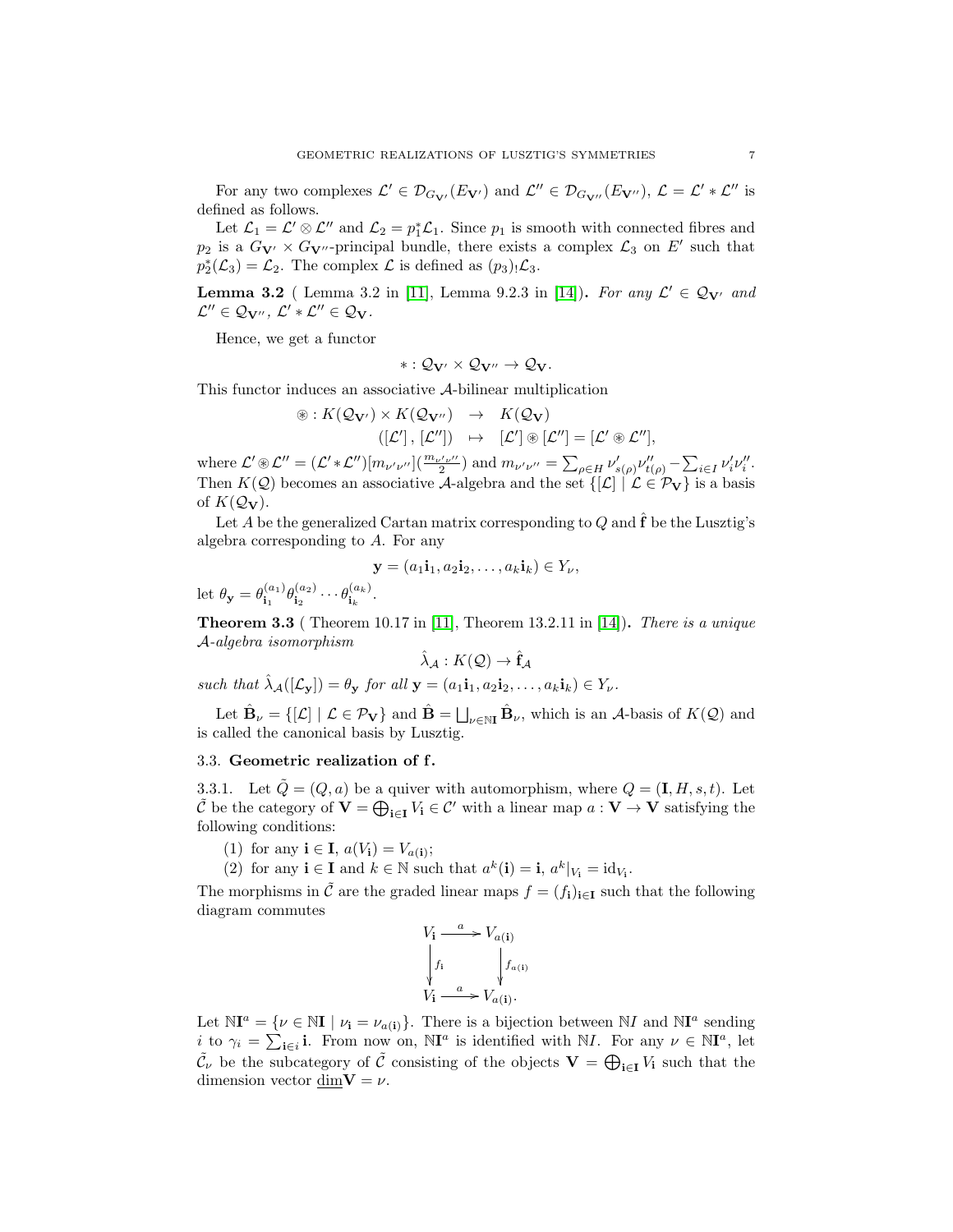For any  $(V, a) \in \tilde{C}$ ,  $E_V$  and  $G_V$  are defined in Section [3.2.](#page-4-2) Let  $a : G_V \to G_V$ be the automorphism defined by

$$
a(g)(v) = a(g(a^{-1}(v)))
$$

for any  $g \in G_V$  and  $v \in V$ . Denote by  $a : E_V \to E_V$  the automorphism such that the following diagram commutes for any  $h \in H$ 

$$
\mathbf{V}_{s(h)} \xrightarrow{\begin{array}{c} x_h \\ x_h \end{array}} \mathbf{V}_{t(h)} \\
\downarrow a \qquad \qquad \downarrow a \qquad \qquad \downarrow a \qquad \qquad \downarrow a \qquad \qquad \downarrow a \qquad \qquad \downarrow a \qquad \qquad \downarrow a \qquad \qquad \downarrow a \qquad \qquad \downarrow a \qquad \qquad \downarrow a \qquad \qquad \downarrow a \qquad \qquad \downarrow a \qquad \qquad \downarrow a \qquad \qquad \downarrow a \qquad \qquad \downarrow a \qquad \qquad \downarrow a \qquad \qquad \downarrow a \qquad \qquad \downarrow a \qquad \qquad \downarrow a \qquad \qquad \downarrow a \qquad \qquad \downarrow a \qquad \qquad \downarrow a \qquad \qquad \downarrow a \qquad \qquad \downarrow a \qquad \qquad \downarrow a \qquad \qquad \downarrow a \qquad \qquad \downarrow a \qquad \qquad \downarrow a \qquad \qquad \downarrow a \qquad \qquad \downarrow a \qquad \qquad \downarrow a \qquad \qquad \downarrow a \qquad \qquad \downarrow a \qquad \qquad \downarrow a \qquad \qquad \downarrow a \qquad \qquad \downarrow a \qquad \qquad \downarrow a \qquad \qquad \downarrow a \qquad \qquad \downarrow a \qquad \qquad \downarrow a \qquad \qquad \downarrow a \qquad \qquad \downarrow a \qquad \qquad \downarrow a \qquad \qquad \downarrow a \qquad \qquad \downarrow a \qquad \qquad \downarrow a \qquad \qquad \downarrow a \qquad \qquad \downarrow a \qquad \qquad \downarrow a \qquad \qquad \downarrow a \qquad \qquad \downarrow a \qquad \qquad \downarrow a \qquad \qquad \downarrow a \qquad \qquad \downarrow a \qquad \qquad \downarrow a \qquad \qquad \downarrow a \qquad \qquad \downarrow a \qquad \qquad \downarrow a \qquad \qquad \downarrow a \qquad \qquad \downarrow a \qquad \qquad \downarrow a \qquad \qquad \downarrow a \qquad \qquad \downarrow a \qquad \qquad \downarrow a \qquad \qquad \downarrow a \qquad \qquad \downarrow a \qquad \qquad \downarrow a \qquad \qquad \downarrow a \qquad \qquad \downarrow a \qquad \qquad \downarrow a \qquad \qquad \downarrow a \qquad \qquad \downarrow a \qquad \qquad \
$$

Since  $a(gx) = a(g)a(x)$ , we have a functor  $a^* : \mathcal{D}_{G_V}(E_V) \to \mathcal{D}_{G_V}(E_V)$ .

**Lemma 3.4** ([\[14\]](#page-26-3)). It holds that  $a^*(Q_V) = Q_V$  and  $a^*(P_V) = P_V$ .

Lusztig introduced the following categories  $\tilde{Q}_V$  and  $\tilde{\mathcal{P}}_V$  in Section 11.1.2 of [\[14\]](#page-26-3). The objects in  $\tilde{Q}_V$  are pairs  $(\mathcal{L}, \phi)$ , where  $\mathcal{L} \in \mathcal{Q}_V$  and  $\phi : a^*\mathcal{L} \to \mathcal{L}$  is an isomorphism such that

$$
\mathcal{L} = a^{*\mathbf{n}} \mathcal{L} \to a^{*(\mathbf{n}-1)} \mathcal{L} \to \ldots \to a^* \mathcal{L} \to \mathcal{L}
$$

is the identity map of L. A morphism in  $\text{Hom}_{\tilde{Q}_{\mathbf{V}}}((\mathcal{L},\phi),(\mathcal{L}',\phi'))$  is a morphism  $f \in \text{Hom}_{\mathcal{Q}_{\mathbf{V}}}(\mathcal{L}, \mathcal{L}')$  such that the following diagram commutes

$$
a^* \mathcal{L} \xrightarrow{\phi} \mathcal{L}
$$
  

$$
\downarrow a^* f \qquad \downarrow f
$$
  

$$
a^* \mathcal{L}' \xrightarrow{\phi'} \mathcal{L}'.
$$

Let  $\mathcal O$  be the subring of  $\bar{\mathbb Q}_l$  consisting of all Z-linear combinations of **n**-th roots of 1. In Section 11.1.5 of [\[14\]](#page-26-3), Lusztig introduced two  $\mathcal{O}\text{-modules } K(\mathcal{Q}_{\mathbf{V}})$  and  $K(\mathcal{P}_{V})$ , whose definitions are similar to that of a Grothendieck group. In this paper,  $K(\tilde{Q}_{\mathbf{V}})$  and  $K(\tilde{\mathcal{P}}_{\mathbf{V}})$  are called the "Grothendieck groups" of  $\tilde{Q}_{\mathbf{V}}$  and  $\tilde{\mathcal{P}}_{\mathbf{V}}$ respectively. Let  $\mathcal{O}' = \mathcal{O}[v, v^{-1}]$ . Since  $a^*$  commutes with the shift functor and the Tate twist, we can define

$$
v^{\pm}[\mathcal{L}, \phi] = [\mathcal{L}[\pm 1](\pm \frac{1}{2}), \phi[\pm 1](\pm \frac{1}{2})].
$$

Then  $K(\tilde{Q}_{V})$  has a natural  $\mathcal{O}'$ -module structure. Note that  $K(\tilde{Q}_{V}) = \mathcal{O}' \otimes_{\mathcal{O}}$  $K(\tilde{\mathcal{P}}_{\mathbf{V}})$ . Define

$$
K(\tilde{\mathcal{Q}}) = \bigoplus_{\nu \in \mathbb{N}I} K(\tilde{\mathcal{Q}}_{\mathbf{V}}).
$$

For  $\nu, \nu', \nu'' \in \mathbb{N}I = \mathbb{N}I^a$  such that  $\nu = \nu' + \nu''$ , fix  $\mathbf{V} \in \tilde{\mathcal{C}}_{\nu}, \mathbf{V}' \in \tilde{\mathcal{C}}_{\nu}, \mathbf{V}'' \in \tilde{\mathcal{C}}_{\nu''}.$ Lusztig proved the following lemma in Section 12.1.5 of [\[14\]](#page-26-3).

<span id="page-7-0"></span>**Lemma 3.5** ([\[14\]](#page-26-3)). The induction functor

$$
*:\mathcal{Q}_{V'}\times\mathcal{Q}_{V''}\to\mathcal{Q}_V
$$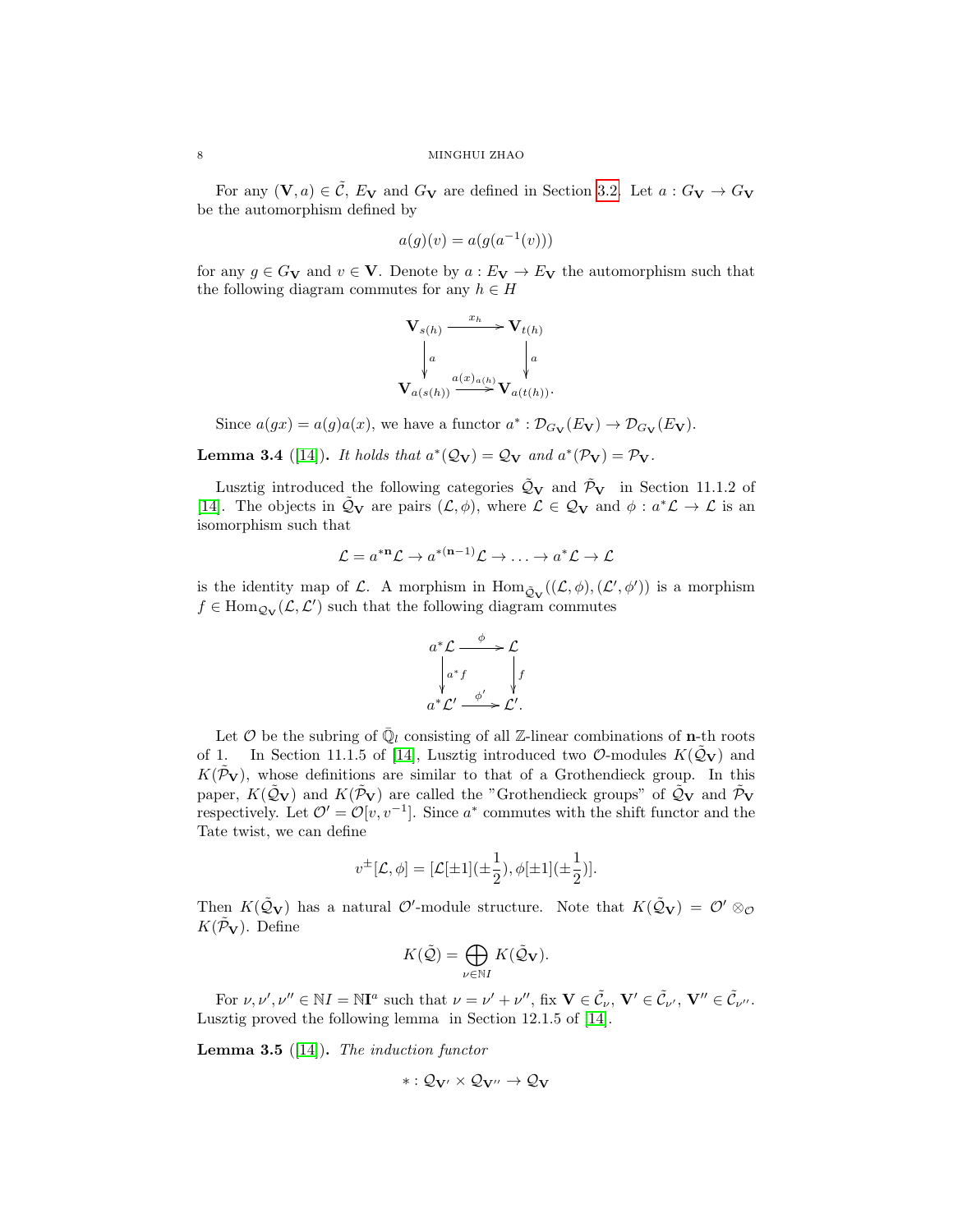satisfies that the following diagram commutes



For any  $(\mathcal{L}', \phi') \in \tilde{\mathcal{Q}}_{\mathbf{V}'}$  and  $(\mathcal{L}'', \phi'') \in \tilde{\mathcal{Q}}_{\mathbf{V}''}$ , Lemma [3.5](#page-7-0) implies that  $a^*(\mathcal{L}' * \mathcal{L}'') = a^*\mathcal{L}' * a^*\mathcal{L}''$ .

Hence there is a functor

$$
\begin{array}{rcl}\n\ast : \tilde{\mathcal{Q}}_{\mathbf{V}'} \times \tilde{\mathcal{Q}}_{\mathbf{V}''} & \to & \tilde{\mathcal{Q}}_{\mathbf{V}} \\
((\mathcal{L}', \phi'), (\mathcal{L}'', \phi'')) & \mapsto & (\mathcal{L}' * \mathcal{L}'', \phi),\n\end{array}
$$

where

$$
\phi = \phi' * \phi'' : \mathcal{L}' * \mathcal{L}'' \to a^* \mathcal{L}' * a^* \mathcal{L}'' = a^* (\mathcal{L}' * \mathcal{L}'').
$$

This functor induces an associative  $O'$ -bilinear multiplication

$$
\circledast: K(\tilde{\mathcal{Q}}_{\mathbf{V}'}) \times K(\tilde{\mathcal{Q}}_{\mathbf{V}''}) \rightarrow K(\tilde{\mathcal{Q}}_{\mathbf{V}}) ([\mathcal{L}', \phi'], [\mathcal{L}'', \phi'']) \rightarrow [\mathcal{L}, \phi],
$$

where  $(L, \phi) = (L', \phi') \circledast (L'', \phi'') = ((L', \phi') * (L'', \phi'')) [m_{\nu' \nu''}] \left( \frac{m_{\nu' \nu''}}{2} \right)$ . Then  $K(\tilde{Q})$ becomes an associative  $\mathcal{O}'$ -algebra.

<span id="page-8-0"></span>3.3.2. Fix a nonzero element  $\nu \in \mathbb{N}$ <sup>a</sup>. Let

$$
Y_{\nu}^{a} = \{ \mathbf{y} = (\nu^{1}, \nu^{2}, \dots, \nu^{k}) \in Y_{\nu} \mid \nu^{l} \in \mathbb{N} \mathbf{I}^{a} \}.
$$

Fix  $\mathbf{V} \in \tilde{C}_{\nu}$ . For any element  $\mathbf{y} \in Y_{\nu}^{a}$ , the automorphism  $a: F_{\mathbf{y}} \to F_{\mathbf{y}}$  is defined as

$$
a(\phi) = (\mathbf{V} = a(\mathbf{V}^k) \supset a(\mathbf{V}^{k-1}) \supset \cdots \supset a(\mathbf{V}^0) = 0)
$$

for any

$$
\phi = (\mathbf{V} = \mathbf{V}^k \supset \mathbf{V}^{k-1} \supset \cdots \supset \mathbf{V}^0 = 0) \in F_{\mathbf{y}}.
$$

There also exists an automorphism  $a: \tilde{F}_y \to \tilde{F}_y$ , defined as  $a((x, \phi)) = (a(x), a(\phi))$ for any  $(x, \phi) \in \tilde{F}_{\mathbf{y}}$ .

The automorphism  $a: \tilde{F}_y \to \tilde{F}_y$  induces a natural isomorphism  $a^* 1_{\tilde{F}_y} \cong 1_{\tilde{F}_y}$ . Hence, there exists an isomorphism

$$
\phi_0: a^*\mathcal{L}_\mathbf{y} = a^*\pi_{\mathbf{y}!}\mathbf{1}_{\tilde{F}_\mathbf{y}}[d_\mathbf{y}](\frac{d_\mathbf{y}}{2}) = \pi_{\mathbf{y}!}a^*\mathbf{1}_{\tilde{F}_\mathbf{y}}[d_\mathbf{y}](\frac{d_\mathbf{y}}{2}) \cong \pi_{\mathbf{y}!}\mathbf{1}_{\tilde{F}_\mathbf{y}}[d_\mathbf{y}](\frac{d_\mathbf{y}}{2}) = \mathcal{L}_\mathbf{y}.
$$

That is,  $(\mathcal{L}_{\mathbf{y}}, \phi_0)$  is an object in  $\mathcal{Q}_{\mathbf{V}}$ .

Let  $\mathbf{k}_{\nu}$  be the A-submodule of  $K(\tilde{Q}_{\mathbf{V}})$  spanned by  $(\mathcal{L}_{\mathbf{y}},\phi_0)$  for all  $\mathbf{y}\in Y_{\nu}^a$ . Let  $\mathbf{k} = \bigoplus_{\nu \in \mathbb{N}I} \mathbf{k}_{\nu}$ . Lusztig proved that **k** is also a subalgebra of  $K(\tilde{\mathcal{Q}})$  (Section 13.2) in [\[14\]](#page-26-3)).

Let  $i \in I$  and  $\gamma_i = \sum_{i \in i} \mathbf{i}$ . Define  $\mathbf{1}_i = [\mathbf{1}, \text{id}] \in K(\tilde{\mathcal{Q}}_{\mathbf{V}})$ , where  $\mathbf{V} \in \tilde{C}_{\gamma_i}$ . Let A be the generalized Cartan matrix corresponding to  $(Q, a)$  and **f** be the Lusztig's algebra corresponding to A.

**Theorem 3.6** (Theorem 13.2.11 in [\[14\]](#page-26-3)). There is a unique  $\mathcal{A}$ -algebra isomorphism

$$
\lambda_{\mathcal{A}} : \mathbf{k} \to \mathbf{f}_{\mathcal{A}}
$$

such that  $\lambda_A(1_i) = \theta_i$  for all  $i \in I$ .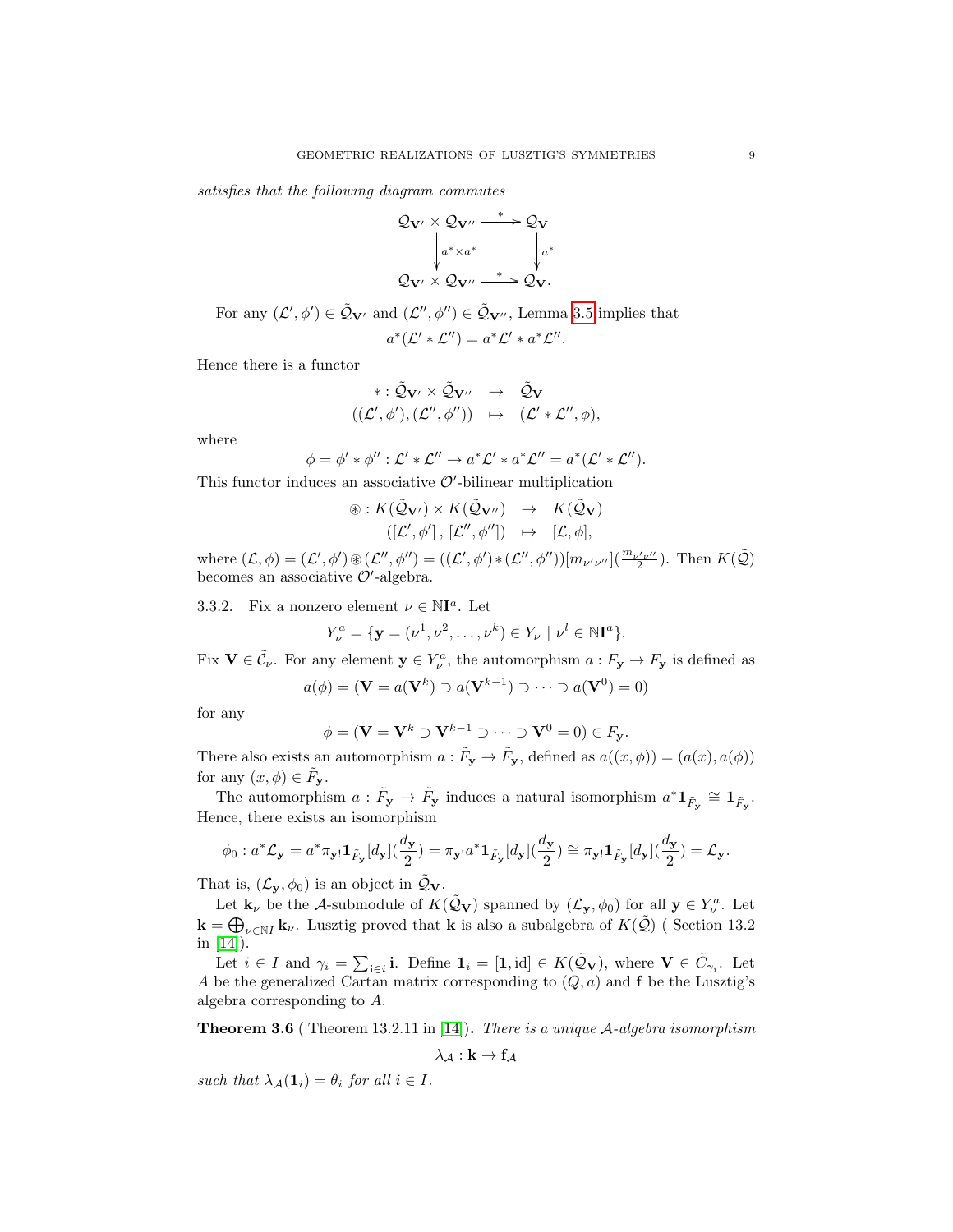#### 10 MINGHUI ZHAO

On the canonical basis of f, Lusztig gave the following theorem.

<span id="page-9-2"></span>**Theorem 3.7** ( Proposition 12.5.2 and 12.6.3 in [\[14\]](#page-26-3)). (1) For any  $\mathcal{L} \in \mathcal{P}_V$  such that  $a^*\mathcal{L} \cong \mathcal{L}$ , there exists an isomorphism  $\phi : a^*\mathcal{L} \cong \mathcal{L}$  such that  $(\mathcal{L}, \phi) \in \tilde{\mathcal{P}}_{\mathbf{V}}$  and  $(D(\mathcal{L}), D(\phi)^{-1})$  is isomorphic to  $(\mathcal{L}, \phi)$  as objects of  $\tilde{P}_V$ , where D is the Verdier duality. Moreover,  $\phi$  is unique, if **n** is odd, and unique up to multiplication by  $\pm 1$ , if n is even.

(2)  $\mathbf{k}_{\nu}$  is generated by  $[\mathcal{L}, \phi]$  in (1) as an A-submodule of  $K(\tilde{Q}_{\mathbf{V}})$ .

If **n** is odd, let  $\mathcal{B}_{\nu}$  be the subset of  $\mathbf{k}_{\nu}$  consisting of all elements  $[\mathcal{L}, \phi]$  in Theorem [3.7.](#page-9-2) If **n** is even, let  $\mathcal{B}_{\nu}$  be the subset of  $\mathbf{k}_{\nu}$  consisting of all elements  $\pm[\mathcal{L}, \phi]$  in Theorem [3.7.](#page-9-2) The set  $\mathcal{B}_{\nu}$  is called a signed basis of  $\mathbf{k}_{\nu}$  by Lusztig. Lusztig gave a non-geometric way to choose a subset  $\mathbf{B}_{\nu}$  of  $\mathcal{B}_{\nu}$  such that  $\mathcal{B}_{\nu} = \mathbf{B}_{\nu} \cup -\mathbf{B}_{\nu}$  and  $\mathbf{B}_{\nu}$ is an A-basis of  $\mathbf{k}_{\nu}$  ( Section 14.4.2 in [\[14\]](#page-26-3)). The set  $\mathbf{B} = \sqcup_{\nu \in \mathbb{N}I} \mathbf{B}_{\nu}$  is called the canonical basis of k.

At last, let us recall the relation between  $\hat{\mathbf{f}}$  and  $\mathbf{f}$ . Define  $\tilde{\delta}$  :  $\mathbf{k} \to K(\mathcal{Q})$  by  $\delta([\mathcal{L}, \phi]) = [\mathcal{L}]$  for any  $[\mathcal{L}, \phi] \in \mathbf{B}$ . It is clear that this is an injection and induces an embedding  $\delta$  :  $f \to \hat{f}$ . Note that  $\delta(\mathbf{B}) = \hat{\mathbf{B}}^a$ .

# 4. GEOMETRIC REALIZATIONS OF SUBALGEBRAS  $_i$ **f** and <sup> $i$ </sup>**f**

<span id="page-9-1"></span><span id="page-9-0"></span>4.1. The algebra  $\hat{\mathbf{f}}$ . Let  $Q = (\mathbf{I}, H, s, t)$  be a quiver and  $\hat{\mathbf{f}}$  be the corresponding Lusztig's algebra. Let  $\hat{f}$  be the subalgebra of  $\hat{f}$  generated by  $f(i, j; m)$  for all  $i \neq j \in I$  and integer m. Let i be a subset of I and define

$$
_{i}\hat{f}=\bigcap_{i\in i}{}_{i}\hat{f},
$$

which is also a subalgebra of  $\hat{f}$ .

For any  $\mathbf{i} \in \mathbf{I}$ , there exists a unique linear map  $i \in \hat{\mathbf{f}} \to \hat{\mathbf{f}}$  such that  $i \in \mathbf{I}$ ,  $i \in \mathbf{I}$ ,  $j \in \hat{\mathbf{f}}$  $i_r(\theta_j) = \delta_{ij}$  for all  $j \in I$  and  $i_r(xy) = i_r(x)y + v^{(\nu,\alpha_i)}x_ir(y)$  for all homogeneous  $x \in \hat{\mathbf{f}}_{\nu}$  and y. Denote by  $(-,-)$  the non-degenerate symmetric bilinear form on  $\hat{\mathbf{f}}$ introduced by Lusztig.

<span id="page-9-3"></span>**Proposition 4.1** ( Proposition 38.1.6 in [\[14\]](#page-26-3)). It holds that  $\hat{\mathbf{i}} = \{x \in \hat{\mathbf{f}} \mid \hat{\mathbf{i}}(x) =$ 0}.

As a corollary of Proposition [4.1,](#page-9-3) we have

**Corollary 4.2.** It holds that  $\hat{\mathbf{i}} = \{x \in \hat{\mathbf{f}} \mid \mathbf{i}r(x) = 0 \text{ for any } \mathbf{i} \in \mathbf{i}\}.$ 

 $\Box$ 

**Proposition 4.3.** The algebra  $\hat{\mathbf{f}}$  has the following decomposition

$$
\hat{\mathbf{f}} = {}_{\mathfrak{i}} \hat{\mathbf{f}} \oplus \sum_{\mathbf{i} \in \mathfrak{i}} \theta_{\mathbf{i}} \hat{\mathbf{f}}.
$$

*Proof.* In the algebra  $\hat{\mathbf{f}}$ ,  $(\theta_i y, x) = (\theta_i, \theta_i)(y, i r(x))$ . Hence the decomposition  $\hat{\mathbf{f}}_\nu$  ${}_i\hat{f}_\nu\oplus\theta_i\hat{f}_{\nu-i}$  is an orthogonal decomposition and  $\theta_i\hat{f}_{\nu-i} = {}_i\hat{f}_\nu^\perp$  $\frac{1}{\nu}$ .

For the proof of this proposition, it is sufficient to show that  $\hat{i}^{\perp}_{\nu} = \sum_{i \in i} \hat{i}^{\perp}_{\nu}$  $\frac{1}{\nu}$ . That is  $(\bigcap_{i \in i} \hat{f}_{\nu})^{\perp} = \sum_{i \in i} \hat{f}_{\nu}^{\perp}$ <sup> $\perp$ </sup>. It is clear that  $(\bigcap_{i\in i} \hat{f}_{\nu})^{\perp} \supset \sum_{i\in i} \hat{f}_{\nu}^{\perp}$  $\overline{\nu}$ . On the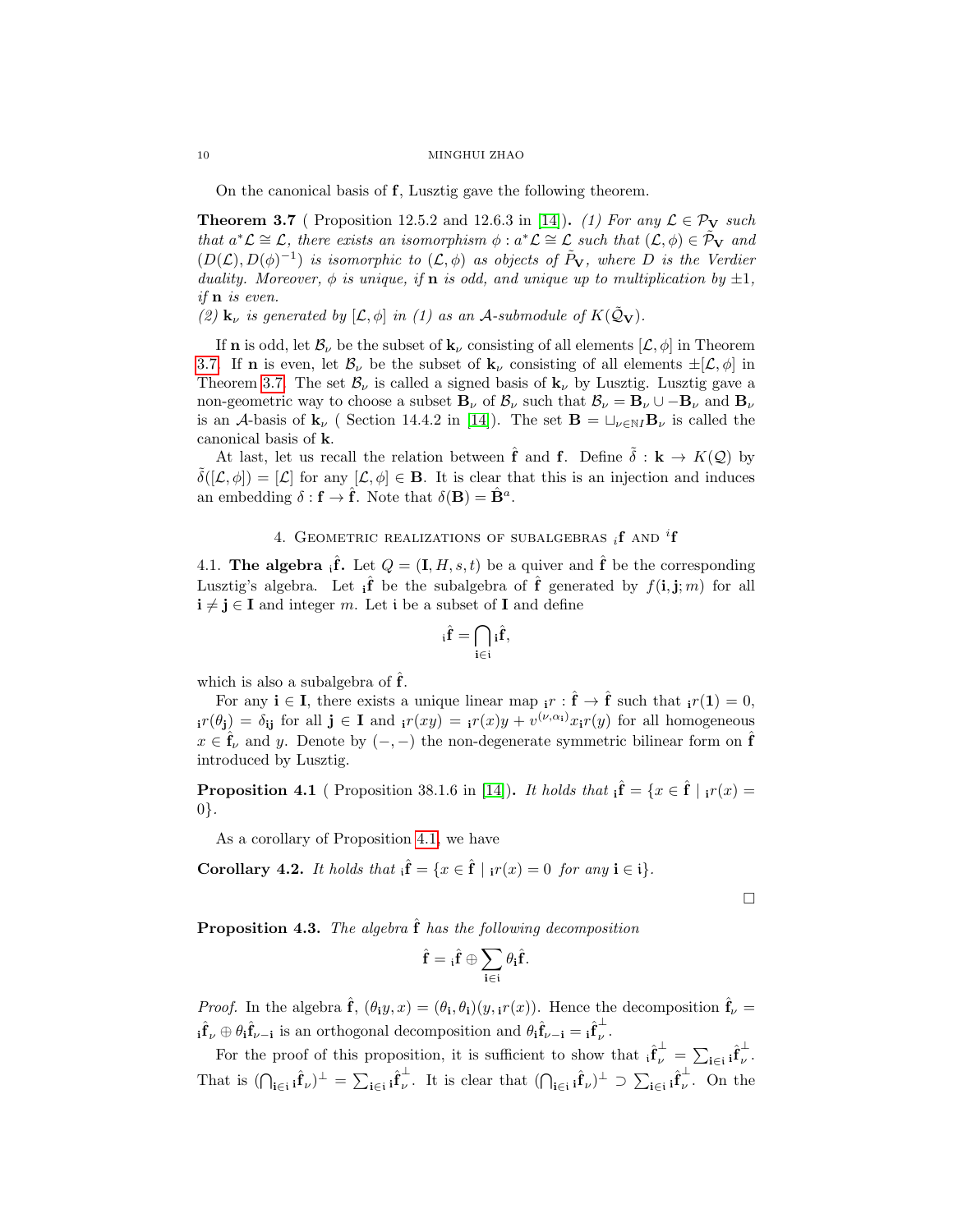other hand, 
$$
x \in (\sum_{\mathbf{i} \in \mathbf{i}} \hat{\mathbf{f}}_{\nu}^{\perp})^{\perp}
$$
 implies  $x \in \bigcap_{\mathbf{i} \in \mathbf{i}} \hat{\mathbf{f}}_{\nu}^{\perp}$ . Hence  $\bigcap_{\mathbf{i} \in \mathbf{i}} \hat{\mathbf{f}}_{\nu} \supset (\sum_{\mathbf{i} \in \mathbf{i}} \hat{\mathbf{f}}_{\nu}^{\perp})^{\perp}$ .  
That is  $(\bigcap_{\mathbf{i} \in \mathbf{i}} \hat{\mathbf{f}}_{\nu})^{\perp} \subset \sum_{\mathbf{i} \in \mathbf{i}} \hat{\mathbf{f}}_{\nu}^{\perp}$ .

Denoted by  $_{i}\pi$ :  $\hat{\mathbf{f}} \to {}_{i}\hat{\mathbf{f}}$  the canonical projection.

# <span id="page-10-0"></span>4.2. Geometric realization of  $_{i} \hat{f}$ .

4.2.1. Let i be a subset of I satisfying the following conditions: (1) for any  $i \in i$ , i is a sink; (2) for any  $\mathbf{i}, \mathbf{j} \in \mathbf{i}$ , there are no arrows between them.

For any  $\mathbf{V} \in \mathcal{C}'_{\nu}$ , consider a subvariety  ${}_iE_{\mathbf{V}}$  of  $E_{\mathbf{V}}$ 

$$
{}_iE_{\mathbf{V}} = \{ x \in E_{\mathbf{V}} \mid \bigoplus_{h \in H, t(h) = \mathbf{i}} x_h : \bigoplus_{h \in H, t(h) = \mathbf{i}} V_{s(h)} \to V_{\mathbf{i}} \text{ is surjective for any } \mathbf{i} \in \mathbf{i} \}.
$$

Denote by  $i\dot{\mathbf{j}}_{\mathbf{V}} : iE_{\mathbf{V}} \to E_{\mathbf{V}}$  the canonical embedding.

For any  $y \in Y_{\nu}$ , let

$$
{}_{i}\tilde{F}_{\mathbf{y}} = \{(x,\phi) \in {}_{i}E_{\mathbf{V}} \times F_{\mathbf{y}} \mid \phi \text{ is } x\text{-stable}\}
$$

and  $_{i}\pi_{\mathbf{y}}: {}_{i}\tilde{F}_{\mathbf{y}} \to {}_{i}E_{\mathbf{V}}$  be the projection to  $_{i}E_{\mathbf{V}}$ .

For any  $\mathbf{y} \in Y_{\nu}$ ,  $i\mathcal{L}_{\mathbf{y}} = i\pi_{\mathbf{y}!} \mathbf{1}_{i \tilde{F}_{\mathbf{y}}}[d_{\mathbf{y}}](\frac{d_{\mathbf{y}}}{2}) \in \mathcal{D}_{G_{\mathbf{V}}}(iE_{\mathbf{V}})$  is a semisimple complex. Let  ${}_{i}\mathcal{P}_{V}$  be the set of isomorphism classes of simple perverse sheaves  $\mathcal{L}$  on  ${}_{i}E_{V}$ such that  $\mathcal{L}[r](\frac{r}{2})$  appears as a direct summand of  ${}_{i}\mathcal{L}_{\mathbf{y}}$  for some  $\mathbf{y} \in Y_{\nu}$  and  $r \in \mathbb{Z}$ . Let  ${}_{i}Q_{V}$  be the full subcategory of  $\mathcal{D}_{G_{V}}({}_{i}E_{V})$  consisting of all complexes which are isomorphic to finite direct sums of complexes in the set  $\{\mathcal{L}[r](\frac{r}{2}) \mid \mathcal{L} \in i\mathcal{P}_v, r \in \mathbb{Z}\}.$ 

Let  $K({}_i\mathcal{Q}_{\mathbf{V}})$  be the Grothendieck group of  ${}_i\mathcal{Q}_{\mathbf{V}}$ . Define

$$
v^{\pm}[\mathcal{L}] = [\mathcal{L}[\pm 1](\pm \frac{1}{2})].
$$

Then,  $K({}_i\mathcal{Q}_{\mathbf{V}})$  is a free A-module. Define

$$
K(\mathbf{Q}) = \bigoplus_{\nu \in \mathbb{N}I} K(\mathbf{Q}_{\mathbf{V}}).
$$

The canonical embedding  $_{i}j_{\mathbf{V}}:{}_{i}E_{\mathbf{V}} \to E_{\mathbf{V}}$  induces a functor

$$
i j_{\mathbf{V}}^* : \mathcal{D}_{G_{\mathbf{V}}}(E_{\mathbf{V}}) \to \mathcal{D}_{G_{\mathbf{V}}}(iE_{\mathbf{V}}).
$$

**Lemma 4.4.** It holds that  $i j_V^*(\mathcal{Q}_V) = i \mathcal{Q}_V$ .

*Proof.* For any  $y \in Y_{\nu}$ , we have the following fiber product

$$
\begin{aligned}\n &\tilde{F}_{\mathbf{y}} \xrightarrow{\tilde{i}y} \tilde{F}_{\mathbf{y}} \\
 &\downarrow \pi_y \\
 &\downarrow \pi_y\n \end{aligned}
$$

Hence we have

$$
i j_V^* \mathcal{L}_y = i j_V^* \pi_{y!} \mathbf{1}_{\tilde{F}_y} [d_y] \left(\frac{d_y}{2}\right)
$$
  

$$
= i \pi_{y!} i \tilde{j}_V \mathbf{1}_{\tilde{F}_y} [d_y] \left(\frac{d_y}{2}\right)
$$
  

$$
= i \pi_{y!} \mathbf{1}_{i \tilde{F}_y} [d_y] \left(\frac{d_y}{2}\right) = i \mathcal{L}_y.
$$

 $\Box$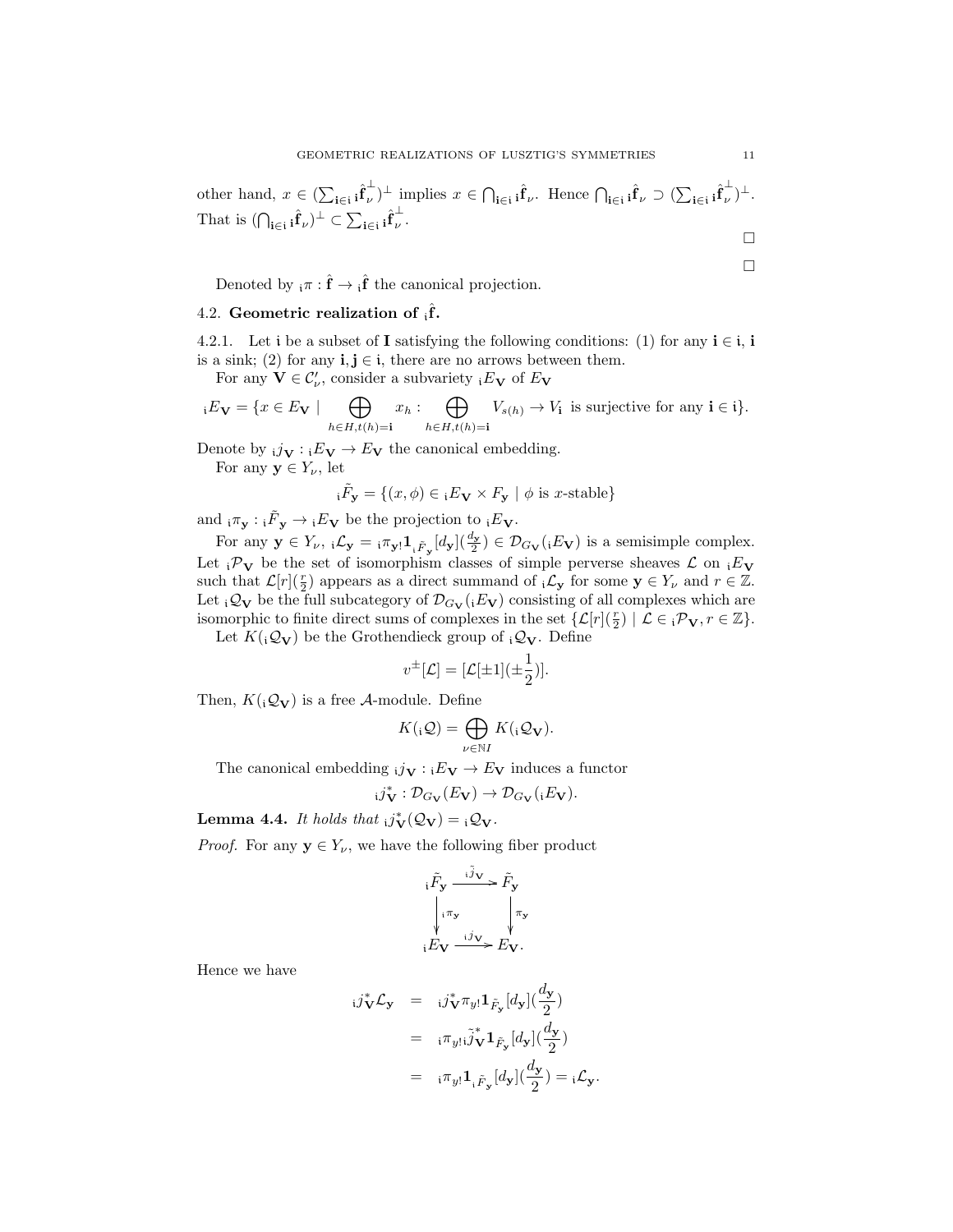That is  $i\vec{\jmath}_{\mathbf{V}}(\mathcal{Q}_{\mathbf{V}}) = i\mathcal{Q}_{\mathbf{V}}$ .

The restriction of  $i j_V^* : \mathcal{D}_{G_V}(E_V) \to \mathcal{D}_{G_V}(E_V)$  on  $\mathcal{Q}_V$  is also denoted by  $i j_V^* : \mathcal{Q}_V \to i \mathcal{Q}_V$ . Considering all dimension vectors, we have  $i j^* : K(\mathcal{Q}) \to K(i \mathcal{Q})$ .

<span id="page-11-0"></span>**Proposition 4.5.** There exists an isomorphism of vector spaces  $\hat{i}$ ,  $\hat{\lambda}_A$  :  $K(i\mathcal{Q}) \rightarrow \hat{i}$  $\hat{f}_A$ such that the following diagram commutes

$$
K(Q) \xrightarrow{i j^*} K({}_{i}Q)
$$

$$
\downarrow \hat{\lambda}_{A} \qquad \qquad \downarrow \hat{\lambda}_{A}
$$

$$
\hat{\mathbf{f}}_{A} \xrightarrow{i \pi_{A}} \hat{\mathbf{f}}_{A}.
$$

Proof. Consider the following set of surjections:

$$
\{{}_i\pi_{\mathcal{A}}:\hat{f}_{\mathcal{A}}\rightarrow {}_i\hat{f}_{\mathcal{A}}\ |\ i\in\mathfrak{i}\}.
$$

It is clear that the push out of this set is  ${}_{i}\pi_{A}$  :  $\hat{\mathbf{f}}_{A} \to {}_{i}\hat{\mathbf{f}}_{A}$ . For any  $i \in i$ , there exists a canonical open embedding

$$
_{\mathbf{i}}j_{\mathbf{V}}:\mathbf{i}E_{\mathbf{V}}\rightarrow E_{\mathbf{V}}.
$$

Since  ${}_{i}E_{\mathbf{V}} = \bigcap_{\mathbf{i} \in \mathbf{i}} E_{\mathbf{V}}$ , we have the following commutative diagram

$$
\begin{array}{ccc}\n\phantom{+} & & \rightarrow & E_V \\
\downarrow & & \downarrow & \\
\downarrow & & \downarrow & \\
\downarrow & & \downarrow & \\
\downarrow & & \downarrow & \\
E_V & \xrightarrow{jy} & E_V\n\end{array}
$$

for any  $\mathbf{i}, \mathbf{j} \in \mathbf{i}$ . Hence we have the following commutative diagram

$$
K(Q_V) \xrightarrow{i j_V^*} K({}_1Q_V)
$$
  
\n
$$
\downarrow \downarrow j_V^*
$$
  
\n
$$
K({}_1Q_V) \longrightarrow K({}_1Q_V).
$$

For any simple perverse sheaf  $\mathcal L$  such that  $i\mathbf{j}_{\mathbf{V}}^* \mathcal L = 0$ , we have

$$
\mathrm{supp}(\mathcal{L}) \subset E_{\mathbf{V}} - {}_i E_{\mathbf{V}} = E_{\mathbf{V}} - \bigcap_{\mathbf{i} \in \mathbf{i}} {}_i E_{\mathbf{V}} = \bigcup_{\mathbf{i} \in \mathbf{i}} (E_{\mathbf{V}} - {}_i E_{\mathbf{V}}).
$$

Hence supp $(\mathcal{L}) \subset E_{\mathbf{V}} - iE_{\mathbf{V}}$  for some  $\mathbf{i} \in \mathfrak{i}$  (Section 9.3.4 in [\[14\]](#page-26-3)). So  $i\mathbf{j}_{\mathbf{V}}^* \mathcal{L} = 0$ . By the definition of push out, the push out of the following set

$$
\{i\jmath^*: K(\mathcal{Q}) \to K(i\mathcal{Q}) \mid i \in i\}
$$

is  $i j^* : K(\mathcal{Q}) \to K(i\mathcal{Q})$ .

In [\[20\]](#page-26-16), it was proved that the following diagram commutes

$$
K(\mathcal{Q}) \xrightarrow{i j^*} K(\mathbf{i} \mathcal{Q})
$$

$$
\downarrow \hat{\lambda}_{\mathcal{A}} \qquad \qquad \downarrow \hat{\lambda}_{\mathcal{A}}
$$

$$
\hat{\mathbf{f}}_{\mathcal{A}} \xrightarrow{i \pi_{\mathcal{A}}} \mathbf{i} \hat{\mathbf{f}}_{\mathcal{A}}
$$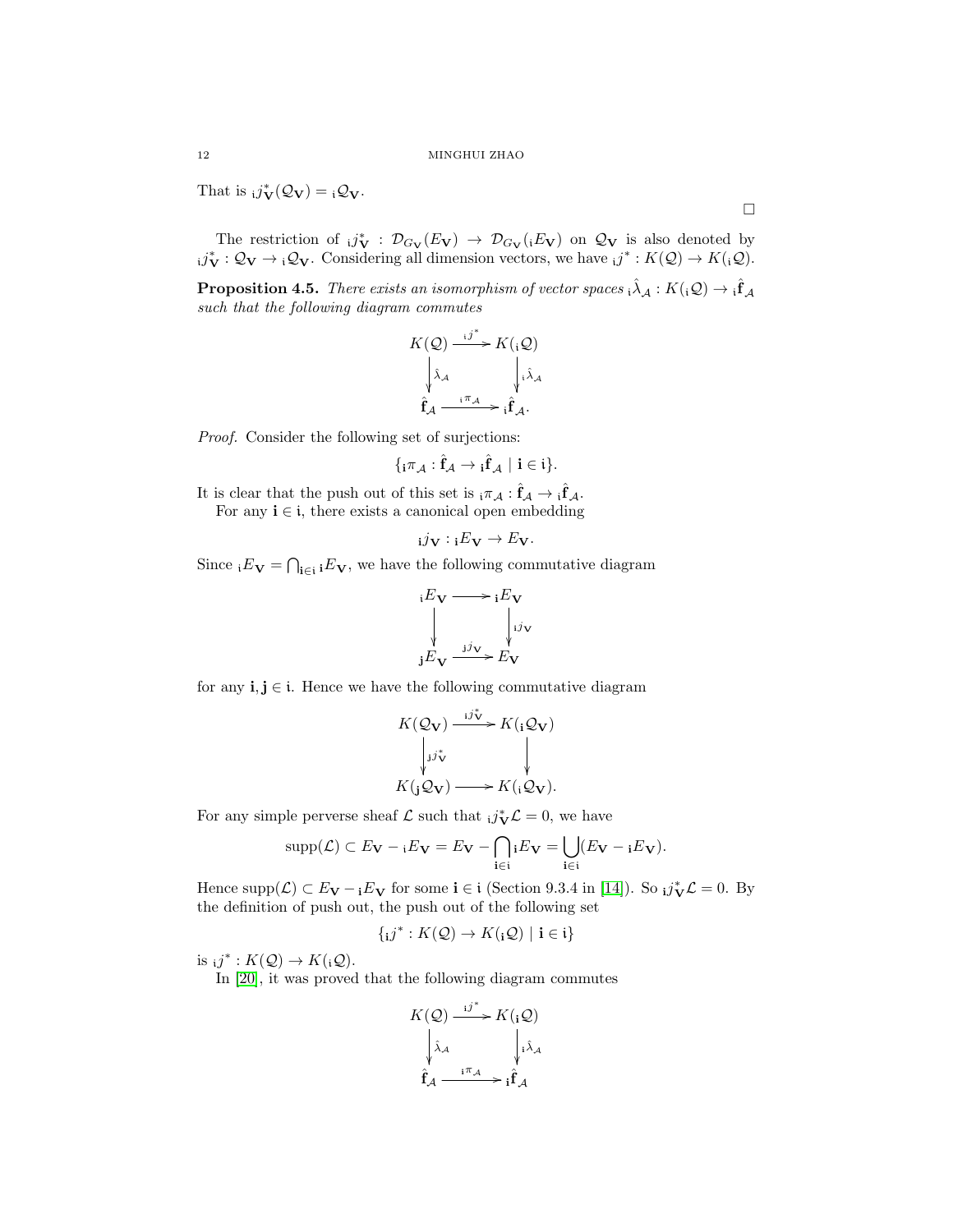for any  $i \in i$ . Hence there exists an isomorphism  $\hat{i} \lambda_A : K(i\mathcal{Q}) \to \hat{i} \hat{f}_A$  such that the following diagram commutes

<span id="page-12-1"></span>
$$
K(Q) \xrightarrow{i j^*} K(iQ)
$$
\n
$$
\begin{array}{ccc}\n\downarrow \hat{\lambda}_A & \downarrow \hat{\lambda}_A \\
\hat{f}_A & \downarrow \hat{f}_A.\n\end{array}
$$
\n
$$
\hat{f}_A \xrightarrow{i \pi_A} i \hat{f}_A.
$$

4.2.2. For any  $\nu, \nu', \nu'' \in \mathbb{N}$ **I** such that  $\nu = \nu' + \nu''$ , fix  $\mathbf{V} \in \mathcal{C}'_{\nu}$ ,  $\mathbf{V}' \in \mathcal{C}'_{\nu'}$ ,  $\mathbf{V}'' \in \mathcal{C}'_{\nu''}$ . Consider the following diagram

(1) 
$$
iE_{\mathbf{V}'} \times iE_{\mathbf{V}''} \xleftarrow{p_1} iE' \xrightarrow{p_2} iE'' \xrightarrow{p_3} iE_{\mathbf{V}}
$$

$$
\begin{vmatrix} ij_{\mathbf{V}'} \times ij_{\mathbf{V}''} & j_1 & j_2 & j_{\mathbf{V}} \\ i'_{\mathbf{V}'} \times E_{\mathbf{V}''} & \xleftarrow{p_1} E' \xrightarrow{p_2} E'' \xrightarrow{p_3} E_{\mathbf{V}}, \end{vmatrix}
$$

where

- (1)  ${}_{i}E' = p_{1}^{-1}({}_{i}E_{V'} \times {}_{i}E_{V''});$
- (2)  $E'' = p_2(iE');$
- (3) the restrictions of  $p_1$ ,  $p_2$  and  $p_3$  are also denoted by  $p_1$ ,  $p_2$  and  $p_3$  respectively.

For any two complexes  $\mathcal{L}' \in \mathcal{D}_{G_{\mathbf{V}'}}({}_{i}E_{\mathbf{V}'})$  and  $\mathcal{L}'' \in \mathcal{D}_{G_{\mathbf{V}''}}({}_{i}E_{\mathbf{V}''}), \mathcal{L} = \mathcal{L}' * \mathcal{L}''$  is defined as follows.

Let  $\mathcal{L}_1 = \mathcal{L}' \otimes \mathcal{L}''$  and  $\mathcal{L}_2 = p_1^* \mathcal{L}_1$ . Since  $p_1$  is smooth with connected fibres and  $p_2$  is a  $G_{\mathbf{V'}} \times G_{\mathbf{V''}}$ -principal bundle, there exists a complex  $\mathcal{L}_3$  on  $E'$  such that  $p_2^*(\mathcal{L}_3) = \mathcal{L}_2$ .  $\mathcal{L}$  is defined as  $(p_3)$ ,  $\mathcal{L}_3$ . Note that,  $\mathcal{L}$  is not a semisimple complex in general.

The canonical embedding  $i_j\mathbf{y} : E_V \to E_V$  also induces a functor

$$
_{i}j_{\mathbf{V}!}:\mathcal{D}_{G_{\mathbf{V}}}(iE_{\mathbf{V}})\to\mathcal{D}_{G_{\mathbf{V}}}(E_{\mathbf{V}}).
$$

<span id="page-12-0"></span>**Lemma 4.6.** It holds that  $_{i}j_{\mathbf{V}!}(\mathcal{L}' * \mathcal{L}'') = _{i}j_{\mathbf{V}'}!(\mathcal{L}') * _{i}j_{\mathbf{V}''!}(\mathcal{L}'')$ .

*Proof.* Let  $\hat{\mathcal{L}}' = i \, j_{\mathbf{V}'} \, \mathcal{L}'$  and  $\hat{\mathcal{L}}'' = i \, j_{\mathbf{V}'' \, \mathcal{L}''}$ . Since

$$
{}_{i}E_{\mathbf{V}'} \times {}_{i}E_{\mathbf{V}''} \xleftarrow{\mathbf{P}^{1}} {}_{i}E'
$$

$$
\downarrow_{i} j_{\mathbf{V}'} \times {}_{i}j_{\mathbf{V}''}
$$

$$
E_{\mathbf{V}'} \times E_{\mathbf{V}''} \xleftarrow{p_{1}} E'
$$

is a fiber product, we have  $\hat{\mathcal{L}}_2 := p_1^*(\hat{\mathcal{L}}' \otimes \hat{\mathcal{L}}'') = j_{1!}p_1^*(\mathcal{L}' \otimes \mathcal{L}'') = j_{1!} \mathcal{L}_2$ .

There exists a complex  $\hat{\mathcal{L}}_3$  on  $E'$  such that  $p_2^*(\hat{\mathcal{L}}_3) = \hat{\mathcal{L}}_2$ . Since  $p_2^*$  are equivalences of categories,  $\hat{\mathcal{L}}_3 = j_{2!} \mathcal{L}_3$ .

At last,  $_{i}j_{\mathbf{V}''}(\mathcal{L}') *_{i}j_{\mathbf{V}''}(\mathcal{L}'') = \hat{\mathcal{L}}' * \hat{\mathcal{L}}'' = p_{3!}\hat{\mathcal{L}}_{3} = p_{3!}j_{2!}\mathcal{L}_{3} =_{i}j_{\mathbf{V}!}p_{3!}\mathcal{L}_{3} =$  $_{i}j_{V!}(\mathcal{L}' * \mathcal{L}'').$  $\Box$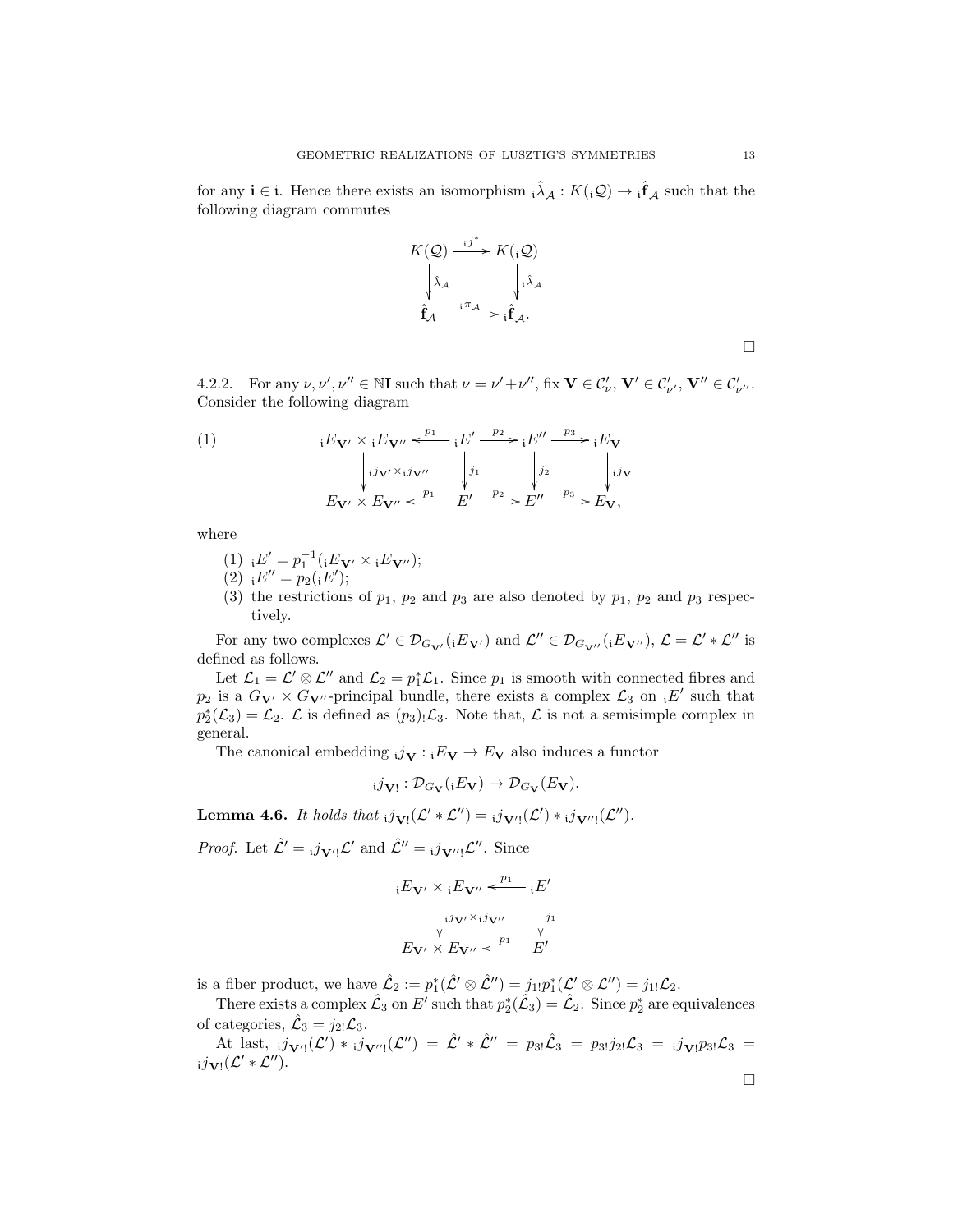Let  $K(\mathcal{D}_{G_V}(iE_V))$  be the Grothendieck group of  $\mathcal{D}_{G_V}(iE_V)$  and  $K(\mathcal{D}_{G_V}(E_V))$ be the Grothendieck group of  $\mathcal{D}_{G_V}(E_V)$ . Since  $i_j \mathcal{U} : i \mathcal{E}_V \to E_V$  is an open embedding, the functor

$$
_{i}j_{\mathbf{V}!}:\mathcal{D}_{G_{\mathbf{V}}}(iE_{\mathbf{V}})\rightarrow \mathcal{D}_{G_{\mathbf{V}}}(E_{\mathbf{V}})
$$

induces a map

$$
i\mathcal{J}_{\mathbf{V}!}: K(\mathcal{D}_{G_{\mathbf{V}}}(iE_{\mathbf{V}})) \to K(\mathcal{D}_{G_{\mathbf{V}}}(E_{\mathbf{V}})).
$$

<span id="page-13-1"></span>**Lemma 4.7.** It holds that  $i j_{\mathbf{V}!}(K(i\mathcal{Q}_{\mathbf{V}})) \in K(\mathcal{Q}_{\mathbf{V}})$ .

Proof. Consider the following diagram

$$
K(\mathbf{i} \mathcal{Q}) \xrightarrow{\mathbf{i} j_{\mathbf{i}}} \bigoplus_{\nu} K(\mathcal{D}_{G_{\mathbf{V}}}(E_{\mathbf{V}})) \xrightarrow{\mathbf{i} j^{*}} \bigoplus_{\nu} K(\mathcal{D}_{G_{\mathbf{V}}}(\mathbf{i} E_{\mathbf{V}}))
$$
\n
$$
\downarrow \qquad \qquad K(\mathcal{Q}) \xrightarrow{\mathbf{i} j^{*}} K(\mathbf{i} \mathcal{Q})
$$
\n
$$
\downarrow \uparrow \downarrow \qquad \qquad \downarrow \uparrow \downarrow \downarrow
$$
\n
$$
\mathbf{i} \mathbf{f}_{\mathcal{A}} \xrightarrow{\mathbf{i} \pi_{\mathcal{A}}} \mathbf{f}_{\mathcal{A}} \xrightarrow{\mathbf{i} \pi_{\mathcal{A}}} \mathbf{i} \mathbf{f}_{\mathcal{A}}.
$$

Since the compositions

$$
K(\mathbf{Q}) \xrightarrow{\mathbf{i}j_{!}} \bigoplus_{\nu} K(\mathcal{D}_{G_{\mathbf{V}}}(E_{\mathbf{V}})) \xrightarrow{\mathbf{i}j^{*}} \bigoplus_{\nu} K(\mathcal{D}_{G_{\mathbf{V}}}(\mathbf{i}E_{\mathbf{V}}))
$$

and

<span id="page-13-0"></span>
$$
{}_{i}\hat{f}_{\mathcal{A}}\xrightarrow{\qquad \quad \ \ }{\hat{f}_{\mathcal{A}}}\xrightarrow{\;\;{}^{i}\mathcal{\pi}_{\mathcal{A}}}\;{}_{i}\hat{f}_{\mathcal{A}}
$$

are identifies, the following diagram commutes

(2) 
$$
K(i, Q) \xrightarrow{i j_1} \bigoplus_{\nu} K(\mathcal{D}_{G_V}(E_V)) \xrightarrow{i j^*} \bigoplus_{\nu} K(\mathcal{D}_{G_V}(iE_V))
$$
\n
$$
\downarrow \qquad K(i, Q)
$$
\n
$$
K(i, Q)
$$
\n
$$
\downarrow \qquad K(i, Q)
$$
\n
$$
\downarrow \qquad \qquad i \hat{f}_A \xrightarrow{i \pi_A} \qquad i \hat{f}_A.
$$

For any homogeneous  $x \in \hat{f}_A$ , choose  $\mathcal{L} \in {}_{i}\mathcal{Q}_{\mathbf{V}}$  such that  $[\mathcal{L}] = {}_{i}\hat{\lambda}^{-1}_A(x)$ . Let  $\mathcal{L}_1 = i j_! \mathcal{L}$ . It is clear that supp $(\mathcal{L}_1) \in i E_V$ .

The subalgebra  $\hat{i}$  of  $\hat{f}$  is generated by  $f(i, j; m)$  for all  $i \in i, j \notin i$  and  $m \leq -a_{ij}$ . Let  $\nu^{(m)} = m\mathbf{i} + \mathbf{j} \in \mathbb{N}$ . Fix an object  $\mathbf{V}^{(m)} \in \mathcal{C}'$  such that  $\underline{\dim} \mathbf{V}^{(m)} = \nu^{(m)}$ . Denote by  $\mathbf{1}_{iE_{\mathbf{V}^{(m)}}} \in \mathcal{D}_{G_{\mathbf{V}^{(m)}}}(iE_{\mathbf{V}^{(m)}})$  the constant sheaf on  $_iE_{\mathbf{V}^{(m)}}$ . Define

$$
\mathcal{E}^{(m)}=j_{\mathbf{V}^{(m)}!}(v^{-mN}\mathbf{1}_{\mathbf{i} E_{\mathbf{V}^{(m)}}})\in \mathcal{D}_{G_{\mathbf{V}^{(m)}}}(E_{\mathbf{V}^{(m)}}).
$$

In [\[20\]](#page-26-16), it was proved that  $[\mathcal{E}^{(m)}] = \hat{\lambda}^{-1}_{\mathcal{A}}(f(\mathbf{i}, \mathbf{j}; m))$ . Since  $\text{supp}(\mathcal{E}^{(m)}) \in {}_{\mathbf{i}}E_{\mathbf{V}^{(m)}},$ there exists  $\mathcal{L}_2$  such that  $[\mathcal{L}_2] = \hat{\lambda}^{-1}_{\mathcal{A}}(x)$  and  $\text{supp}(\mathcal{L}_2) \in {}_iE_{\mathbf{V}}$ .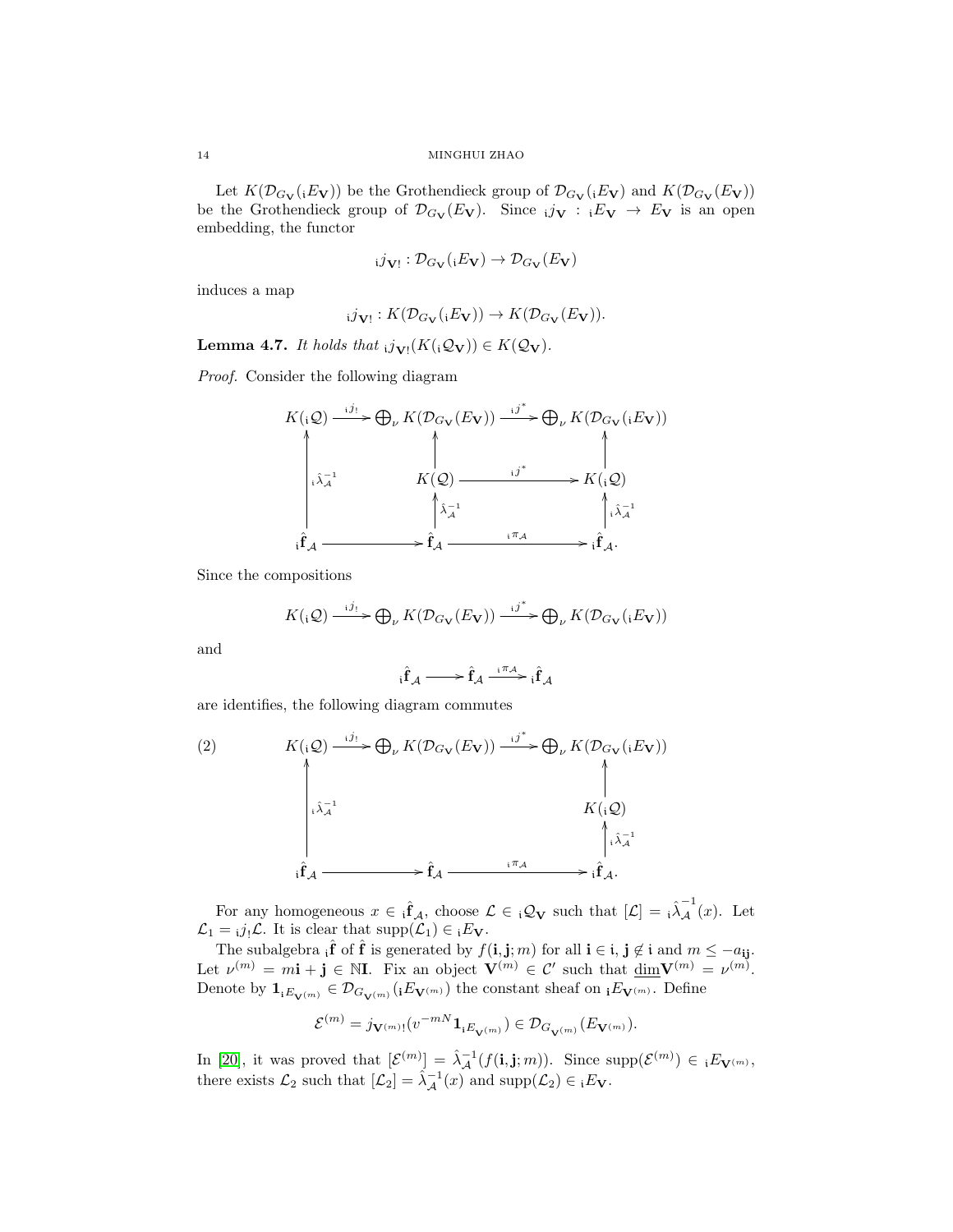The Diagram [\(2\)](#page-13-0) implies  $[j^*{\mathcal{L}}_1] = [ij^*{\mathcal{L}}_2]$ . Hence  $[{\mathcal{L}}_1] = [{\mathcal{L}}_2]$ . That is, the following diagram commutes



Hence  $_{i}j_{\mathbf{V}!}(K({}_{i}\mathcal{Q}_{\mathbf{V}})) \in K(\mathcal{Q}_{\mathbf{V}}).$ 

<span id="page-14-1"></span>**Lemma 4.8.** For any  $\mathcal{L}' \in \mathcal{Q}_{V'}$  and  $\mathcal{L}'' \in \mathcal{Q}_{V''},$   $[\mathcal{L}' * \mathcal{L}''] \in K({}_{\mathbf{i}}\mathcal{Q}_{V}).$ 

*Proof.* Let  $\hat{\mathcal{L}}' = i\mathbf{j}_{\mathbf{V}'}(\mathcal{L}')$  and  $\hat{\mathcal{L}}'' = i\mathbf{j}_{\mathbf{V}'''}(\mathcal{L}'')$ . Lemma [4.6](#page-12-0) implies  $\mathcal{L}' * \mathcal{L}'' =$  $i\hat{\jmath}_{\mathbf{V}}^*i\hat{\jmath}_{\mathbf{V}}(\mathcal{L}' * \mathcal{L}'') = i\hat{\jmath}_{\mathbf{V}}^*(\hat{\mathcal{L}}' * \hat{\mathcal{L}}'')$ . By Lemma [4.7,](#page-13-1)  $[\hat{\mathcal{L}}']$  and  $[\hat{\mathcal{L}}''] \in K(\mathcal{Q}_{\mathbf{V}})$ . Hence  $[\hat{\mathcal{L}}' * \hat{\mathcal{L}}''] \in K(\mathcal{Q}_{\mathbf{V}}).$  So  $[\mathcal{L}' * \mathcal{L}''] \in K({}_i\mathcal{Q}_{\mathbf{V}}).$ 

 $\Box$ 

 $\Box$ 

 $\Box$ 

Hence, we get an associative A-bilinear multiplication

$$
\circledast: K({}_{\mathbf{i}}\mathcal{Q}_{\mathbf{V}'}) \times K({}_{\mathbf{i}}\mathcal{Q}_{\mathbf{V}''}) \rightarrow K({}_{\mathbf{i}}\mathcal{Q}_{\mathbf{V}})
$$
  

$$
([\mathcal{L}'], [\mathcal{L}'']) \rightarrow [\mathcal{L}'] \circledast [\mathcal{L}''] = [\mathcal{L}' \circledast \mathcal{L}''],
$$

where  $\mathcal{L}' \circledast \mathcal{L}'' = (\mathcal{L}' * \mathcal{L}'') [m_{\nu'\nu''}] (\frac{m_{\nu'\nu''}}{2})$ . Then  $K({}_i\mathcal{Q})$  becomes an associative A-algebra and the set  $\{[\mathcal{L}] \mid \mathcal{L} \in {}_{i} \mathcal{P}_{V}\}$  is a basis of  $K({}_{i} \mathcal{Q}_{V})$ .

<span id="page-14-2"></span>Proposition 4.9. We have the following commutative diagram

$$
K(\mathbf{i} \mathcal{Q}) \xrightarrow{\mathbf{i} j_{1}} K(\mathcal{Q})
$$

$$
\downarrow \mathbf{i} \mathbf{\hat{A}}_{\mathcal{A}} \qquad \qquad \downarrow \mathbf{\hat{A}}_{\mathcal{A}}
$$

$$
\mathbf{i} \mathbf{\hat{f}}_{\mathcal{A}} \longrightarrow \mathbf{\hat{f}}_{\mathcal{A}}.
$$

Moreover,  $\hat{i} \hat{\lambda}_A : K(i\mathcal{Q}) \to \hat{f} A$  is an isomorphism of algebras.

Proof. By the proof of Lemma [4.7,](#page-13-1) we have the following commutative diagram

$$
K(iQ) \xrightarrow{i j_!} K(Q) \xrightarrow{i j^*} K(iQ)
$$
  
\n
$$
\downarrow_{i \hat{\lambda}_{\mathcal{A}}} \qquad \qquad \downarrow_{\hat{\lambda}_{\mathcal{A}}} \qquad \qquad \downarrow_{i \hat{\lambda}_{\mathcal{A}}} \qquad \qquad \downarrow_{i \hat{\lambda}_{\mathcal{A}}}
$$
  
\n
$$
i \hat{\mathbf{f}}_{\mathcal{A}} \xrightarrow{i \pi_{\mathcal{A}}} \hat{\mathbf{f}}_{\mathcal{A}}.
$$

Lemma [4.6](#page-12-0) implies  $_{i}j_{!}: K({_{i}}\mathcal{Q}) \to K(\mathcal{Q})$  is a monomorphism of algebras. Since  $\hat{\lambda}_{\mathcal{A}}: K(\mathcal{Q}) \to \hat{\mathbf{f}}_{\mathcal{A}}$  is an isomorphism of algebras,  $\hat{\lambda}_{\mathcal{A}}: K({}_{i}\mathcal{Q}) \to \hat{\mathbf{f}}_{\mathcal{A}}$  is also an isomorphism of algebras.

<span id="page-14-0"></span>4.3. Geometric realization of  $_i$ f.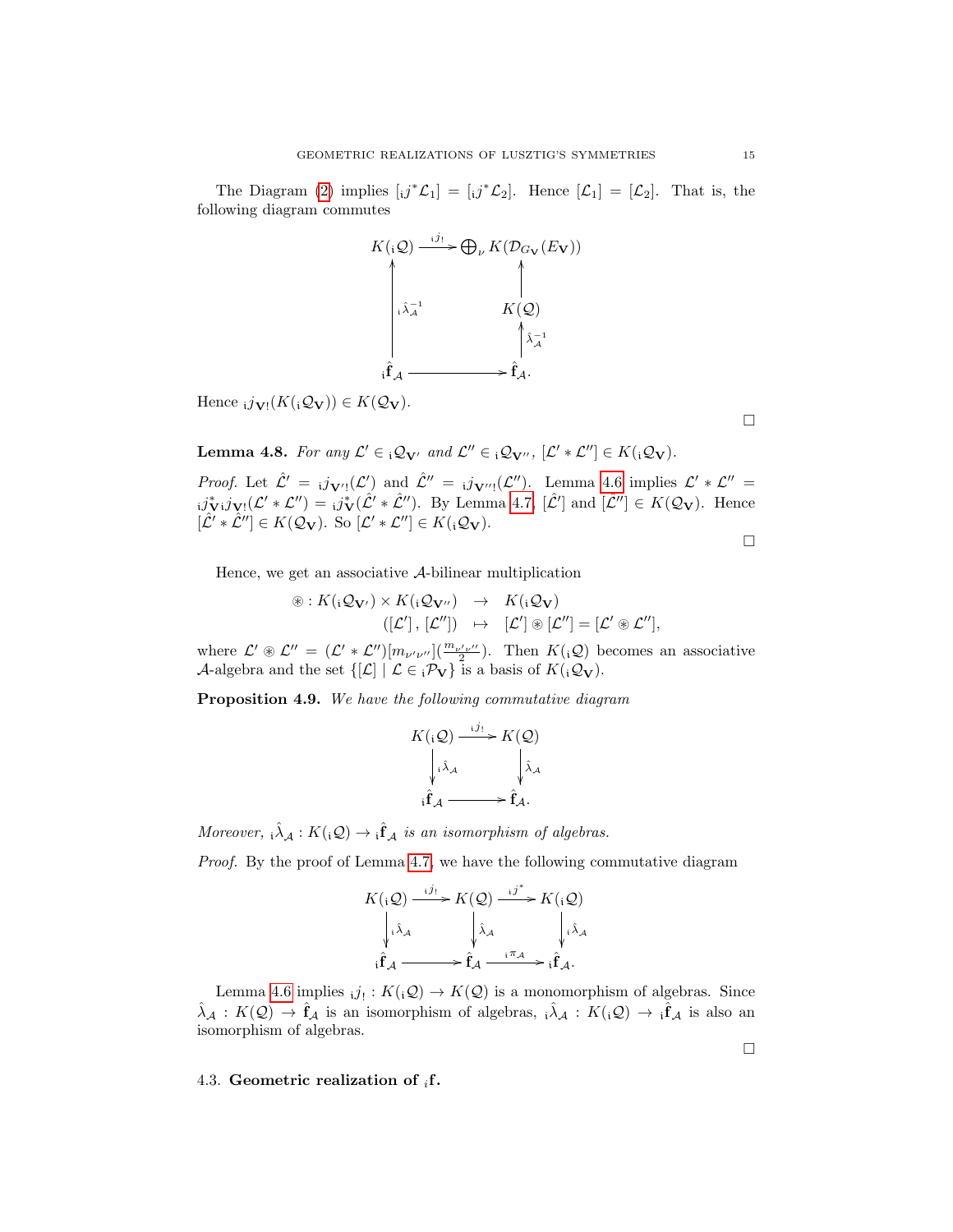4.3.1. Let  $\tilde{Q} = (Q, a)$  be a quiver with automorphism, where  $Q = (\mathbf{I}, H, s, t)$ . Fix  $i \in I = I^a$  and assume that **i** is a sink for any  $i \in i$ .

For any  $\nu \in NI = NI^a$  and  $\mathbf{V} \in \tilde{C}_\nu$ ,  $\mathbf{V}$  can be viewed as an object in  $C'_\nu$ . Hence  $iE_V$  is defined in Section [4.2.](#page-10-0) The morphism  $a : E_V \to E_V$  satisfies that  $a({}_i E_V) = {}_i E_V$ . Hence we have a functor  $a^* : \mathcal{D}_{G_V}(i E_V) \to \mathcal{D}_{G_V}(i E_V)$ .

**Lemma 4.10.** It holds that  $a^*(i\mathcal{Q}_V) = i\mathcal{Q}_V$ .

*Proof.* Note that  $a \circ i j_{\mathbf{V}} = i j_{\mathbf{V}} \circ a$ . Hence  $a^* i j_{\mathbf{V}}^* = i j_{\mathbf{V}}^* a^*$ . Since  $a^* (\mathcal{Q}_{\mathbf{V}}) = \mathcal{Q}_{\mathbf{V}}$ and  $_i j_V^*(\mathcal{Q}_V) = i \mathcal{Q}_V, a^*(i\mathcal{Q}_V) = i\mathcal{Q}_V.$ 

 $\Box$ 

Similarly to  $\tilde{Q}_V$ , we can get a category  $i\tilde{Q}_V$ . The objects in  $i\tilde{Q}_V$  are pairs  $(\mathcal{L}, \phi)$ , where  $\mathcal{L} \in {}_{i}\mathcal{Q}_{\mathbf{V}}$  and  $\phi : a^*\mathcal{L} \to \mathcal{L}$  is an isomorphism such that

$$
a^{*n}\mathcal{L} \to a^{* (n-1)}\mathcal{L} \to \ldots \to a^* \mathcal{L} \to \mathcal{L}
$$

is the identity map of L. A morphism in  $\text{Hom}_{\tilde{\mathcal{Q}}_{\mathbf{V}}}((\mathcal{L},\phi),(\mathcal{L}',\phi'))$  is a morphism  $f \in \text{Hom}_{i\mathcal{Q}_{\mathbf{V}}}(\mathcal{L}, \mathcal{L}')$  such that



For any  $(\mathcal{L}, \phi) \in \tilde{\mathcal{Q}}_{\mathbf{V}},$  the map  ${}_i\phi = {}_i j^*_{\mathbf{V}} \phi : a^* {}_i j^*_{\mathbf{V}} \mathcal{L} = {}_i j^*_{\mathbf{V}} a^* \mathcal{L} \rightarrow {}_i j^*_{\mathbf{V}} \mathcal{L}$  is also an isomorphism. Hence we get a functor  $_i j_V^* : \tilde{Q}_V \to i \tilde{Q}_V$ . Similarly,  $K(i \tilde{Q}_V)$  has a natural  $\mathcal{O}'$ -module structure.

For  $\nu, \nu', \nu'' \in \mathbb{N}I = \mathbb{N}I^a$  such that  $\nu = \nu' + \nu''$ , fix  $\mathbf{V} \in \tilde{\mathcal{C}}_{\nu}, \mathbf{V}' \in \tilde{\mathcal{C}}_{\nu}, \mathbf{V}'' \in \tilde{\mathcal{C}}_{\nu''}.$ Similarly to Lemma [3.5,](#page-7-0) the induction functor

$$
*:\mathcal{D}_{G_{\mathbf{V}'}}({}_iE_{\mathbf{V}'})\times \mathcal{D}_{G_{\mathbf{V}''}}({}_iE_{\mathbf{V}''})\to \mathcal{D}_{G_{\mathbf{V}}}(iE_{\mathbf{V}})
$$

is compatible with  $a^*$ . By Lemma [4.8,](#page-14-1) we have an associative  $\mathcal{O}'$ -bilinear multiplication

$$
\circledast: K({}_i\tilde{\mathcal{Q}}_{\mathbf{V}'}) \times K({}_i\tilde{\mathcal{Q}}_{\mathbf{V}''}) \rightarrow K({}_i\tilde{\mathcal{Q}}_{\mathbf{V}}) ([\mathcal{L}', \phi'], [\mathcal{L}'', \phi'']) \rightarrow [\mathcal{L}, \phi],
$$

where  $(\mathcal{L}, \phi) = (\mathcal{L}', \phi') \circledast (\mathcal{L}'', \phi'') = ((\mathcal{L}', \phi') * (\mathcal{L}'', \phi'')) [m_{\nu'\nu''}] \left( \frac{m_{\nu'\nu''}}{2} \right)$ . Then  $K({}_i\tilde{\mathcal{Q}})$ becomes an associative  $\mathcal{O}'$ -algebra.

4.3.2. Fix a nonzero element  $\nu \in \mathbb{N}^a$  and  $\mathbf{V} \in \tilde{\mathcal{C}}_\nu$ . For any element  $\mathbf{y} \in Y_\nu^a$ , the automorphism  $a : {}_{i}F_{y} \to {}_{i}F_{y}$  is defined as

$$
a(\phi) = (\mathbf{V} = a(\mathbf{V}^k) \supset a(\mathbf{V}^{k-1}) \supset \cdots \supset a(\mathbf{V}^0) = 0)
$$

for any

$$
\phi = (\mathbf{V} = \mathbf{V}^k \supset \mathbf{V}^{k-1} \supset \cdots \supset \mathbf{V}^0 = 0) \in {}_iF_{\mathbf{y}}.
$$

We also have an automorphism  $a: {}_{i}\tilde{F}_{y} \to {}_{i}\tilde{F}_{y}$ , defined as  $a((x, \phi)) = (a(x), a(\phi))$ for any  $(x, \phi) \in {\widetilde{F}_{\mathbf{y}}}.$ 

By the natural isomorphism  $a^*(1_{i\tilde{F}_y}) \cong 1_{i\tilde{F}_y}$  induced by the automorphism  $a: {}_{i}\tilde{F}_{\mathbf{y}} \to {}_{i}\tilde{F}_{\mathbf{y}},$  there exists an isomorphism

$$
{}_i\phi_0: a^*{}_i\mathcal{L}_\mathbf{y}=a^*(\pi_\mathbf{y})_!(\mathbf{1}_{{}_i\tilde{F}_\mathbf{y}})[d_\mathbf{y}]=(\pi_\mathbf{y})_!a^*(\mathbf{1}_{\tilde{F}_\mathbf{y}})[d_\mathbf{y}]\cong (\pi_\mathbf{y})_!(\mathbf{1}_{{}_i\tilde{F}_\mathbf{y}})[d_\mathbf{y}]={}_i\mathcal{L}_\mathbf{y}.
$$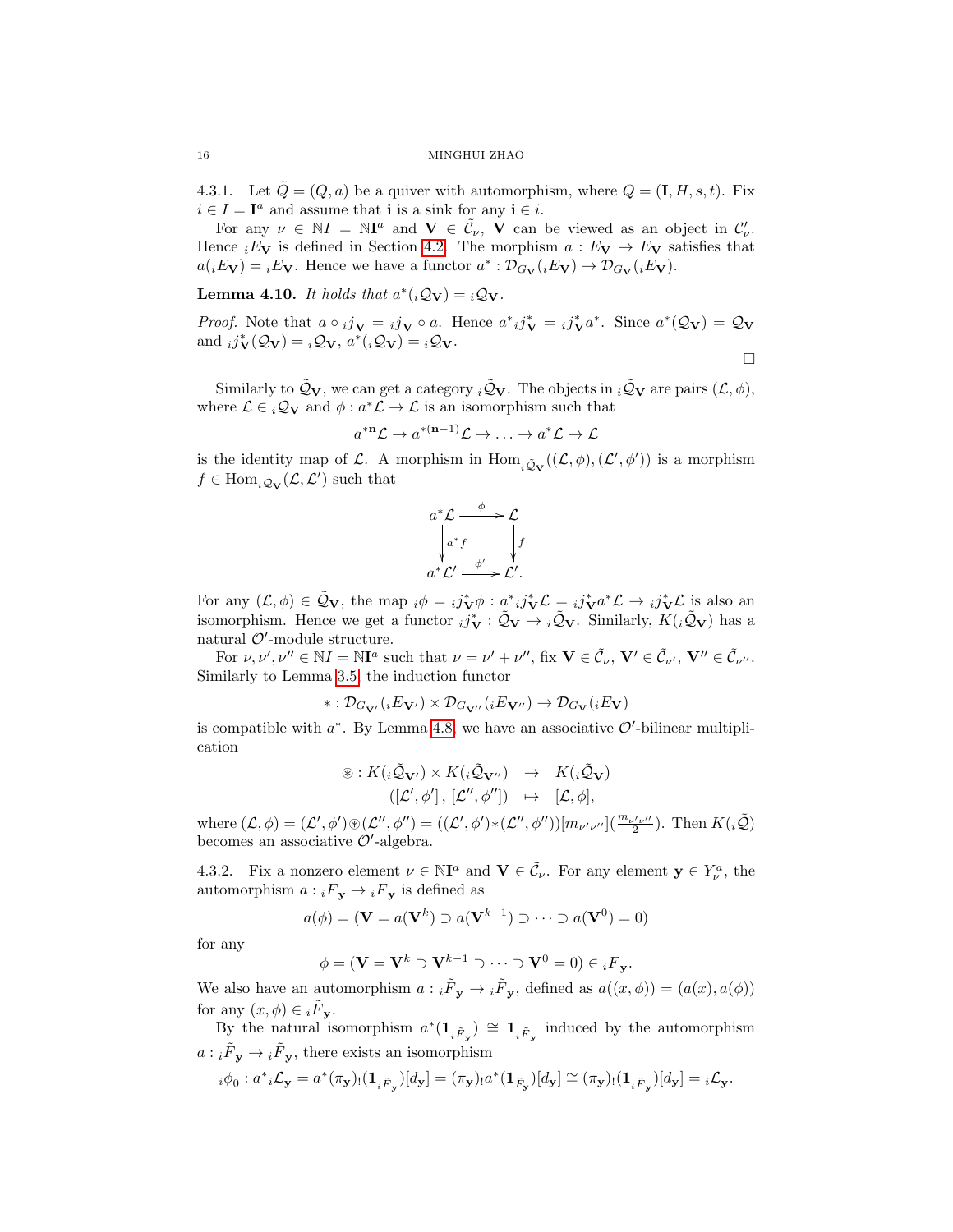Then  $(i\mathcal{L}_{\mathbf{y}}, i\phi_0)$  is an object in  $i\tilde{\mathcal{Q}}_{\mathbf{V}}$ .

Let  $_i\mathbf{k}_\nu$  be the A-submodule of  $K(i\tilde{Q}_V)$  spanned by  $(i\mathcal{L}_y, i\phi_0)$  for all  $y \in Y_\nu^a$ . Let  $_i\mathbf{k} = \bigoplus_{\nu \in \mathbb{N}I} i\mathbf{k}_{\nu}$ .

4.3.3. Since  $(i\mathcal{L}_{\mathbf{y}}, i\phi_0) = i j_{\mathbf{V}}^*(\mathcal{L}_{\mathbf{y}}, \phi_0)$ , the functor  $i j_{\mathbf{V}}^* : \tilde{\mathcal{Q}}_{\mathbf{V}} \to i \tilde{\mathcal{Q}}_{\mathbf{V}}$  induces a map  $ij^*$  :  $\mathbf{k} \to i\mathbf{k}$ .

<span id="page-16-0"></span>Theorem 4.11. There is an isomorphism of vector spaces

$$
_i\lambda_{\mathcal{A}}: {}_i\mathbf{k} \to {}_i\mathbf{f}_{\mathcal{A}}
$$

such that the following diagram commutes

$$
\mathbf{k} \xrightarrow{i j^*} i \mathbf{k} \n\lambda_{\mathcal{A}} \qquad \qquad \downarrow i \lambda_{\mathcal{A}} \n\mathbf{f}_{\mathcal{A}} \xrightarrow{i \pi_{\mathcal{A}}} i \mathbf{f}_{\mathcal{A}}.
$$

For the proof of Theorem [4.11,](#page-16-0) we need the following lemmas.

<span id="page-16-2"></span>**Lemma 4.12.** There exists an embedding  $_i\delta : {}_i\mathbf{f} \to {}_i\hat{\mathbf{f}}$  such that the following diagram commutes

<span id="page-16-1"></span>
$$
\mathbf{f}_{\mathcal{A}} \xrightarrow{i \pi_{\mathcal{A}}} i \mathbf{f}_{\mathcal{A}} \downarrow
$$
\n
$$
\begin{array}{ccc}\n\delta & & \downarrow i \delta \\
\hat{f}_{\mathcal{A}} & & \downarrow i \delta \\
\hat{f}_{\mathcal{A}} & & \downarrow i \hat{f}_{\mathcal{A}},\n\end{array}
$$

where  $\delta: \mathbf{f}_{\mathcal{A}} \to \hat{\mathbf{f}}_{\mathcal{A}}$  is defined in Section [3.3.2.](#page-8-0)

Proof. Consider the following diagram

(3) 
$$
0 \longrightarrow \theta_i \mathbf{f}_\mathcal{A} \longrightarrow \mathbf{f}_\mathcal{A} \xrightarrow{i \pi_\mathcal{A}} i \mathbf{f}_\mathcal{A} \longrightarrow 0
$$

$$
\downarrow \qquad \qquad \downarrow \delta \qquad \qquad \downarrow \delta
$$

$$
0 \longrightarrow \sum_{\mathbf{i} \in i} \theta_i \hat{\mathbf{f}}_\mathcal{A} \longrightarrow \hat{\mathbf{f}}_\mathcal{A} \xrightarrow{i \pi_\mathcal{A}} i \hat{\mathbf{f}}_\mathcal{A} \longrightarrow 0.
$$

Note that  $\theta_i f_A \cap \mathbf{B}$  is a basis of  $\theta_i f_A$ ,  $\sum_{\mathbf{i} \in i} \theta_{\mathbf{i}} \hat{\mathbf{f}}_A \cap \hat{\mathbf{B}}$  is a basis of  $\sum_{\mathbf{i} \in i} \theta_{\mathbf{i}} \hat{\mathbf{f}}_A$  and  $\delta(\mathbf{B}) = \hat{\mathbf{B}}^a$ . For any  $[\mathcal{L}, \phi] \in \theta_i \mathbf{f}_{\mathcal{A}} \cap \mathbf{B}, \ \mathcal{L} \in \mathcal{P}_{i, \gamma_i}$  and  $[\mathcal{L}] \in \hat{\mathbf{B}}^a$ , where  $\gamma_i = \sum_{\mathbf{i} \in i} \mathbf{i}$ . Since  $\mathcal{P}_{i,\gamma_i} \in \mathcal{P}_{i,i}$ ,  $\mathcal{L} \in \mathcal{P}_{i,i}$  for any  $i \in i$ . Hence  $\delta([\mathcal{L}, \phi]) = [\mathcal{L}] \in \sum_{i \in i} \theta_i \hat{f}_{\mathcal{A}} \cap \hat{B}^a$ . So there exists an map  $_i \delta : i \mathbf{f} \to i \hat{\mathbf{f}}$  such that the Diagram [\(3\)](#page-16-1) commutes.

On the other hand, for any  $[\mathcal{L}] \in \sum_{i \in i} \theta_i \hat{f}_\mathcal{A} \cap \hat{B}^a$ ,  $[\mathcal{L}] \in \theta_i \hat{f}_\mathcal{A} \cap \hat{B}^a$  for some  $\mathbf{i} \in i$ . Hence  $\mathcal{L} \in \mathcal{P}_{\mathbf{i},\mathbf{i}}$  and  $[\mathcal{L}] \in \hat{\mathbf{B}}^a$ . By Lemma 12.5.1 in [\[14\]](#page-26-3),  $\mathcal{L} \in \mathcal{P}_{i,\gamma_i}$ . So  $[\mathcal{L}] \in \delta(\theta_i \mathbf{f}_\mathcal{A} \cap \mathbf{B})$ . Hence  $_i \delta : {}_i \mathbf{f} \to {}_i \hat{\mathbf{f}}$  is an embedding.

 $\Box$ 

<span id="page-16-3"></span>**Lemma 4.13.** There exists an embedding  $_i\tilde{\delta}: i\mathbf{k} \to K(i\mathcal{Q})$  such that the following diagram commutes

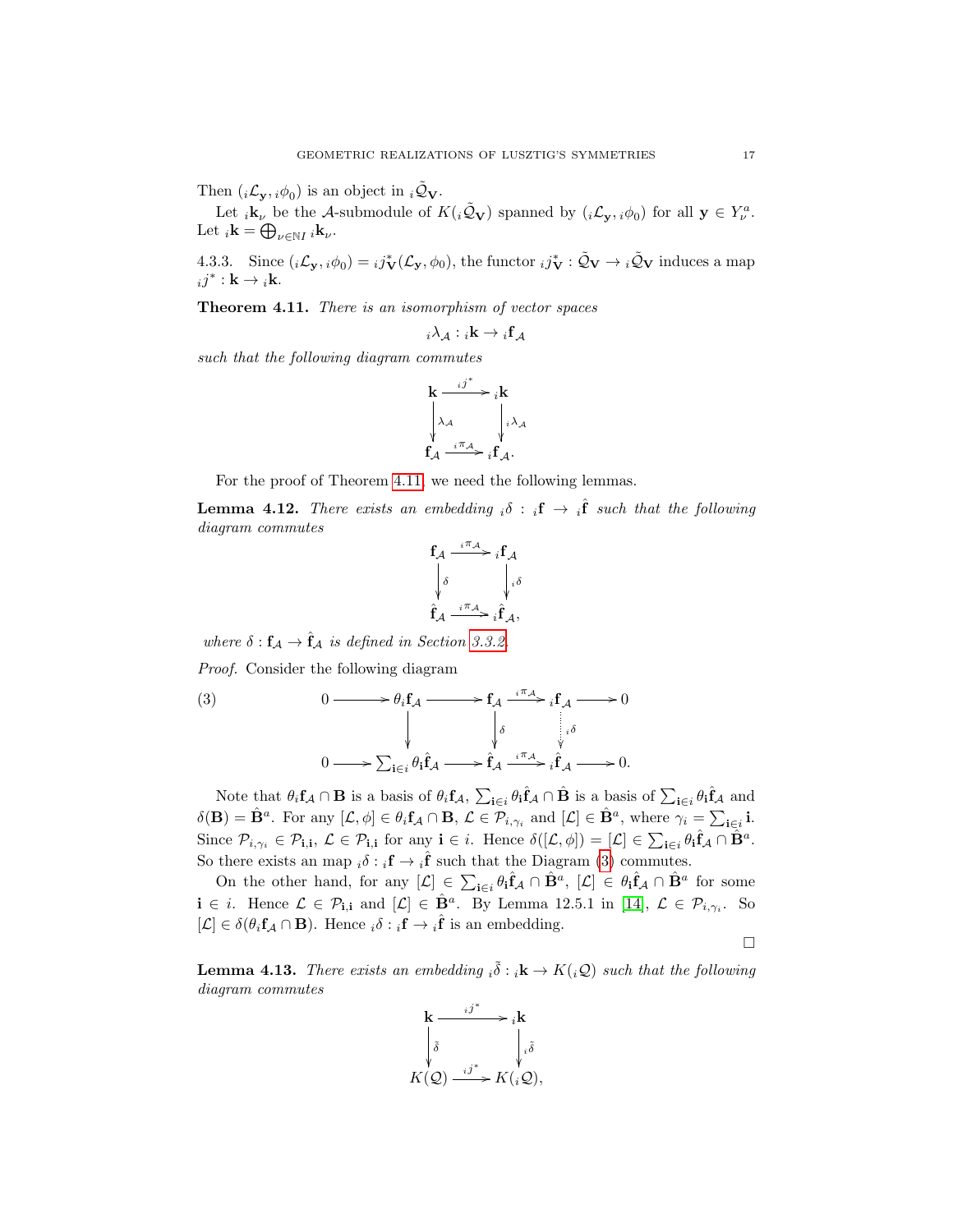where  $\tilde{\delta}: \mathbf{k} \to K(\mathcal{Q})$  is defined in Section [3.3.2.](#page-8-0)

*Proof.* Let  $_i \mathbf{B} = \{ i j^*([\mathcal{L}, \phi]) \mid [\mathcal{L}, \phi] \in \mathbf{B} \text{ and } i j^*[\mathcal{L}] \neq 0 \}$ , which is an A-basis of  $_i \mathbf{k}$ . For any  $[i\mathcal{L}, i\ \phi] \in i\mathbf{B}$ , there exist a unique  $[\mathcal{L}, \phi] \in \mathbf{B}$  such that  $ij^*(\mathcal{L}, \phi) = (i\mathcal{L}, i\ \phi)$ . Define  $\hat{i}(\hat{i}(\hat{i}\mathcal{L},i\phi)) = i\hat{j}^*\tilde{\delta}[\mathcal{L},\phi]$ . Then, we get the desired embedding  $i\tilde{\delta}$ :  $i\mathbf{k} \rightarrow$  $K({}_i\mathcal{Q}).$ 

Proof of Theorem [4.11.](#page-16-0) Consider the following diagram



Lemma [4.12,](#page-16-2) [4.13](#page-16-3) and Proposition [4.5](#page-11-0) imply that there exists a unique  $\mathcal{A}$ -linear isomorphism

$$
_{i}\lambda _{\mathcal{A}}:\mathbf{\ }_{i}\mathbf{k}\rightarrow \ _{i}\mathbf{f}_{\mathcal{A}}
$$

such that the following diagram commutes

$$
\mathbf{k} \xrightarrow{i j^*} i\mathbf{k} \n\lambda_{\mathcal{A}} \qquad \downarrow i \lambda_{\mathcal{A}} \n\mathbf{f}_{\mathcal{A}} \xrightarrow{i \pi_{\mathcal{A}}} i\mathbf{f}_{\mathcal{A}}.
$$

 $\Box$ 

 $\Box$ 

4.3.4. In Proposition [4.9,](#page-14-2) we have defined a map  $i j_{\mathbf{V}!}: K(i\mathcal{Q}) \to K(\mathcal{Q})$ . Since  $a \circ i\mathbf{j}_{\mathbf{V}} = i\mathbf{j}_{\mathbf{V}} \circ a$ , we have  $a^*_{i}j_{\mathbf{V}!} = i\mathbf{j}_{\mathbf{V}!}a^*$ . For any isomorphism  $\phi: a^*\mathcal{L} \to \mathcal{L}$ , the map  $\phi' = i j_{\mathbf{V}!} \phi : a^*_{i} j_{\mathbf{V}!} \mathcal{L} = i j_{\mathbf{V}!} a^* \mathcal{L} \rightarrow i j_{\mathbf{V}!} \mathcal{L}$  is also an isomorphism. Hence we get a map  $_{i}j_{!}:K(_{i}\tilde{Q})\rightarrow K(\tilde{Q}).$ 

Consider Diagram [\(1\)](#page-12-1). Since a commutes with  $p_1, p_2, p_3$  and  $j_1, j_2$ , Lemma [4.6](#page-12-0) implies that  $_{i}j_{!}: K({_{i}\tilde{Q}}) \to K(\tilde{Q})$  is a homomorphism of algebras.

**Theorem 4.14.** It holds that  $_{i}j_{l}(i\mathbf{k}) \subset \mathbf{k}$  and we have the following commutative diagram



Moreover, <sub>i</sub>k is a subalgebra of k and  $_i \lambda_A : i \mathbf{k} \to i \mathbf{f}_A$  is an isomorphism of algebras.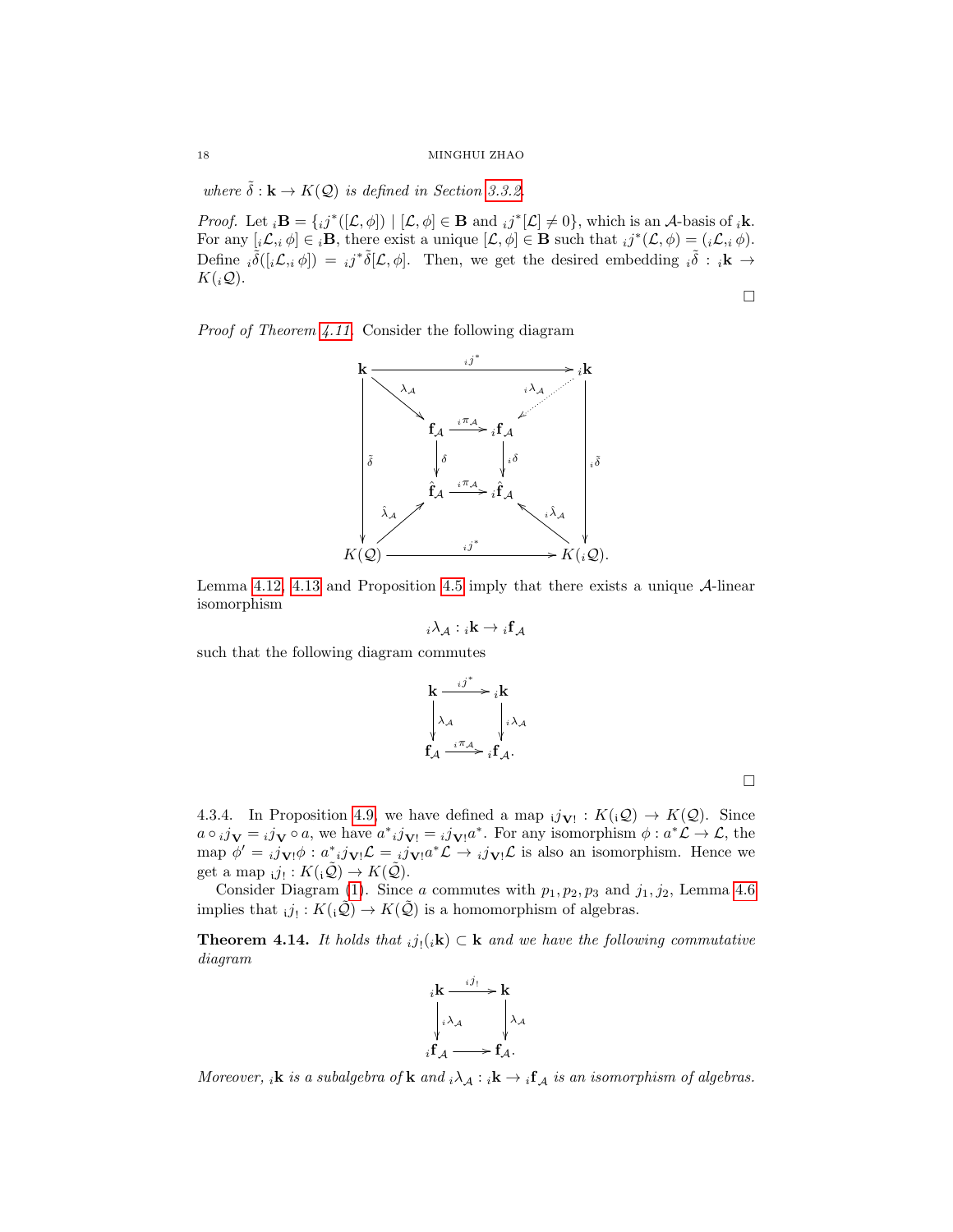Proof. Consider the following diagram

$$
i\mathbf{k} \xrightarrow{i j_!} K(\tilde{Q}) \xrightarrow{i j^*} K(i\tilde{Q})
$$
\n
$$
i\lambda_A^{-1} \qquad \qquad \downarrow \qquad \downarrow \qquad \downarrow
$$
\n
$$
i\lambda_A^{-1} \qquad \qquad \downarrow \qquad \downarrow \downarrow
$$
\n
$$
i\mathbf{f}_A \xrightarrow{i \qquad \qquad \downarrow \downarrow} i\lambda_A^{-1} \qquad \qquad \downarrow \downarrow
$$
\n
$$
i\mathbf{f}_A \xrightarrow{i \qquad \qquad \downarrow \uparrow} i\mathbf{f}_A.
$$

Since the compositions

$$
{}_{i}\mathbf{k} \xrightarrow{i j_{!}} K(\tilde{\mathcal{Q}}) \xrightarrow{i j^{*}} K({}_{i}\tilde{\mathcal{Q}})
$$

and

<span id="page-18-0"></span>
$$
{}_{i}\mathbf{f}_{\mathcal{A}} \longrightarrow \mathbf{f}_{\mathcal{A}} \xrightarrow{i\pi_{\mathcal{A}}} {}_{i}\mathbf{f}_{\mathcal{A}}
$$

are identifies, the following diagram commutes



For any homogeneous  $x \in {}_{i}f_{\mathcal{A}}$ , choose  $(\mathcal{L}, \phi) \in \mathcal{Q}_{\mathbf{V}}$  such that  $[\mathcal{L}, \phi] = {}_{i} \lambda_{\mathcal{A}}^{-1}(x)$ . Let  $(\mathcal{L}_1, \phi_1) = i j_! (\mathcal{L}, \phi)$ . It is clear that  $\text{supp}(\mathcal{L}_1) \in {}_iE_{\mathbf{V}}$ .

The subalgebra if of f is generated by  $f(i, j; m)$  for all  $j \neq i$  and  $m \leq -a_{ij}$ . Let  $\nu^{(m)} = m\gamma_i + \gamma_j \in \mathbb{N}I^a$ . Fix an object  $\mathbf{V}^{(m)} \in \tilde{\mathcal{C}}$  such that  $\underline{\dim} \mathbf{V}^{(m)} = \nu^{(m)}$ . Denote by  $\mathbf{1}_{iE_{\mathbf{V}^{(m)}}}\in\mathcal{D}_{G_{\mathbf{V}^{(m)}}}(iE_{\mathbf{V}^{(m)}})$  the constant sheaf on  $_iE_{\mathbf{V}^{(m)}}$ . Define

$$
\mathcal{E}^{(m)} = j_{\mathbf{V}^{(m)}!}(v^{-mN}\mathbf{1}_{iE_{\mathbf{V}^{(m)}}}) \in \mathcal{D}_{G_{\mathbf{V}^{(m)}}}(E_{\mathbf{V}^{(m)}}).
$$

In Section [5.2,](#page-24-0) it will be proved that  $[\mathcal{E}^{(m)}, id] = \lambda^{-1} (f(i,j;m))$ . Since  $\text{supp}(\mathcal{E}^{(m)}) \in$  $iE_{\mathbf{V}^{(m)}}$ , there exists  $(\mathcal{L}_2, \phi_2)$  such that  $[\mathcal{L}_2, \phi_2] = \lambda^{-1}_{\mathcal{A}}(x)$  and  $\text{supp}(\mathcal{L}_2) \in iE_{\mathbf{V}}$ .

The Diagram [\(4\)](#page-18-0) implies  $[i j^* \mathcal{L}_{1}, i j^* \phi_1] = [i j^* \mathcal{L}_{2}, i j^* \phi_2]$ . Hence  $[\mathcal{L}_{1}, \phi_1] = [\mathcal{L}_{2}, \phi_2]$ . That is the following diagram commutes

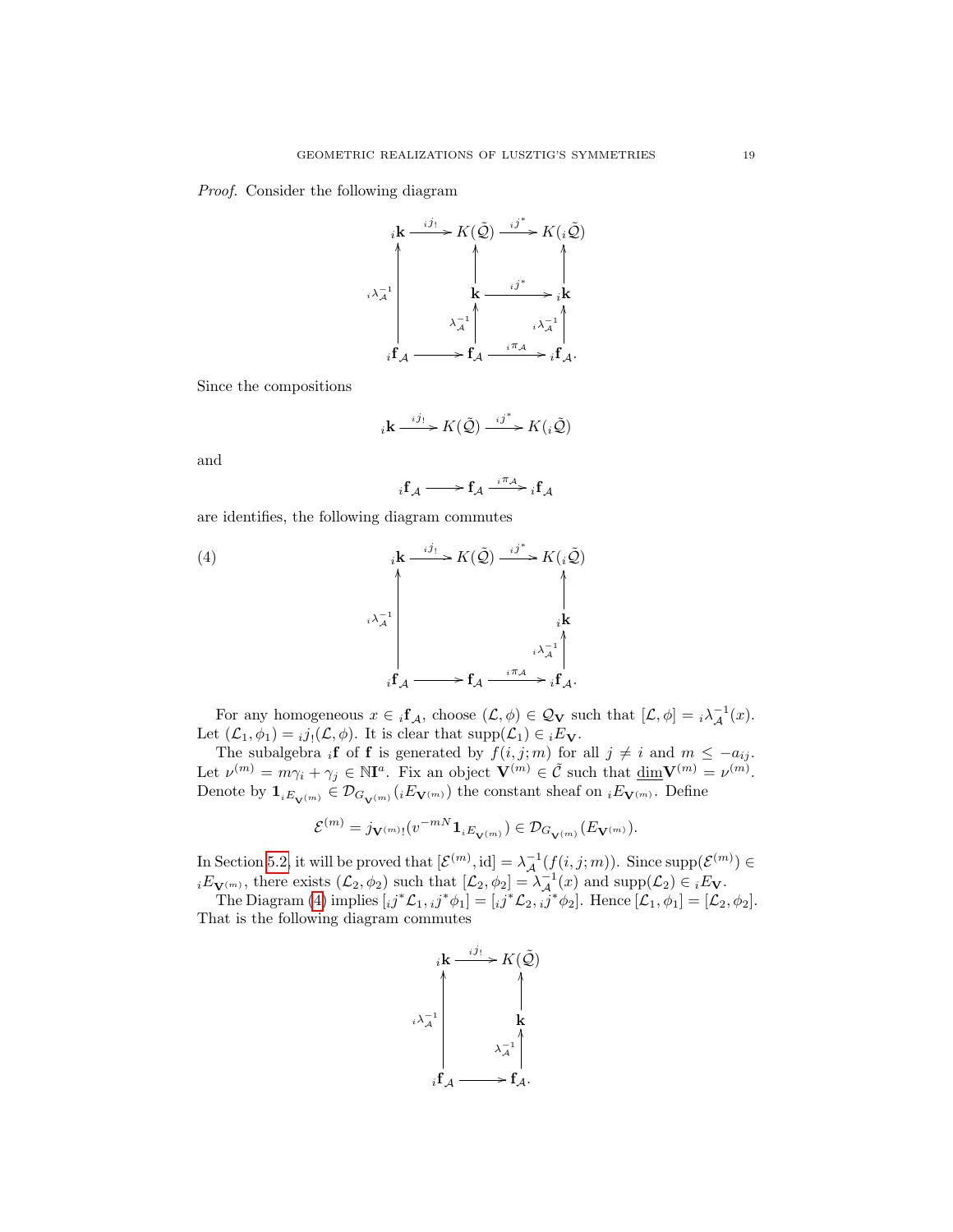Hence  $_{i}j_{l}(i\mathbf{k}) \subset \mathbf{k}$  and we have the following commutative diagram



Since  $_{i}j_{!}: K({_{i}\tilde{Q}}) \to K(\tilde{Q})$  is a homomorphism of algebras, the first row of the commutative diagram above implies that  ${}_{i}$ **k** is a subalgebra of **k** and  ${}_{i}j_{!}: {}_{i}$ **k**  $\rightarrow$  **k** is a monomorphism of algebras. Since  ${}_{i}f_{\mathcal{A}}$  is a subalgebra of  $f_{\mathcal{A}}$ , the A-algebra isomorphism  $\lambda_{\mathcal{A}} : f_{\mathcal{A}} \to \mathbf{k}$  induces that  $i\lambda_{\mathcal{A}} : i\mathbf{f}_{\mathcal{A}} \to i\mathbf{k}$  is also an isomorphism of algebras.

## <span id="page-19-0"></span>4.4. Geometric realization of  ${}^{i}$ f.

4.4.1. Let i be a subset of I satisfying the following conditions: (1) for any  $i \in i$ , i is a source; (2) for any  $\mathbf{i}, \mathbf{j} \in \mathbf{i}$ , there are no arrows between them.

For any  $\mathbf{V} \in \mathcal{C}'_{\nu}$ , consider a subvariety <sup>i</sup> $E_{\mathbf{V}}$  of  $E_{\mathbf{V}}$ 

$$
{}^{i}E_{\mathbf{V}} = \{x \in E_{\mathbf{V}} \mid \bigoplus_{h \in H, s(h) = i} x_h : V_{\mathbf{i}} \to \bigoplus_{h \in H, s(h) = i} V_{t(h)} \text{ is injective for any } \mathbf{i} \in \mathbf{i}\}.
$$

Denote by  ${}^{i}j_{V}: {}^{i}E_{V} \rightarrow E_{V}$  the canonical embedding.

Similarly to the notations in Section [4.2,](#page-10-0) the categories  ${}^{i}\mathcal{P}_{V}$  and  ${}^{i}\mathcal{Q}_{V}$  can be defined. Let  $K({}^{i}Q_{V})$  be the Grothendieck group.

The canoniccal embedding  ${}^{i}j_{V}$  :  ${}^{i}E_{V} \rightarrow E_{V}$  induces  ${}^{i}j_{V}^{*}$  :  $\mathcal{Q}_{V} \rightarrow {}^{i}\mathcal{Q}_{V}$  and  $j_{V!}: K({^1Q}_V) \to K(Q_V)$ . Considering all dimension vectors, we have  ${^i j}^*: K(Q) \to$  $K({}^{i}Q)$  and  ${}^{i}j_! : K({}^{i}Q) \to K(Q)$ .

**Proposition 4.15.** There exists an isomorphism of algebras  ${}^{i\hat{\lambda}}A : K({}^{i}Q) \rightarrow {}^{i\hat{f}}A$ such that the following diagram commutes



4.4.2. Let  $\tilde{Q} = (Q, a)$  be a quiver with automorphism, where  $Q = (\mathbf{I}, H, s, t)$ . Fix  $i \in I = I^a$  and assume that **i** is a source for any  $i \in i$ .

Similarly to the notations in Section [4.3,](#page-14-0) the category  ${}^{i}\tilde{Q}_{V}$  can be defined. Let  $K({}^{i}\tilde{Q}_{\mathbf{V}})$  be the Grothendieck group. We also have  ${}^{i}j_{\mathbf{V}}^{*}$ :  $\tilde{Q}_{\mathbf{V}} \to {}^{i}\tilde{Q}_{\mathbf{V}}$  and  ${}^{i}j_{!}$ :  $K({}^{i}\tilde{Q}_{\mathbf{V}}) \to K(\tilde{Q}_{\mathbf{V}}).$ 

Consider the subalgebra <sup>i</sup>**k** of  $K({}^{i}\tilde{\mathcal{Q}})$ . The functor  ${}^{i}j_{\mathbf{V}}^{*}:\tilde{\mathcal{Q}}_{\mathbf{V}} \to {}^{i}\tilde{\mathcal{Q}}_{\mathbf{V}}$  induces a  $\text{map } ij^* : \mathbf{k} \to i\mathbf{k}.$  The map  $^{i}j_! : K(i\tilde{Q}) \to K(\tilde{Q})$  induces a map  $^{i}j_! : {^{i}k} \to \mathbf{k}.$ 

Theorem 4.16. There is a unique A-algebra isomorphism

$$
^i\lambda_{\cal A}:{^i{\bf k}}\rightarrow {^i{\bf f}_{\cal A}}
$$

 $\Box$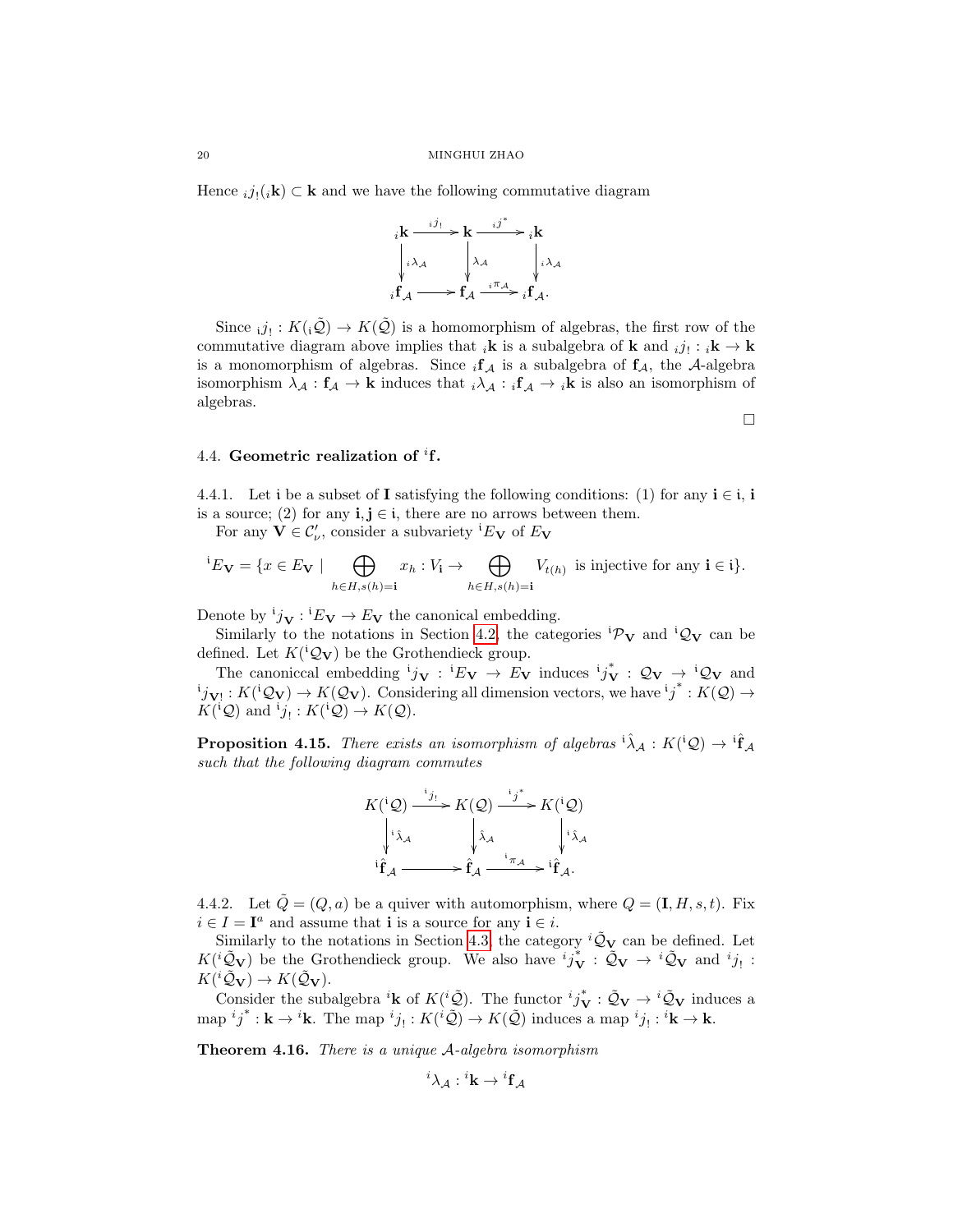such that the following diagram commute



<span id="page-20-2"></span>5. GEOMETRIC REALIZATION OF  $T_i : {}_i\mathbf{f} \to {}^i\mathbf{f}$ 

## <span id="page-20-1"></span><span id="page-20-0"></span>5.1. Geometric realization.

5.1.1. Let  $Q = (\mathbf{I}, H, s, t)$  be a quiver. Let i be a subset of I satisfying the following conditions: (1) for any  $\mathbf{i} \in \mathbf{i}$ , i is a sink; (2) for any  $\mathbf{i}, \mathbf{j} \in \mathbf{i}$ , there are no arrows between them.

Let  $Q' = \sigma_i Q = (\mathbf{I}, H', s, t)$  be the quiver by reversing the directions of all arrows in Q containing  $\mathbf{i} \in \mathbf{i}$ . So for any  $\mathbf{i} \in \mathbf{i}$ , i is a source of  $Q'$ .

For any  $\nu, \nu' \in \mathbb{N}$ I such that  $\nu' = s_i \nu = \nu - \nu(h_i)i$  and  $\mathbf{V} \in \mathcal{C}'_{\nu}$ ,  $\mathbf{V}' \in \mathcal{C}'_{\nu'}$ , consider the following correspondence ([\[13,](#page-26-11) [5\]](#page-26-17))

(5) 
$$
{}_{i}E_{\mathbf{V},Q} \leftarrow \alpha Z_{\mathbf{V}\mathbf{V}'} \xrightarrow{\beta} {}^{i}E_{\mathbf{V}',Q'} ,
$$

where

- (1)  $Z_{\mathbf{V}\mathbf{V}'}$  is the subset of  $E_{\mathbf{V},Q} \times E_{\mathbf{V}',Q'}$  consisting of all  $(x,y)$  satisfying the following conditions:
	- (a) for any  $h \in H$  such that  $t(h) \notin \mathfrak{i}$ ,  $x_h = y_h$ ;
	- (b) for any  $\mathbf{i} \in \mathbf{i}$ , the following sequence is exact

$$
0 \longrightarrow V_{\mathbf{i}}' \xrightarrow{\bigoplus_{h \in H', s(h) = \mathbf{i}} y_h} \bigoplus_{h \in H, t(h) = \mathbf{i}} V_{s(h)} \xrightarrow{\bigoplus_{h \in H, t(h) = \mathbf{i}} x_h} V_{\mathbf{i}} \longrightarrow 0 ;
$$

(2)  $\alpha(x, y) = x$  and  $\beta(x, y) = y$ .

From now on,  ${}_iF_{\mathbf{V},Q}$  is denoted by  ${}_iF_{\mathbf{V}}$  and  ${}^iF_{\mathbf{V}',Q'}$  is denoted by  ${}^iF_{\mathbf{V}'}$ . Let

$$
G_{\mathbf{V}\mathbf{V}'} = \prod_{i \in i} GL(V_i) \times \prod_{i \in i} GL(V'_i) \times \prod_{j \notin i} GL(V_j)
$$
  
\n
$$
\cong \prod_{i \in i} GL(V_i) \times \prod_{i \in i} GL(V'_i) \times \prod_{j \notin i} GL(V'_j),
$$

which acts on  $Z_{\mathbf{V}\mathbf{V}'}$  naturally.

By  $(5)$ , we have

$$
\mathcal{D}_{G_{\mathbf{V}}}(iE_{\mathbf{V}}) \xrightarrow{\alpha^*} \mathcal{D}_{G_{\mathbf{V}\mathbf{V}'}}(Z_{\mathbf{V}\mathbf{V}'}) \xleftarrow{\beta^*} \mathcal{D}_{G_{\mathbf{V}'}}(iE_{\mathbf{V}'}) .
$$

Since  $\alpha$  and  $\beta$  are principal bundles with fibers  $\prod_{i\in i} Aut(V_i')$  and  $\prod_{i\in i} Aut(V_i)$ respectively,  $\alpha^*$  and  $\beta^*$  are equivalences of categories (Section 2.2.5 in [\[2\]](#page-26-5)).

Hence, for any  $\mathcal{L} \in \mathcal{D}_{G_V}(iE_V)$  there exists a unique  $\mathcal{L}' \in \mathcal{D}_{G_{V'}}(iE_{V'})$  such that  $\alpha^*(\mathcal{L}) = \beta^*(\mathcal{L}')$ . Define

$$
\tilde{\omega}_{\mathfrak{i}}: \mathcal{D}_{G_{\mathbf{V}}}({}_{\mathfrak{i}} E_{\mathbf{V}}) \rightarrow \mathcal{D}_{G_{\mathbf{V}'}}({}^{\mathfrak{i}} E_{\mathbf{V}'})
$$

$$
\mathcal{L} \rightarrow \mathcal{L}'[-s(\mathbf{V})](-\frac{s(\mathbf{V})}{2}),
$$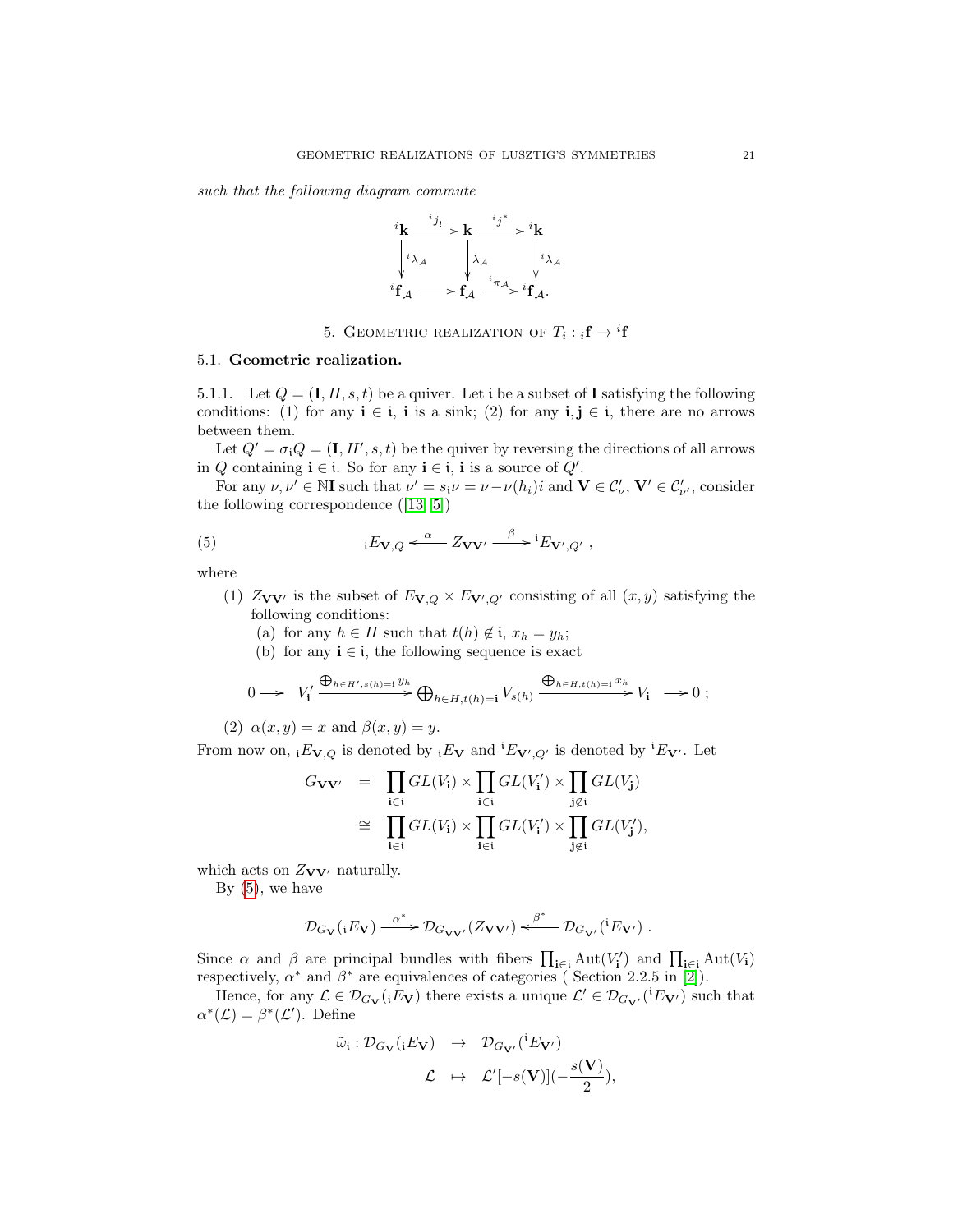where  $s(\mathbf{V}) = \sum_{i \in i} (\dim GL(V_i) - \dim GL(V'_i))$ . Since  $\alpha^*$  and  $\beta^*$  are equivalences of categories,  $\tilde{\omega}_i$  is also an equivalence of categories.

<span id="page-21-0"></span>**Proposition 5.1.** It holds that  $\tilde{\omega}_i(i\mathcal{Q}_V) = {}^i\mathcal{Q}_{V'}$ .

For the proof of Proposition [5.1,](#page-21-0) we give some new notations. Let  $i_1$  be a subset of i and  $i_2 = i - i_1$ . Consider the quiver  $\sigma_{i_1} Q$ . For any  $V \in C'_{\nu}$ , consider a subvariety  $i_1 \overline{i_1} E_{\mathbf{V}, \sigma_{i_1} Q}$  of  $E_{\mathbf{V}, \sigma_{i_1} Q}$ 

$$
\iota_2^i E_{\mathbf{V}, \sigma_{i_1} Q} = \{ x \in E_{\mathbf{V}, \sigma_{i_1} Q} \mid \bigoplus_{h \in H, t(h) = \mathbf{i}} x_h : \bigoplus_{h \in H, t(h) = \mathbf{i}} V_{s(h)} \to V_{\mathbf{i}} \text{ is surjective}
$$
\n
$$
\text{for any } \mathbf{i} \in \mathbf{i}_2 \text{ and } \bigoplus_{h \in H, s(h) = \mathbf{i}} x_h : V_{\mathbf{i}} \to \bigoplus_{h \in H, s(h) = \mathbf{i}} V_{t(h)} \text{ is injective for any } \mathbf{i} \in \mathbf{i}_1 \}.
$$

Denote by  ${}_{i_2}^{i_1} j_{\mathbf{V}, \sigma_{i_1} Q} : {}_{i_2}^{i_1} E_{\mathbf{V}, \sigma_{i_1} Q} \to E_{\mathbf{V}, \sigma_{i_1} Q}$  the canonical embedding.

Let  $\mathbf{i} = {\mathbf{i}_1, \mathbf{i}_2, \dots, \mathbf{i}_l}$ ,  $\mathbf{i}_k = {\mathbf{i}_k, \dots, \mathbf{i}_{l-1}, \mathbf{i}_l}$  and  $\mathbf{i}'_k = \mathbf{i} - \mathbf{i}_k$ . Let  $Q_{k+1} = \sigma_{\mathbf{i}_k} Q_k$ For any  $\nu_1, \nu_2, \ldots, \nu_{l+1} \in \mathbb{N}$ I such that  $\nu_{k+1} = s_{i_k} \nu_k$  and  $\mathbf{V}^k \in C'_{\nu_k}$ , consider the following commutative diagrams

$$
\begin{array}{ccc}\n\mathbf{i}'_{k} E_{\mathbf{V}^{k}, Q_{k}} < \frac{\alpha_{k}}{2} \hat{Z}_{\mathbf{V}^{k} \mathbf{V}^{k+1}} & \xrightarrow{\beta_{k}} \mathbf{i}'_{k+1} E_{\mathbf{V}^{k+1}, Q_{k+1}} \\
\downarrow \mathbf{i}'_{k} \mathbf{j}_{\mathbf{V}^{k}, Q_{k}} & \downarrow \mathbf{j}_{k} & \downarrow \mathbf{i}'_{k+1} \mathbf{j}_{\mathbf{V}^{k+1}, Q_{k+1}} \\
\mathbf{i}_{k} E_{\mathbf{V}^{k}, Q_{k}} < \frac{\alpha_{k}}{2} Z_{\mathbf{V}^{k} \mathbf{V}^{k+1}} & \xrightarrow{\beta_{k}} \mathbf{i}_{k} E_{\mathbf{V}^{k+1}, Q_{k+1}},\n\end{array}
$$

where

- (1)  $\hat{Z}_{\mathbf{V}^k \mathbf{V}^{k+1}}$  is the subset of  $\mathfrak{i}'_k E_{\mathbf{V}^k, Q_k} \times \mathfrak{i}'_{k+1} E_{\mathbf{V}^{k+1}, Q_{k+1}}$  consisting of all  $(x, y)$ satisfying the following conditions:
	- (a) for any  $h \in H$  such that  $t(h) \neq \mathbf{i}_k$ ,  $x_h = y_h$ ;
	- (b) the following sequence is exact

$$
0 \longrightarrow V_{\mathbf{i}_k}^{k+1} \xrightarrow{\bigoplus_{h \in H', s(h) = \mathbf{i}_k} y_h} \bigoplus_{h \in H, t(h) = \mathbf{i}_k} V_{s(h)}^k \xrightarrow{\bigoplus_{h \in H, t(h) = \mathbf{i}_k} x_h} V_{\mathbf{i}_k}^k \longrightarrow 0 ;
$$

(2)  $\alpha_k(x, y) = x$  and  $\beta_k(x, y) = y$ ;

(3)  $j_k : \hat{Z}_{\mathbf{V}^k \mathbf{V}^{k+1}} \to Z_{\mathbf{V}^k \mathbf{V}^{k+1}}$  is the canonical embedding.

The algebraic group  $G_{\mathbf{V}^k\mathbf{V}^{k+1}}$  also acts on  $\hat{Z}_{\mathbf{V}^k\mathbf{V}^{k+1}}$  naturally. Then we have

$$
\mathcal{D}_{G_{\mathbf{V}^{k}}}\left(i_{k}E_{\mathbf{V}^{k},Q_{k}}\right) \xrightarrow{\alpha_{k}^{*}} \mathcal{D}_{G_{\mathbf{V}^{k}\mathbf{V}^{k+1}}}\left(Z_{\mathbf{V}^{k}\mathbf{V}^{k+1}}\right) \xleftarrow{\beta_{k}^{*}} \mathcal{D}_{G_{\mathbf{V}^{k+1}}}\left(i_{k}E_{\mathbf{V}^{k+1},Q_{k+1}}\right) \\
\downarrow^{i'_{k}}_{i_{k}j_{\mathbf{V}^{k},Q_{k}}}\n\downarrow^{j'_{k}}_{j'_{k}j_{\mathbf{V}^{k},Q_{k}}}\n\downarrow^{j'_{k}}_{j'_{k+1}j_{\mathbf{V}^{k+1},Q_{k+1}}}\n\downarrow^{j'_{k+1}}_{j'_{k+1}j_{\mathbf{V}^{k+1},Q_{k+1}}}
$$
\n
$$
\mathcal{D}_{G_{\mathbf{V}^{k}}}\left(i_{k}^{i'_{k}}E_{\mathbf{V}^{k},Q_{k}}\right) \xrightarrow{\alpha_{k}^{*}} \mathcal{D}_{G_{\mathbf{V}^{k}\mathbf{V}^{k+1}}}\left(\hat{Z}_{\mathbf{V}^{k}\mathbf{V}^{k+1}}\right) \xleftarrow{\beta_{k}^{*}} \mathcal{D}_{G_{\mathbf{V}^{k+1}}}\left(i_{k+1}^{i'_{k+1}}E_{\mathbf{V}^{k+1},Q_{k+1}}\right),
$$

where  $\alpha_k^*$  and  $\beta_k^*$  are equivalences of categories.

Hence, for any  $\mathcal{L} \in \mathcal{D}_{G_{\mathbf{V}^k}}({}_{i_k}^{i'_k} E_{\mathbf{V}^k, Q_k})$ , there exists a unique

$$
\mathcal{L}'\in\mathcal{D}_{G_{\mathbf{V}^{k+1}}}(i_{k+1}^{i_{k+1}'}E_{\mathbf{V}^{k+1},Q_{k+1}})
$$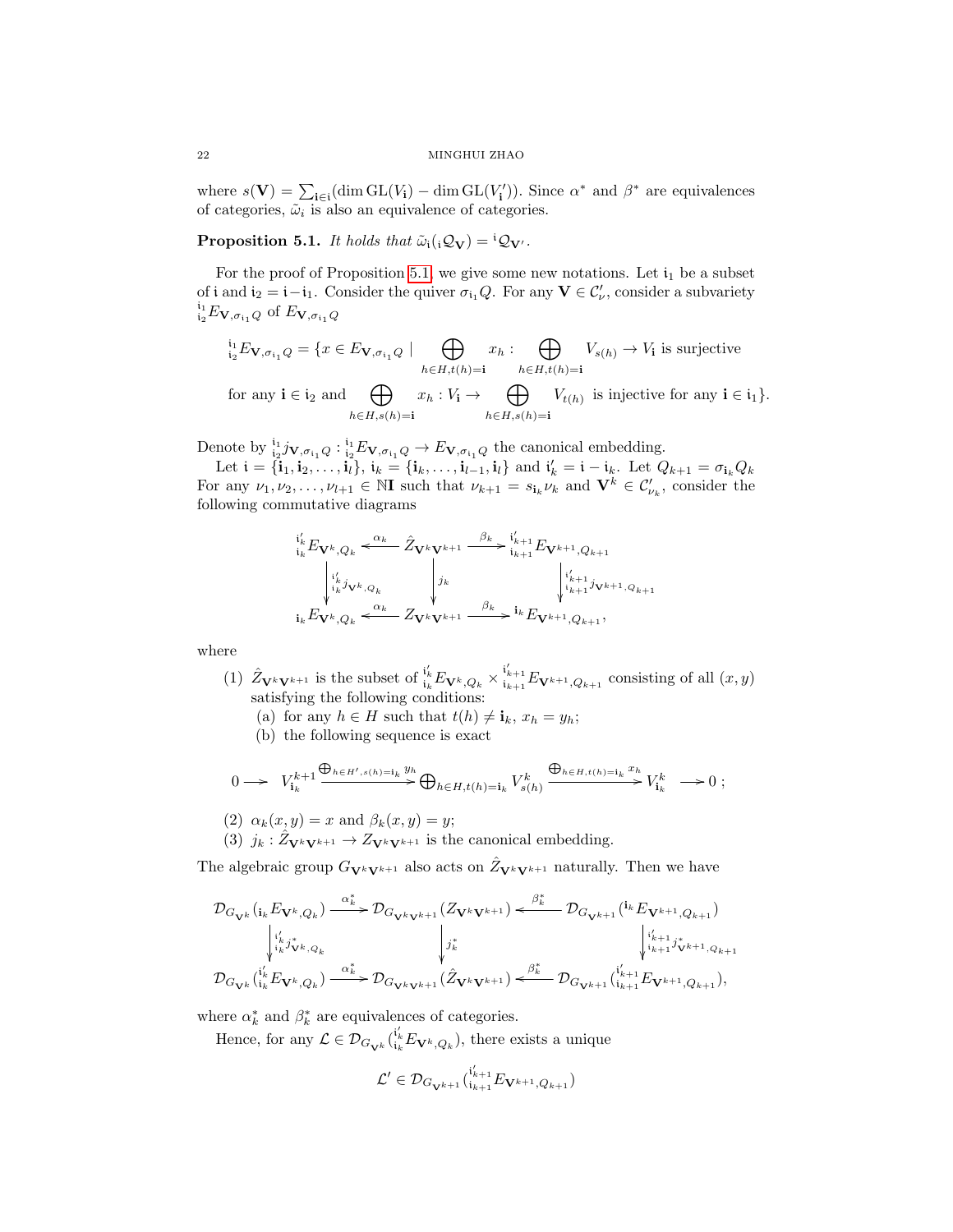such that  $\alpha_k^*(\mathcal{L}) = \beta_k^*(\mathcal{L}')$ . Define

$$
\hat{\tilde{\omega}}_{\mathbf{i}_k}: \mathcal{D}_{G_{\mathbf{V}^k}}({}_{\mathbf{i}_k}^{i'_k} E_{\mathbf{V}^k, Q_k}) \rightarrow \mathcal{D}_{G_{\mathbf{V}^{k+1}}}({}_{\mathbf{i}_{k+1}}^{i'_{k+1}} E_{\mathbf{V}^{k+1}, Q_{k+1}})
$$

$$
\mathcal{L} \rightarrow \mathcal{L}'[-s(\mathbf{V}^k)](-\frac{s(\mathbf{V}^k)}{2}),
$$

where  $s(\mathbf{V}^k) = \dim \mathrm{GL}(V^k_{\mathbf{i}_k}) - \dim \mathrm{GL}(V^{k+1}_{\mathbf{i}_k})$ . Since  $\alpha^*_k$  and  $\beta^*_k$  are equivalences of categories,  $\hat{\tilde{\omega}}_{i_k}$  is also an equivalence of categories and we have the following commutative diagram

$$
\mathcal{D}_{G_{\mathbf{V}^{k}}}\left( _{i_{k}}E_{\mathbf{V}^{k},Q_{k}}\right) \xrightarrow{\tilde{\omega}_{i_{k}}}\mathcal{D}_{G_{\mathbf{V}^{k+1}}}\left( ^{i_{k}}E_{\mathbf{V}^{k+1},Q_{k+1}}\right) \\ \downarrow^{\iota'_{k}}_{i_{k}}j_{\mathbf{V}^{k},Q_{k}}\qquad \qquad \downarrow^{\iota'_{k+1}}_{i_{k+1}}j_{\mathbf{V}^{k+1},Q_{k+1}}\\ \mathcal{D}_{G_{\mathbf{V}^{k}}}\left( ^{\iota'_{k}}_{i_{k}}E_{\mathbf{V}^{k},Q_{k}}\right) \xrightarrow{\tilde{\omega}_{i_{k}}}\mathcal{D}_{G_{\mathbf{V}^{k+1}}}\left( ^{\iota'_{k+1}}_{i_{k+1}}E_{\mathbf{V}^{k+1},Q_{k+1}}\right) .
$$

In [\[20\]](#page-26-16), it was proved that  $\tilde{\omega}_{i_k}(i_k \mathcal{Q}_{V^k, Q_k}) = i_k \mathcal{Q}_{V^{k+1}, Q_{k+1}}$ . Hence

(6) 
$$
\hat{\tilde{\omega}}_{\mathbf{i}_k} ({}_{\mathbf{i}_k}^{i'_k} \mathcal{Q}_{\mathbf{V}^k, Q_k}) = {}_{\mathbf{i}_{k+1}}^{i'_{k+1}} \mathcal{Q}_{\mathbf{V}^{k+1}, Q_{k+1}}.
$$

The proof of Proposition [5.1.](#page-21-0) Note that  $\tilde{\omega}_i = \prod_{k=1}^l \hat{\tilde{\omega}}_{i_k}$ . Formula [\(6\)](#page-22-0) implies  $\tilde{\omega}_i({}_i\mathcal{Q}_{\mathbf{V}}) = {}^i\mathcal{Q}_{\mathbf{V}'}$ .

Hence, we can define  $\tilde{\omega}_i : {}_i\mathcal{Q}_V \to {}^i\mathcal{Q}_{V'}$  and  $\tilde{\omega}_i : K({}_i\mathcal{Q}) \to K({}^i\mathcal{Q}).$ 

5.1.2. Let  $\tilde{Q} = (Q, a)$  be a quiver with automorphism, where  $Q = (\mathbf{I}, H, s, t)$ . Let  $i \in I = \mathbf{I}^a$  and **i** is a sink for any  $\mathbf{i} \in i$ .

Consider the following commutative diagram

$$
iE_V \xleftarrow{\alpha} Z_{VV'} \xrightarrow{\beta} iE_{V'}
$$
  
\na  
\n
$$
iE_V \xleftarrow{\alpha} Z_{VV'} \xrightarrow{\beta} iE_{V'},
$$

where  $a: Z_{VV'} \to Z_{VV'}$  is defined by  $a(x, y) = (a(x), a(y))$  for any  $(x, y) \in Z_{VV'}$ . Hence we have  $a^*\tilde{\omega}_i = \tilde{\omega}_i a^*$ . So we have a functor  $\tilde{\omega}_i : i\tilde{\mathcal{Q}}_V \to {}^i\tilde{\mathcal{Q}}_{V'}$  and a map  $\tilde{\omega}_i: K({}_i\tilde{\mathcal{Q}}_V) \to K({}^i\tilde{\mathcal{Q}}_{V'}).$ 

**Proposition 5.2.** The map  $\tilde{\omega}_i : K(i\tilde{Q}_V) \to K(i\tilde{Q}_{V'})$  is an isomorphism of algebras.

Proof. Consider the following commutative diagram

$$
{}_{i}E_{\mathbf{V}_{1}} \times {}_{i}E_{\mathbf{V}_{2}} \xleftarrow{p_{1}} {}_{i}E' \xrightarrow{p_{2}} {}_{i}E'' \xrightarrow{p_{3}} {}_{i}E_{\mathbf{V}} \n\downarrow \alpha
$$
\n
$$
Z_{\mathbf{V}_{1}\mathbf{V}'_{1}} \times Z_{\mathbf{V}_{2}\mathbf{V}'_{2}} \xleftarrow{p_{1}} {}_{i}E' \xrightarrow{p_{2}} {}_{i}E'' \xrightarrow{p_{3}} Z_{\mathbf{V}\mathbf{V}'} \n\downarrow \beta
$$
\n
$$
{}_{i}E_{\mathbf{V}'_{1}} \times {}^{i}E_{\mathbf{V}'_{2}} \xleftarrow{p_{1}} {}_{i}E' \xrightarrow{p_{2}} {}^{i}E'' \xrightarrow{p_{3}} {}^{i}E_{\mathbf{V}'},
$$

<span id="page-22-0"></span> $\Box$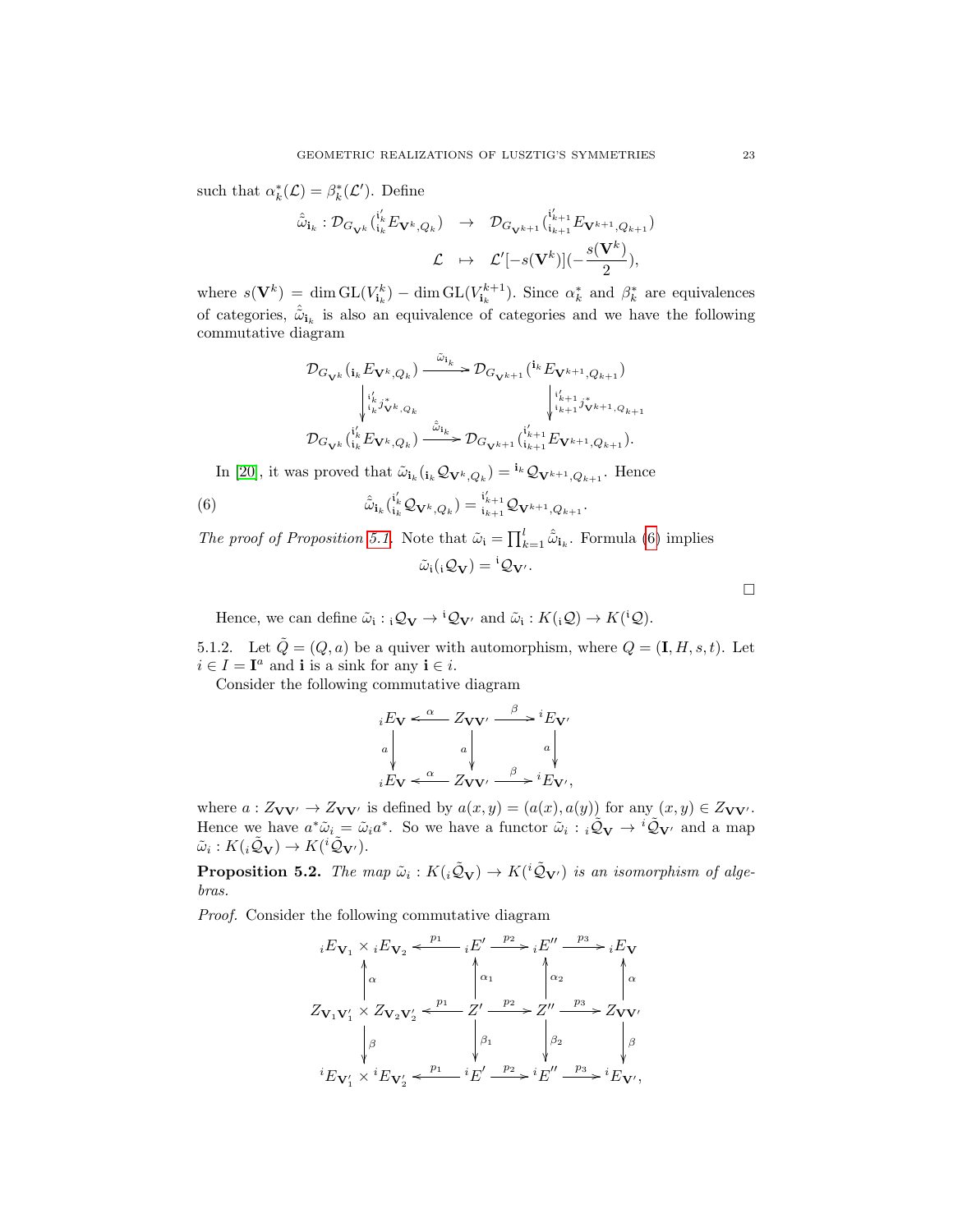where

- (1) Z'' is a subset of  $_iE'' \times iE''$  consisting of the elements  $(x, \mathbf{W}; y, \mathbf{W}')$  satisfying the following conditions:
	- (a)  $(x, y) \in Z_{\mathbf{V}\mathbf{V}'};$
	- (b) for any  $h \in H$  such that  $t(h) \notin i$ ,  $(x|\mathbf{w})_h = (y|\mathbf{w})_h$ ;
	- (c) for any  $\mathbf{i} \in i$ , the following sequence is exact

$$
0 \longrightarrow W'_{\mathbf{i}} \xrightarrow{\bigoplus_{h \in H', s(h) = \mathbf{i}} (y|_{\mathbf{W'}})_h} \bigoplus_{h \in H, t(h) = \mathbf{i}} W_{s(h)} \xrightarrow{\bigoplus_{h \in H, t(h) = \mathbf{i}} (x|_{\mathbf{W}})_h} W_{\mathbf{i}} \longrightarrow 0 ;
$$

- (2)  $Z'$  is a subset of  $_i E' \times^i E'$  consisting of the elements  $(x, \mathbf{W}, R_2, R_1; y, \mathbf{W}', R'_2, R'_1)$ satisfying the following conditions:
	- (a)  $(x, W; y, W') \in Z'';$
	- (b)  $(x_1, y_1) \in Z_{V_1 V_1'}$  and  $(x_2, y_2) \in Z_{V_2 V_2'}$ , where  $(x_1, x_2) = p_1(x, \mathbf{W}, R_2, R_1)$ and  $(y_1, y_2) = p_1(y, \mathbf{W}', R'_2, R'_1);$
- (3)  $p_1(x, \mathbf{W}, R'', R'; y, \mathbf{W}', R'_2, R'_1) = ((x_1, x_2), (y_1, y_2));$
- (4)  $p_2(x, \mathbf{W}, R'', R'; y, \mathbf{W}', R'_2, R'_1) = (x, \mathbf{W}; y, \mathbf{W}');$
- (5)  $p_3(x, \mathbf{W}; y, \mathbf{W}') = (x, y).$

For any two complexes  $\mathcal{L}_1 \in \mathcal{D}_{G_{\mathbf{V}'}}(iE_{\mathbf{V}'})$  and  $\mathcal{L}_2 \in \mathcal{D}_{G_{\mathbf{V}''}}(iE_{\mathbf{V}''}), \mathcal{L} = \mathcal{L}_1 * \mathcal{L}_2$ is defined as follows. Let  $\mathcal{L}_3 = \mathcal{L}_1 \otimes \mathcal{L}_2$  and  $\mathcal{L}_4 = p_1^*\mathcal{L}_3$ . There exists a complex  $\mathcal{L}_5$ on  $_iE'$  such that  $p_2^*(\mathcal{L}_5) = \mathcal{L}_4$ .  $\mathcal L$  is defined as  $(p_3)_! \mathcal{L}_5$ .

Let  $\mathcal{L}'_1 \in \mathcal{D}_{G_{\mathbf{V}'}}({}_i E_{\mathbf{V}'})$  be the unique complex such that  $\alpha^* \mathcal{L}_1 = \beta^* \mathcal{L}'_1$  and  $\mathcal{L}'_2 \in$  $\mathcal{D}_{G_{\mathbf{V}''}}(iE_{\mathbf{V}''})$  be the unique complex such that  $\alpha^*\mathcal{L}_2 = \beta^*\mathcal{L}'_2$ .  $\mathcal{L}' = \mathcal{L}'_1 * \mathcal{L}'_2$  is defined as follows. Let  $\mathcal{L}'_3 = \mathcal{L}'_1 \otimes \mathcal{L}'_2$  and  $\mathcal{L}'_4 = p_1^* \mathcal{L}'_3$ . There exists a complex  $\mathcal{L}'_5$  on  ${}_i E'$  such that  $p_2^*(\mathcal{L}'_5) = \mathcal{L}'_4$ .  $\mathcal{L}'$  is defined as  $(p_3)_! \mathcal{L}'_5$ .

Since  $\alpha_1^* \mathcal{L}_4 = \alpha_1^* p_1^* \mathcal{L}_3 = p_1^* \alpha^* \mathcal{L}_3$  and  $\beta_1^* \mathcal{L}_4' = \beta_1^* p_1^* \mathcal{L}_3' = p_1^* \beta^* \mathcal{L}_3'$ , we have  $\alpha_1^* \mathcal{L}_4 =$  $\beta_1^* \mathcal{L}_4'$ . Since  $p_2^*$  are equivalences of categories, we have  $\alpha_2^* \mathcal{L}_5 = \beta_2^* \mathcal{L}_5'$ . Since



and



are fiber products,  $\alpha^* \mathcal{L} = \alpha^*(p_3) \cdot \mathcal{L}_5 = (p_3) \cdot \alpha^*_2 \mathcal{L}_5 = (p_3) \cdot \beta^*_2 \mathcal{L}'_5 = \beta^*(p_3) \cdot \mathcal{L}'_5 = \beta^* \mathcal{L}'.$ Hence we have  $\tilde{\omega}_i(\mathcal{L}_1 \otimes \mathcal{L}_2) = \tilde{\omega}_i \mathcal{L}_1 \otimes \tilde{\omega}_i \mathcal{L}_2$  and the map  $\tilde{\omega}_i : K(i\tilde{\mathcal{Q}}_V) \to K(i\tilde{\mathcal{Q}}_V)$ 

is an isomorphism of algebras.

 $\Box$ 

<span id="page-23-0"></span>**Proposition 5.3.** For all  $i \neq j \in I$  and  $-a_{ij} \geq m \in \mathbb{N}$ ,  $\tilde{\omega}_i(i \lambda_A^{-1}(f(i,j,m))) =$  $i \lambda^{-1} (f'(i, j, -a_{ij} - m)).$ 

Proposition [5.3](#page-23-0) will be proved in Section [5.2.](#page-24-0)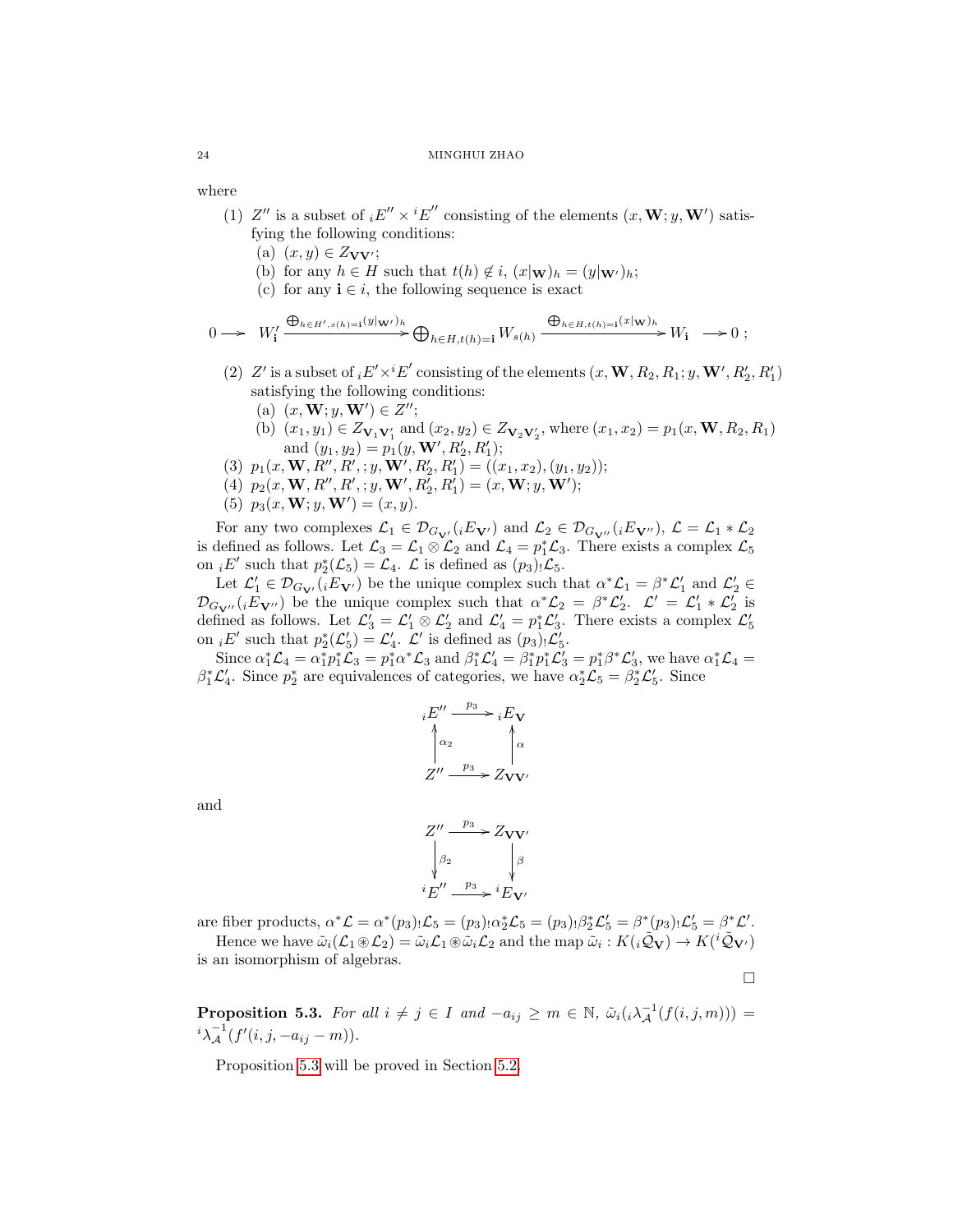**Theorem 5.4.** It holds that  $\tilde{\omega}_i(k) = {}^i\mathbf{k}$  and we have the following commutative diagram



*Proof.* Since <sub>i</sub>**k** and <sup>i</sup>**k** are generated by  $i \lambda_A^{-1}(f(i,j,m))$  and  $i \lambda_A^{-1}(f'(i,j,m'))$  respectively, Proposition [5.3](#page-23-0) implies this theorem.

## <span id="page-24-0"></span>5.2. The proof of Proposition [5.3.](#page-23-0)

5.2.1. Let  $\tilde{Q} = (Q, a)$  be a quiver with automorphism, where  $Q = (\mathbf{I}, H, s, t)$ . Fix  $i, j \in I$  such that there are no arrows from i to j for any  $i \in i$  and  $j \in j$ . Let  $N = |\{\mathbf{j} \to \mathbf{i} \mid \mathbf{j} \in j, \mathbf{i} \in i\}|$  and m be a non-negative integer such that  $m \leq N$ . Let  $\gamma_i = \sum_{\mathbf{i} \in i} \mathbf{i}, \ \gamma_j = \sum_{\mathbf{j} \in j} \mathbf{j} \text{ and } \nu^{(m)} = m\gamma_i + \gamma_j \in \mathbb{N}$ . Fix an object  $\mathbf{V}^{(m)} \in \tilde{\mathcal{C}}$  such that  $\underline{\dim} \mathbf{V}^{(m)} = \nu^{(m)}$ .

Denote by  $\mathbf{1}_{iE_{\mathbf{V}^{(m)}}}\in\mathcal{D}_{G_{\mathbf{V}^{(m)}}}(iE_{\mathbf{V}^{(m)}})$  the constant sheaf on  $_iE_{\mathbf{V}^{(m)}}$ . Define

$$
\mathcal{E}^{(m)}=j_{\mathbf{V}^{(m)}!}(v^{-mN}\mathbf{1}_{iE_{\mathbf{V}^{(m)}}})\in\mathcal{D}_{G_{\mathbf{V}^{(m)}}}(E_{\mathbf{V}^{(m)}}).
$$

For convenience, the complex  $j_{\mathbf{V}^{(m)}}(1_{iE_{\mathbf{V}^{(m)}}}) \in \mathcal{D}_{G_{\mathbf{V}^{(m)}}}(E_{\mathbf{V}^{(m)}})$  is also denoted by  $\mathbf{1}_{iE_{\mathbf{V}^{(m)}}}.$  Note that there exists a natural isomorphism  $_i\psi : a^*(\mathcal{E}^{(m)}) \cong \mathcal{E}^{(m)}$ .

For each  $m \geq p \in \mathbb{N}$ , consider the following variety

$$
\tilde{S}_p^{(m)} = \{(x, W) \mid x \in E_{\mathbf{V}^{(m)}}, W = \bigoplus_{\mathbf{i} \in i} W_{\mathbf{i}} \subset \bigoplus_{\mathbf{i} \in i} V_{\mathbf{i}},
$$

$$
a(W) = W, \dim(W_{\mathbf{i}}) = p, \text{ Im} \bigoplus_{h \in H, t(h) = \mathbf{i}} x_h \subset W_{\mathbf{i}}\}.
$$

Let  $\pi_p : \tilde{S}_p^{(m)} \to E_{\mathbf{V}^{(m)}}$  be the projection taking  $(x, W)$  to x and  $S_p^{(m)} = \text{Im} \pi_p$ . By the definitions of  $S_p^{(m)}$ , we have

$$
E_{\mathbf{V}^{(m)}} = S_m^{(m)} \supset S_{m-1}^{(m)} \supset S_{m-2}^{(m)} \supset \cdots \supset S_0^{(m)}.
$$

For each  $1 \leq p \leq m$ , let

$$
\mathcal{N}_p^{(m)} = S_p^{(m)} \backslash S_{p-1}^{(m)}.
$$

Denote by  $i_p^{(m)}: S_{p-1}^{(m)} \to S_p^{(m)}$  the close embedding and  $j_p^{(m)}: \mathcal{N}_p^{(m)} \to S_p^{(m)}$  the open embedding.

Define

$$
I_p^{(m)} = (\pi_p)_{!} (\mathbf{1}_{\tilde S_p^{(m)}}) [\dim \tilde S_p^{(m)}].
$$

By the natural isomorphism  $a^*(1_{\tilde{S}^{(m)}_p}) \cong 1_{\tilde{S}^{(m)}_p}$  induced by a, we have an isomorphism  $\phi_0: a^*(I_p^{(m)}) \cong I_p^{(m)}$ .

The following theorem is the main result in this section.

<span id="page-24-1"></span>**Theorem 5.5.** For  $\mathcal{E}^{(m)}$ , there exists  $s_m \in \mathbb{N}$ . For each  $s_m \geq p \in \mathbb{N}$ , there exists  $\mathcal{E}_p^{(m)} \in \mathcal{D}_{G_{\mathbf{V}^{(m)}}}(E_{\mathbf{V}^{(m)}})$  such that

(1)  $\mathcal{E}_{s_m}^{(m)} = \mathcal{E}^{(m)}$  and  $\mathcal{E}_0^{(m)}$  is the direct sum of some semisimple complexes of the form  $I_{p'}^{(m)}[l]$ ;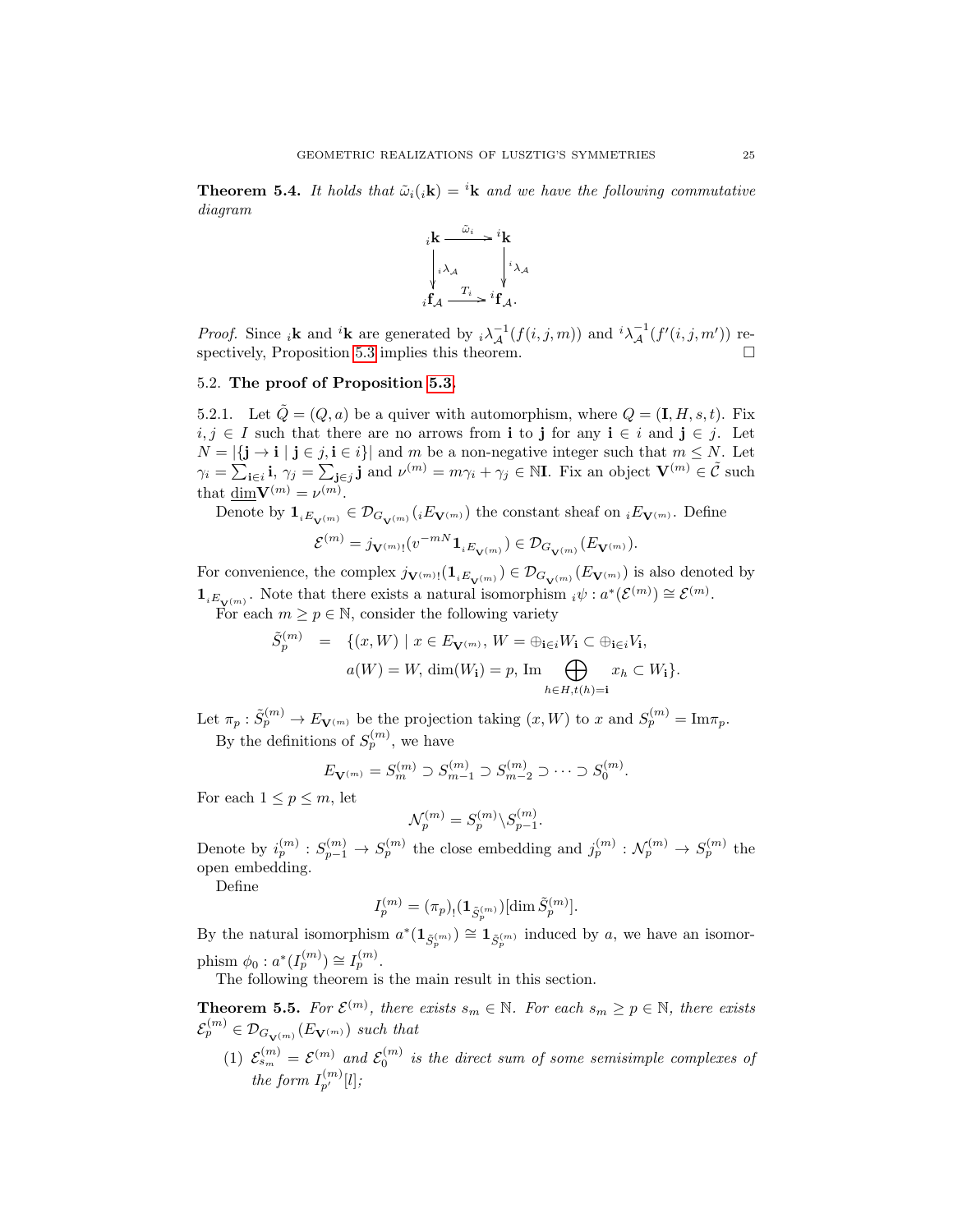(2) for each  $p \geq 1$ , there exists a distinguished triangle

$$
\mathcal{E}_p^{(m)} \longrightarrow \mathcal{G}_p^{(m)} \longrightarrow \mathcal{E}_{p-1}^{(m)} \longrightarrow ,
$$

where  $\mathcal{G}_p^{(m)}$  is the direct sum of some semisimple complexes of the form  $I_{p'}^{(m)}[l]$ .

The proof of Theorem [5.5](#page-24-1) is as same as that of Theorem 5.3 in [\[20\]](#page-26-16).

<span id="page-25-0"></span>**Corollary 5.6.** For each  $N \ge m \in \mathbb{N}$ , we have the following formula

$$
\lambda_{\mathcal{A}}([\mathcal{E}^{(m)}, i\psi]) = \sum_{p=0}^{m} (-1)^p v_i^{-p(1+N-m)} \theta_i^{(p)} \theta_j \theta_i^{(m-p)} = f(i, j; m).
$$

*Proof.* Since  $\lambda_{\mathcal{A}}([I_p^{(m)}, \phi_0]) = \theta_i^{(m-p)} \theta_j \theta_i^{(p)}$  for each  $m \ge p \in \mathbb{N}$ , we have the desired result.

$$
\Box
$$

5.2.2. Let m be a non-negative integer such that  $m \leq N$  and  $m' = N - m$ . Let  $\nu = m\gamma_i + \gamma_j \in \mathbb{N}$ I and  $\nu' = s_i\nu = m'\gamma_i + \gamma_j \in \mathbb{N}$ I. Fix two objects  $\mathbf{V} \in \tilde{\mathcal{C}}_{\nu}$  and  $\mathbf{V}^{\prime} \in \tilde{\mathcal{C}}_{\nu^{\prime}}$  .

Denote by  $\mathbf{1}_{iE_V} \in \mathcal{D}_{G_V}(iE_V)$  the constant sheaf on  $_iE_V$  and  $\mathbf{1}_{iE_{V'}} \in \mathcal{D}_{G_{V'}}(iE_{V'})$ the constant sheaf on  ${}^{i}E_{V}$ . Note that there exist natural isomorphisms  ${}_{i}\psi$ :  $a^*(1_{iE_V}) \cong 1_{iE_V}$  and  ${}^{i}\psi : a^*(1_{iE_{V'}}) \cong 1_{iE_{V'}}$ .

<span id="page-25-1"></span>**Proposition 5.7.** For any  $N \ge m \in \mathbb{N}$ ,

$$
\tilde{\omega}_i([{v_i}^{-mN} \mathbf{1}_{iE_\mathbf{V}}, {}_i \psi]) = [{v_i}^{-m'N} \mathbf{1}_{^iE_\mathbf{V'}}, {}^i \psi].
$$

*Proof.* By the definitions of  $\alpha$  and  $\beta$  in the diagram [\(5\)](#page-20-2),

$$
\alpha^*(\mathbf{1}_{iE_{\mathbf{V}}}) = \mathbf{1}_{Z_{\mathbf{V}\mathbf{V}'}} = \beta^*(\mathbf{1}_{iE_{\mathbf{V}'}}).
$$

Hence

$$
\tilde{\omega}_i(\mathbf{1}_{iE_V}) = v_i{}^{(m-m')N} \mathbf{1}_{iE_{V'}}.
$$

That is

$$
\tilde{\omega}_i (v_i^{-mN} \mathbf{1}_{iE_V}) = v_i^{-m'N} \mathbf{1}_{iE_{V'}}.
$$

 $\Box$ 

Corollary [5.6](#page-25-0) implies

$$
{}_{i}\lambda_{\mathcal{A}}[v_{i}^{-mN}\mathbf{1}_{iE_{\mathbf{V}}},i\psi] = f(i,j;m).
$$

Similarly, we have

$$
{}^{i}\lambda_{\mathcal{A}}[v_{i}^{-m'N}\mathbf{1}_{i_{\mathcal{B}_{\mathbf{V}}}}, {}^{i}\psi] = f'(i, j; m').
$$

Hence Proposition [5.7](#page-25-1) implies Proposition [5.3.](#page-23-0)